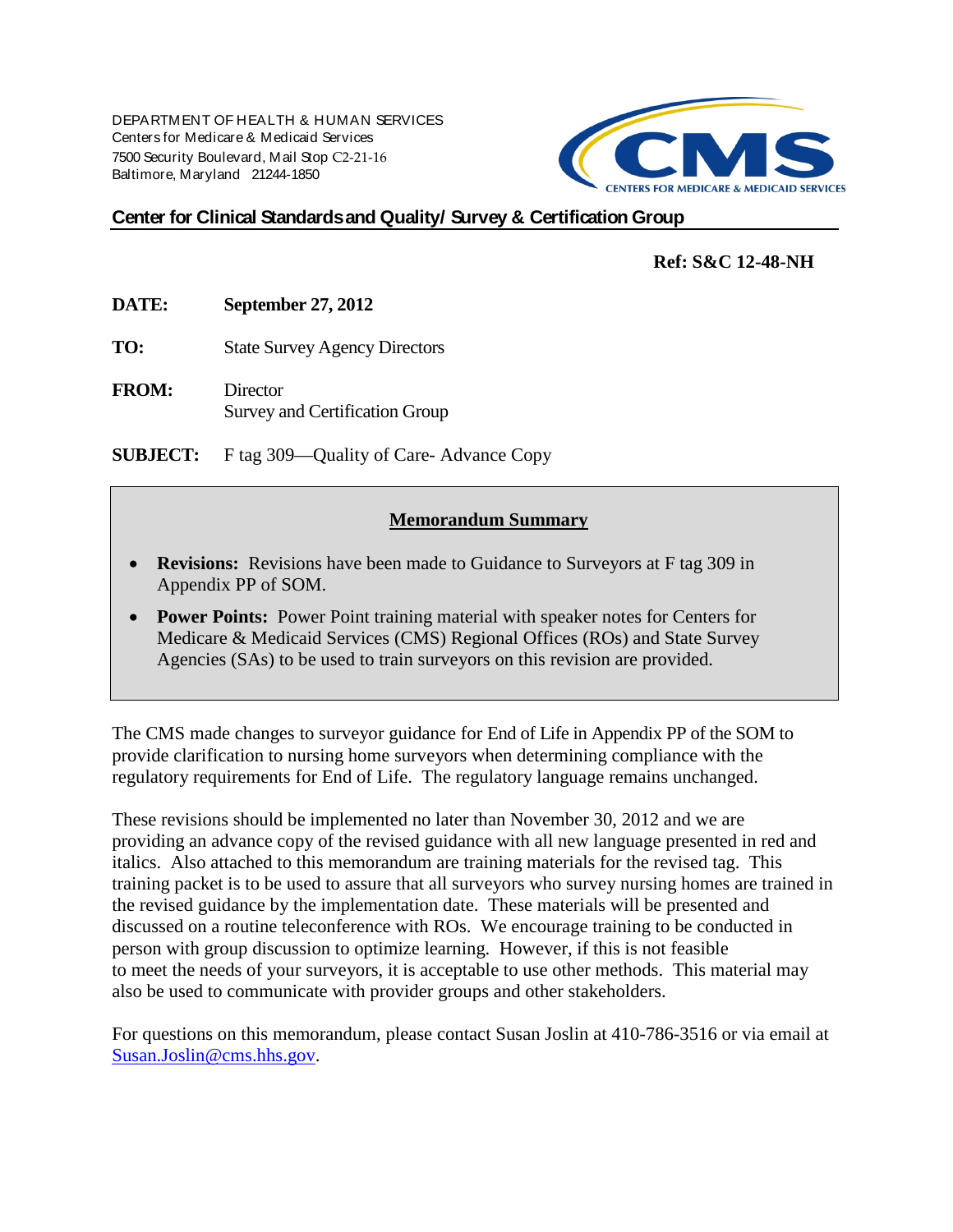**Effective Date:** No later than November 30, 2012. The State Agency should disseminate this information within 30 days of the date of this memorandum.

Page 2 – State Survey Agency Directors

**Training:** The training materials should be distributed immediately to all SA training coordinators.

> /s/ Thomas E. Hamilton

Attachments

cc: Survey and Certification Regional Office Management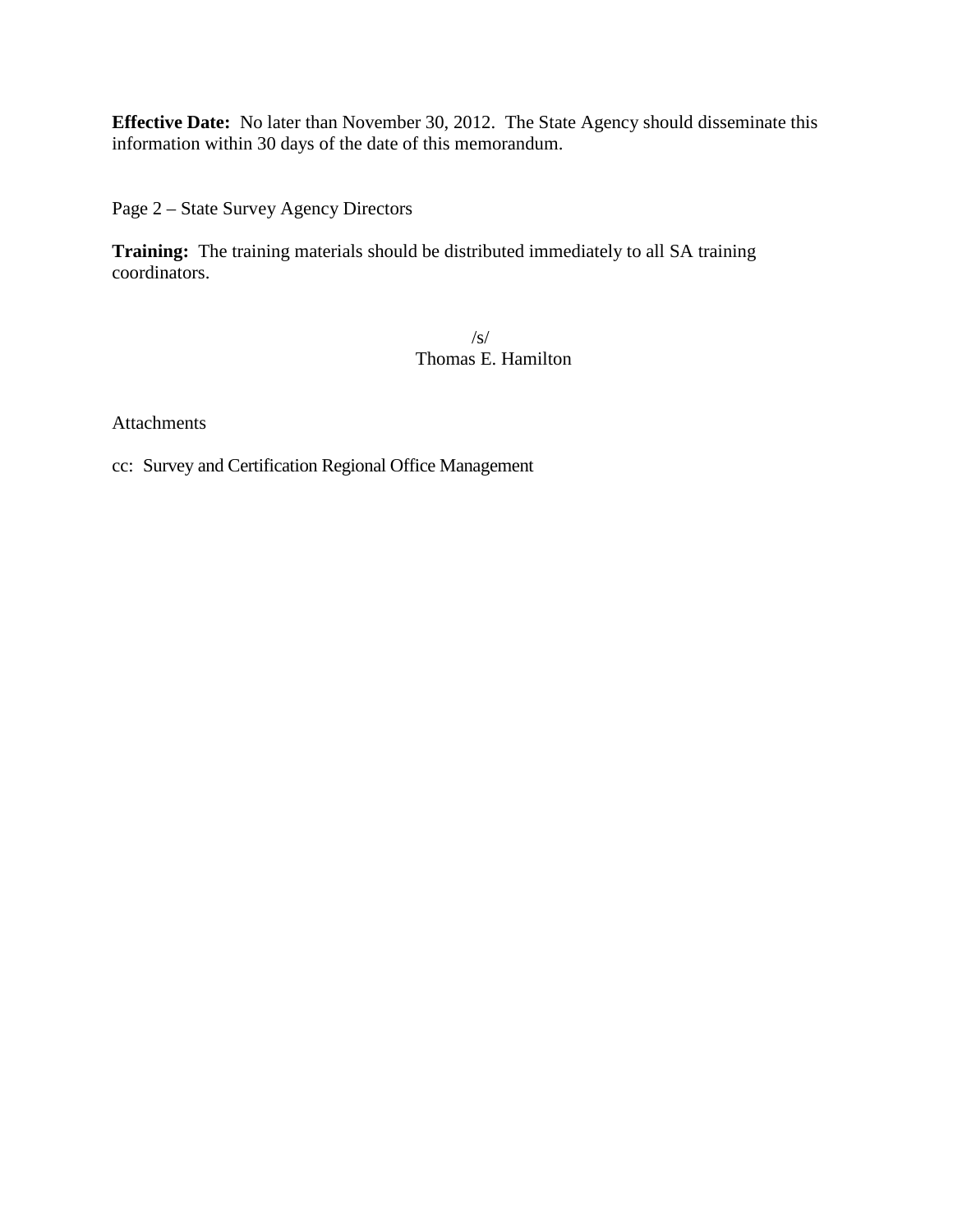#### **CMS Manual System Department of Health &** <br> **Department of Health &** <br> **Department of Health & Pub. 100-07 State Operations Provider Certification**

**Human Services (DHHS) Centers for Medicare & Medicaid Services (CMS)**

**Transmittal- ADVANCE COPY Date: Month XX ---**

SUBJECT: **Revisions to Appendix PP – "Interpretive Guidelines for Long-Term Care** 

**Facilities F tag 309 Quality of Care"**

**I. SUMMARY OF CHANGES: This instruction updates the guidance at F tag 309.**

**NEW/REVISED MATERIAL - EFFECTIVE DATE\*: Upon Issuance IMPLEMENTATION DATE: Upon Issuance**

*Disclaimer for manual changes only: The revision date and transmittal number apply to the red italicized material only. Any other material was previously published and remains unchanged. However, if this revision contains a table of contents, you will receive the new/revised information only, and not the entire table of contents.*

#### **II. CHANGES IN MANUAL INSTRUCTIONS: (***N/A if manual not updated.***)**  $(R = REVISED, N = NEW, D = DELETED) - (Only One Per Row.)$

| R/N/D | <b>CHAPTER/SECTION/SUBSECTION/TITLE</b> |
|-------|-----------------------------------------|
|       | <b>Appendix PP/F tag 309</b>            |
|       |                                         |

**III. FUNDING: No additional funding will be provided by CMS; contractor activities are to be carried out within their operating budgets.** 

#### IV. ATTACHMENTS:

|   | <b>Business Requirements</b>               |
|---|--------------------------------------------|
| X | <b>Manual Instruction</b>                  |
|   | <b>Confidential Requirements</b>           |
|   | <b>One-Time Notification</b>               |
|   | <b>One-Time Notification -Confidential</b> |
|   | <b>Recurring Update Notification</b>       |

**\*Unless otherwise specified, the effective date is the date of service.**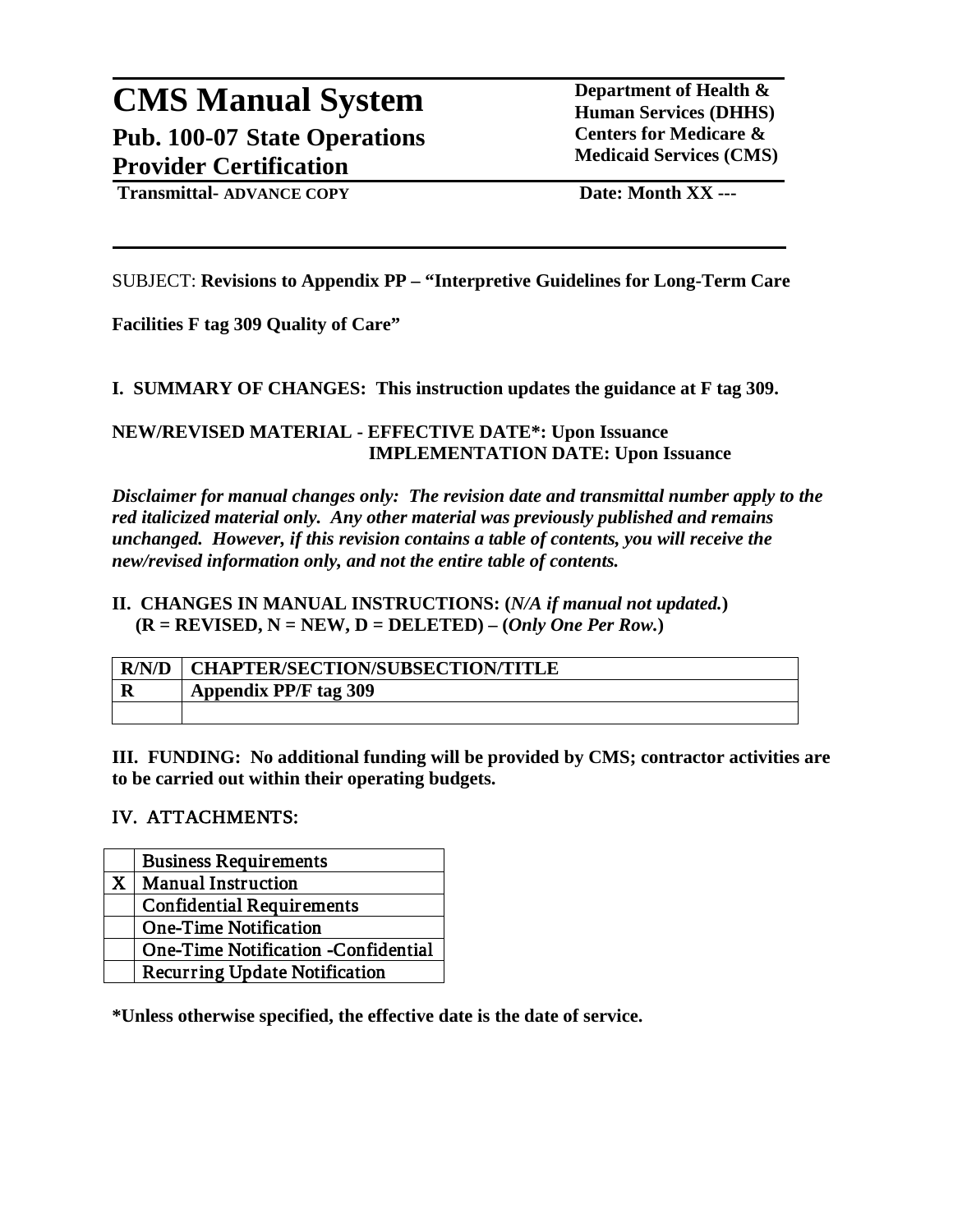#### **ADVANCE COPY**

#### **F309**

#### **42 CFR 483.25 Quality of Care**

**Each resident must receive and the facility must provide the necessary care and services to attain or maintain the highest practicable physical, mental, and psychosocial well-being, in accordance with the comprehensive assessment and plan of care.**

#### *Rev.*

#### *Review of a Resident at or Approaching End of Life*

*Assessment and Management of Care at End of Life – In order to promote the physical, mental, and psychosocial well-being of a resident who is approaching the end of life, the facility and the practitioner must:*

- *Identify the resident's prognosis with supporting documentation; and initiate discussions/considerations with the interdisciplinary team regarding advance care planning and resident choices to clarify resident goals and preferences regarding care as the resident is approaching the end of life. Preferences may include, but are not limited to, controlling pain and other symptoms; maintaining mental, physical, spiritual, and psychosocial functions. Advanced care planning should also address the residents wishes regarding the treatment of acute illness; and hospitalization treating acute illness; and hospitalization.*
- *Recognize and advise the resident and/or the resident's legal representative when the resident is approaching the end of life. If the resident is not already receiving palliative care, advise and educate the resident about palliative care options, including hospice care, if appropriate and when care might include a more palliative focus.*
- *Provide and periodically review resident plan of care, addressing services, and support that accommodate and honor the resident's choices and rights, manage pain and other physical, mental and psychosocial symptoms and strive to meet the resident's physical, mental, psychosocial, and spiritual needs.*

#### *Definitions Related to Care at End of Life*

*"Advance care planning" is a process used to identify and update the resident's preferences regarding care and treatment at a future time including a situation in which the resident subsequently lacks the capacity to do so. For example, when life-sustaining treatments are a potential option for care and the resident is unable to make his or her wishes known.*

*"Hospice" means a public agency or private organization or subdivision of either of these that- is primarily engaged in providing hospice care to*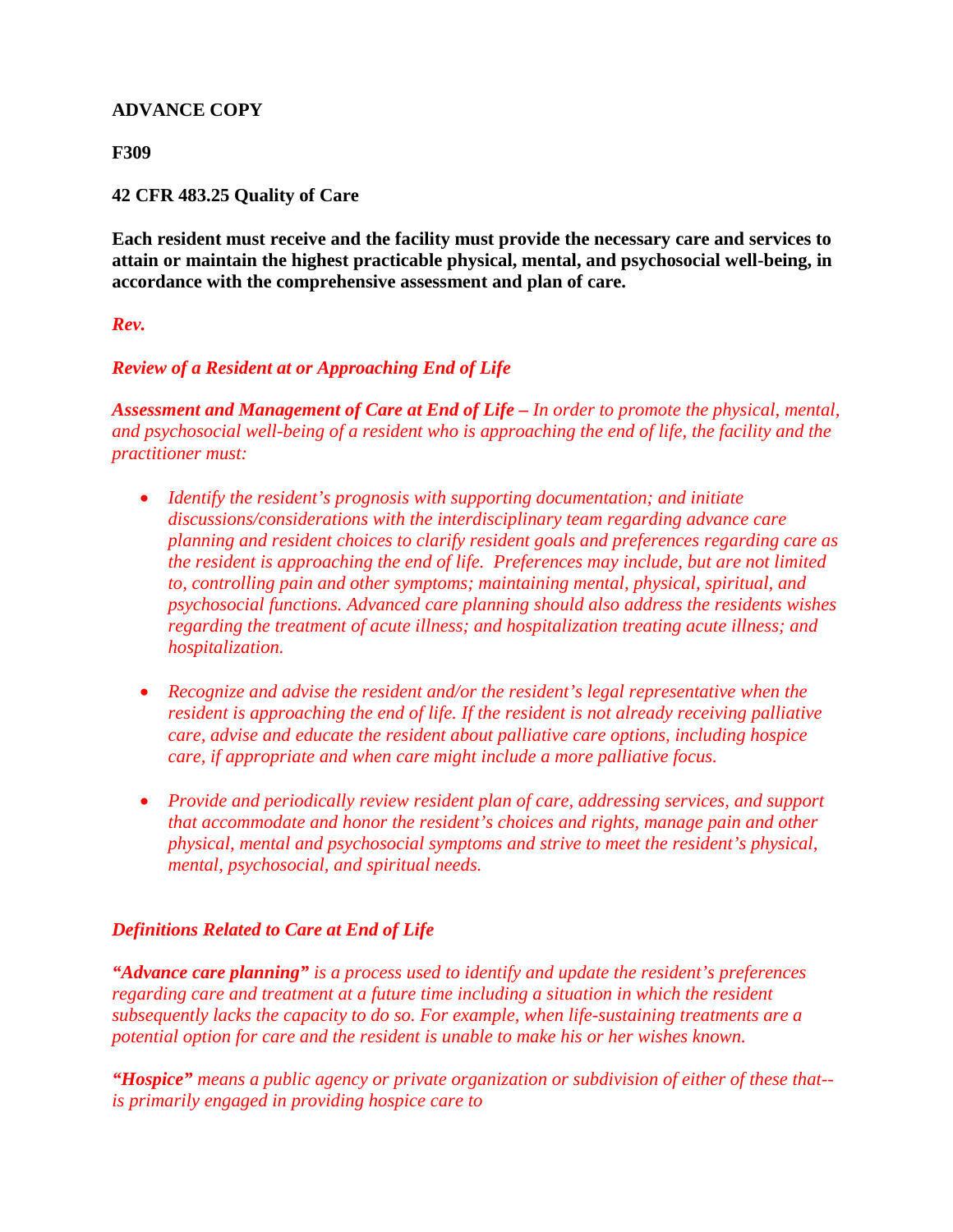*terminally ill individuals.*

*"Imminently dying" indicates that death is anticipated within hours to a week or two at most, because there are no treatments or interventions to prolong life; or because the resident has declined to undergo treatment that could potentially prolong life.[1](#page-20-0)*

*"Palliative care" means patient and family-centered care that optimizes quality of life by anticipating, preventing, and treating suffering. Palliative care throughout the continuum of illness involves addressing physical, intellectual, emotional, social, and spiritual needs and to facilitate patient autonomy, access to information, and choice.*

*"Terminally ill" means that the individual has a medical prognosis that his or her life expectancy is 6 months or less if the illness runs its normal course.*

#### *Overview Addressing Care at End of Life*

*As the U.S. population ages, a greater number of older individuals may be admitted to and experience the dying process in nursing homes. It is projected that by 2030 half of the 3 million persons projected to be in a nursing home will die there.[2](#page-20-1)*

*According to the Centers for Disease Control and Prevention, the most frequent causes of death in America (other than trauma) were diseases common among nursing home residents such as heart disease, stroke, diabetes mellitus, cancer, and Alzheimer's disease.[3](#page-20-2) Many factors (such as a resident's age, overall condition and comorbidities, unexpected acute illness, and treatment choices) in addition to specific diagnoses influence when death may occur. However, certain clinical events, such as major changes in existing conditions or onset of certain new conditions may signal that a resident is approaching the end of life.* 

*Dying is often a process, rather than a single event, with death being the endpoint. Providing appropriate care related to dying involves ongoing recognition, assessment, and response to the resident's needs and goals. Palliative care may be appropriate regardless of how near he or she may be to the end of life. As a resident becomes unstable, experiences increased symptoms, or identified as nearing the end of life, he or she may be an appropriate candidate for care focusing on palliation rather than cure. Palliative care focuses on symptom relief and comfort, but does not necessarily limit diagnostic, preventive, or curative interventions.* 

*The ABCDE mnemonic is an example of an approach that can be adapted for use to manage symptoms and meet the resident's physical and emotional needs at the end of life:*

- *A: Ask the resident or his or her legal representative about (and screen for) pain and other symptoms related to the resident's end of life status on admission and periodically thereafter;*
- *A: Assess regularly and systematically for symptoms (such as dyspnea, fatigue, declining function, anorexia/eating difficulties/weight loss, pain, loneliness, anxiety/apprehension, depression, constipation, and delirium) and their impact on the resident;*
- *B: Believe the resident's report of pain or other symptoms, what precipitates it or makes it worse, and what relieves it;*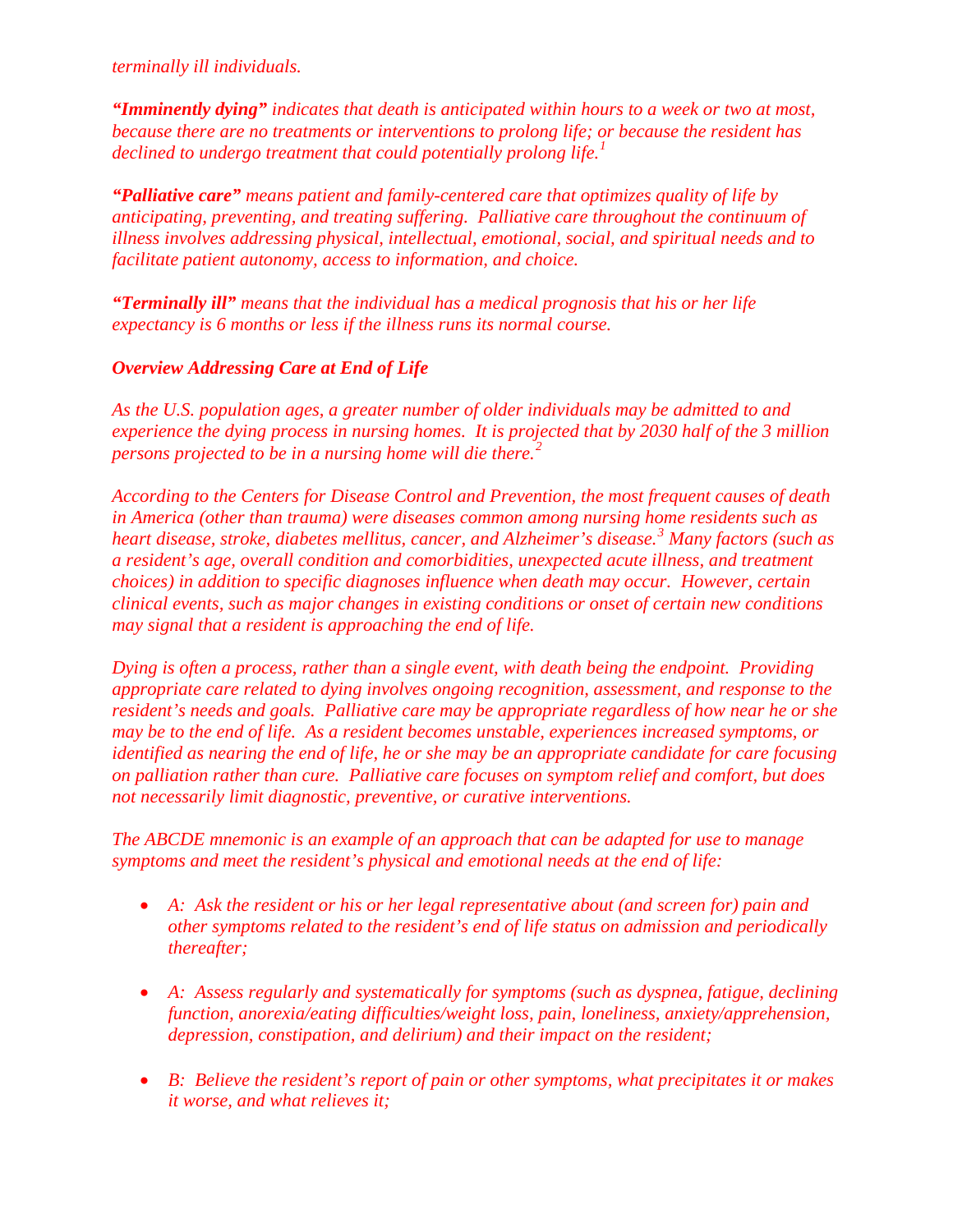- *C: Choose symptom control options that are appropriate for the resident;*
- *D: Deliver interventions in a timely, logical, and coordinated manner;*
- *E: Empower the resident to participate in defining the goals of treatment and planning the interventions to the extent possible; and*
- *E: Evaluate the effectiveness of the chosen interventions.[4](#page-21-0)*

*There are various challenges to supporting death with dignity. These include, but are not limited to: resident, staff, and physician discomfort in handling death; family expectations; resident and/or family denial of the resident's condition or lack of knowledge of disease progression and eventual outcome; constraints related to limited staff time; cultural and ethnic diversity; and inadequate communication and/or coordination among various participants and agencies providing aspects of palliative care at the end of life. Since many residents lack a legal representative to speak for them and cannot readily make their needs and goals known, it is important for the interdisciplinary team to identify a substitute decision making method in accordance with state law. [5](#page-21-1) [6](#page-21-2)*

*Studies have identified various factors that are considered important for a "good death," including exercising control of decision-making and selection of a decision maker; adequately managing pain and other symptoms; trusting one's physician; avoiding intrusive, unnecessary procedures and a prolonged death; being kept clean; being comfortable with the staff providing the care; knowing what to expect regarding the physical condition; strengthening relationships with loved ones; having someone to listen and to be present; and maintaining one's dignity. [7](#page-21-3), [8](#page-21-4)*

*The facility, including the medical director, develops, implements, and modifies (as needed) policies and procedures to identify, assess, and manage potential palliative care conditions. These policies and procedures include pertinent interventions that are consistent with current standards of practice.*

#### *Resources Related to Care at End of Life*

*Although care for residents approaching the end of life and palliative care are evolving and research is ongoing, many recognized clinical resources address care at the end of life and related issues, including:* 

- *American Academy of Hospice and Palliative Medicine [www.aahpm.org;](http://www.aahpm.org/)*
- *A Guide to End-of-life Care for seniors, (2000), Regional Geriatric Program of Toronto. Accessed November 24, 2010 from: [http://www.rgp.toronto.on.ca/files/File/PDFfiles/eol](http://www.rgp.toronto.on.ca/files/File/PDFfiles/eol-english.pdf)[english.pdf;](http://www.rgp.toronto.on.ca/files/File/PDFfiles/eol-english.pdf)*
- *Approaching Death: Improving Care at the End of Life, (1997), Institute of Medicine Consensus Report. Accessed November 30, 2010 from: [http://www.nap.edu/openbook.php?record\\_id=5801;](http://www.nap.edu/openbook.php?record_id=5801)*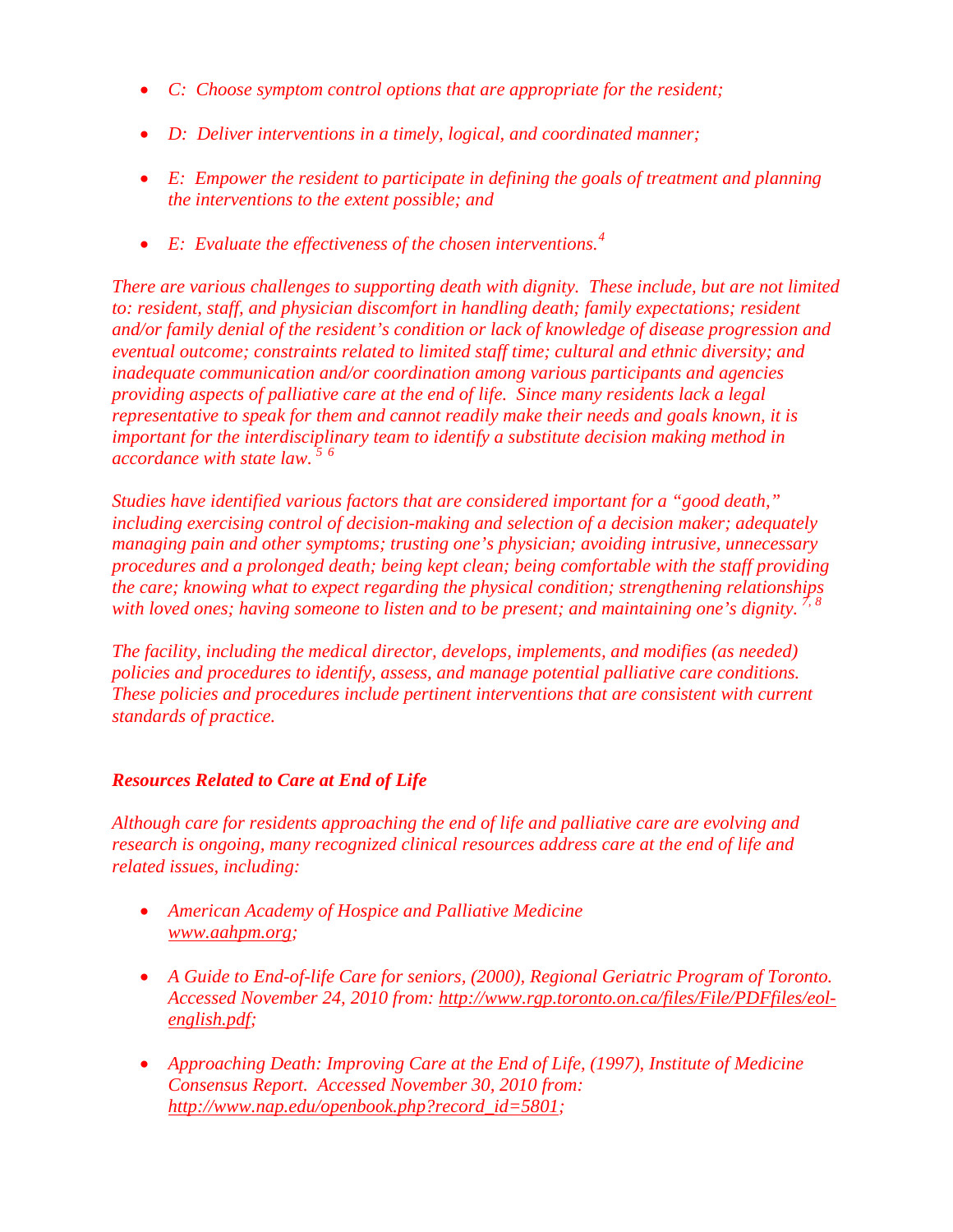- *California Association of Health Facilities: Compassion and Respect toward the End of Life Recommendations, (2010). Accessed November 24, 2010 from: [http://www.calhospice.org/included/docs/education/8C\\_Partnering\\_With\\_Nursing\\_Home](http://www.calhospice.org/included/docs/education/8C_Partnering_With_Nursing_Homes_CARE_Recommendations.pdf) [s\\_CARE\\_Recommendations.pdf;](http://www.calhospice.org/included/docs/education/8C_Partnering_With_Nursing_Homes_CARE_Recommendations.pdf)*
- *Caring Connections: A national consumer and community engagement initiative to improve care at the end of life. It provides free resources and information to help people make decisions about end of life care and services before a crisis. [www.caringinfo.org;](http://www.caringinfo.org/)*
- *Center to Advance Palliative Care (CAPC): Provides health care professionals with the tools, training and technical assistance necessary to start and sustain successful palliative care programs in hospitals and other health care settings. [www.capc.org;](http://www.capc.org/)*
- *National Consensus Project for Quality Palliative Care, (2009), Clinical Practice Guidelines for Quality Palliative Care, Second Edition. Accessed on November 30, 2010 from: [http://www.nationalconsensusproject.org;](http://www.nationalconsensusproject.org/)*
- *National Hospice and Palliative Care Organization [http://www.nhcpo.org;](http://www.nhcpo.org/)*
- *Robert Wood Johnson Foundation [www.rwjf.org;](http://www.rwjf.org/)*
- *Toolkit of Instruments to Measure End-of-Life Care (TIME). Accessed November 30, 2010 from: [http://www.chcr.brown.edu/pcoc/toolkit.htm;](http://www.chcr.brown.edu/pcoc/toolkit.htm) and*
- *Massachusetts End of Life Report. http/:www.mass.gov*
- *NOTE: References to non-CMS sources or sites on the Internet are provided as a service and do not constitute or imply endorsement of these organizations or their programs by CMS or the U.S. Department of Health and Human Services. CMS is not responsible for the content of pages found at these sites. URL addresses were current as of the date of this publication.*

#### *Assessment of the Resident Approaching End of Life*

*It is difficult to predict exactly when someone will die. However, it is important to consider the resident's prognosis and assess the resident's decision-making capacity, values, goals, and social support systems at the time of admission. Thereafter, ongoing re-assessment can identify changes that may indicate the resident is approaching the end of life.* 

*Assessment of a resident approaching the end of life should identify remediable symptoms and identifying ways to optimize comfort and relieve suffering. Information obtained during the assessment is used to manage the dying process and the disease process. If the resident lacks health care decision-making capacity, the staff, including nurse aides and others (e.g., family members) who are most familiar with the resident's habits, preferences, and symptoms of pain or*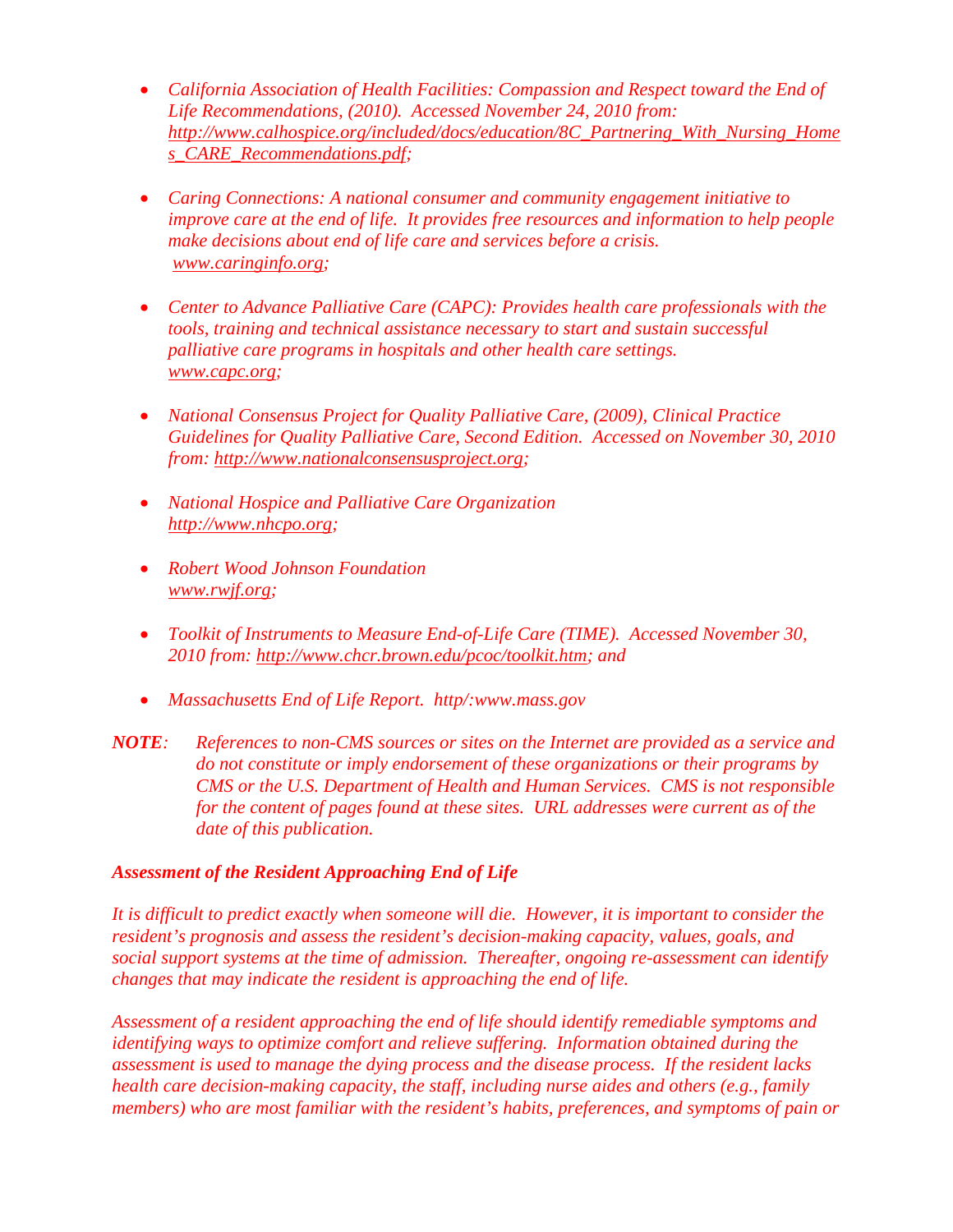*discomfort (e.g., anxiety, confusion, agitation, nausea/vomiting) can provide information about the resident to help identify pertinent interventions. The assessment of the resident who is approaching the end of life includes areas such as:*

- *History of present illness, co-morbid medical and psychiatric disorders, and summary of current interventions;*
- *Physical, cognitive, and functional status (e.g., ability to communicate and ADL capacity); symptoms needing management; and whether there are any potentially remediable causes of a resident's current condition that would improve the symptoms and/or prognosis or optimize his/her comfort;*
- *Psychological, emotional, spiritual and environmental issues that may affect the resident's physical and/or psychological comfort (e.g., unresolved interpersonal and family issues; anxiety about dying alone and loss of independence or control; or high noise levels);*
- *Appropriateness and resident's desire for hospice or palliative care services;*
- *Goals for care and treatment;*
- *Resident strengths and available supports; and*
- *Other diagnostic tests and measures, as necessary [e.g., pain scales, blood tests, or the Minimum Data Set (MDS) Cognitive Performance Scale (CPS) Exam].*

#### *Management of Care at End of Life*

*As age or illness progress, and cure or rehabilitation are no longer realistic expectations, care focuses increasingly on palliation. The goal of palliative care is to relieve suffering and provide the best possible quality of life for the resident and his or her family. Ongoing discussions amongst the resident, family, the attending physician or primary healthcare practitioner, and other members of the interdisciplinary care team help clarify the goals of care.* 

#### *Care Planning for the Resident Approaching End of Life*

*A resident's goals and preferences for care, which should be identified upon admission and updated periodically, provide the basis for selecting and implementing care and services at the end of life.* 

*When the resident is nearing the end of life, it is important for the physician/practitioner and interdisciplinary team to review or update the prognosis with the resident and/or the resident's legal representative. It is also important for the team to review and revise the care plan as necessary to address the resident's situation, including expectations and management of specific symptoms and concerns. For a resident receiving hospice care, the nursing facility coordinates care planning with the hospice. The resident's quality of care and life may be enhanced by focusing on comfort, relief of symptoms, and meeting the resident's emotional, spiritual, and*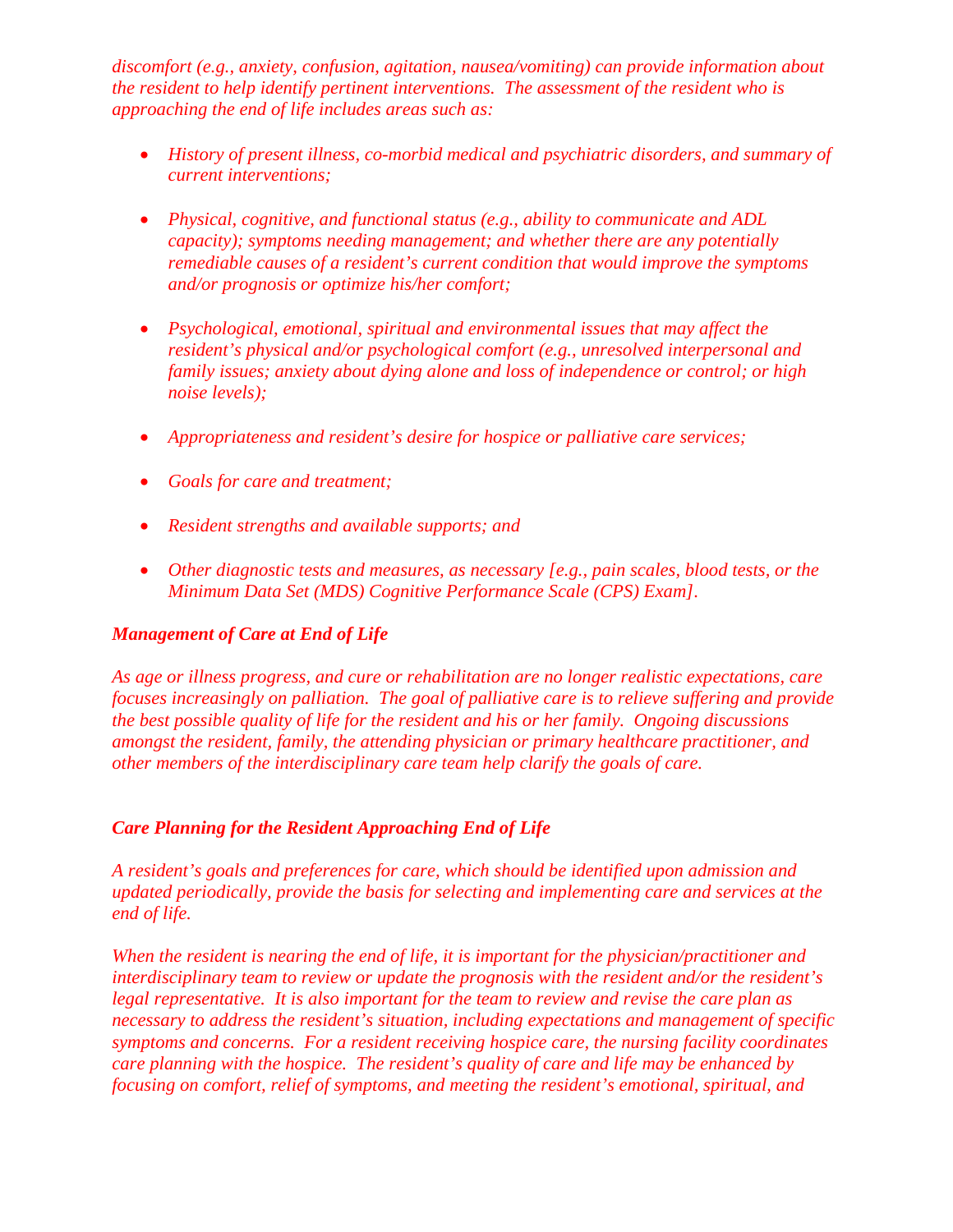*social needs (e.g., by adjusting lighting, reducing noise, or allowing the family to spend the night).*

*Activities of Daily Living (ADLs). The resident who is approaching the end of life may require more support in performing ADLs. Rather than restoration of a previous level of independence, care planning at this stage emphasizes support for activities of daily living to enhance the resident's comfort and dignity (e.g., assistance with bowel and urinary function for the individual who can no longer toilet him or herself; appropriate adjustments in the frequency of turning, getting out of bed, and dressing).*

*Hygiene/Skin Integrity. Ongoing, consistent oral care helps maintain comfort and prevent complications associated with dry mucous membranes and compromised dentition. Interventions related to skin integrity and personal hygiene strive to minimize pain and anxiety, and consider the resident's underlying illnesses and progressive decline. The resident receiving palliative care at the end of life may require adjustments in the frequency and intensity of measures such as turning and positioning, as well as the use of additional or alternative interventions to enhance comfort (e.g., pressure reducing mattress). The facility addresses the risk of skin breakdown and manages existing wounds unless these prevention and treatment measures are not feasible or cause the resident discomfort that is greater than the benefit from the care.*

*Medical Treatment. Medical treatments with potential benefits are weighed against potential burdens or risks. When the resident approaches the end of life, it is appropriate to reevaluate the benefits and burdens of any medical treatment, and consider discontinuing those treatments where the burdens outweigh the benefits.*

- *Diagnostic tests and monitoring. Although tests may help confirm an individual's prognosis or guide treatment decisions, decisions about diagnostic tests and medical procedures should be related to the resident's prognosis, values, and goals, as well as comfort and dignity. It is often appropriate to discontinue or greatly reduce the frequency of routine tests and monitoring and to use the least intrusive tests possible.*
- *Treatments. Palliative care treatment at the end of life focuses on symptom management (e.g., controlling nausea, vomiting, uncomfortable breathing, agitation, and pain). Simple cause-specific interventions may sometimes provide effective palliation (e.g., resolving abdominal pain by reducing doses of medications with high anticholinergic properties that may lead to constipation or intestinal ileus).*
- *Medications/Drugs. It is important that use of medications be consistent with the goals for comfort, control of symptoms, and for the individual's desired level of alertness. Review the continued need for any routine administration of medication and adjust or discontinue, as appropriate. Routes of administering medications may also need modification. Medication doses may need adjustment to attain desired symptom relief, while still considering whether side effects (such as sedation and nausea) are tolerable and consistent with the resident's wishes or that of his/her legal representative. Anecdotal reports indicate that nursing homes maybe be under treating terminal restlessness because of the fear of being accused of using a chemical restraint. Please note that during advanced care planning, regardless if the patient is receiving hospice care, as a resident approaches the end of life, the palliative use medications to treat*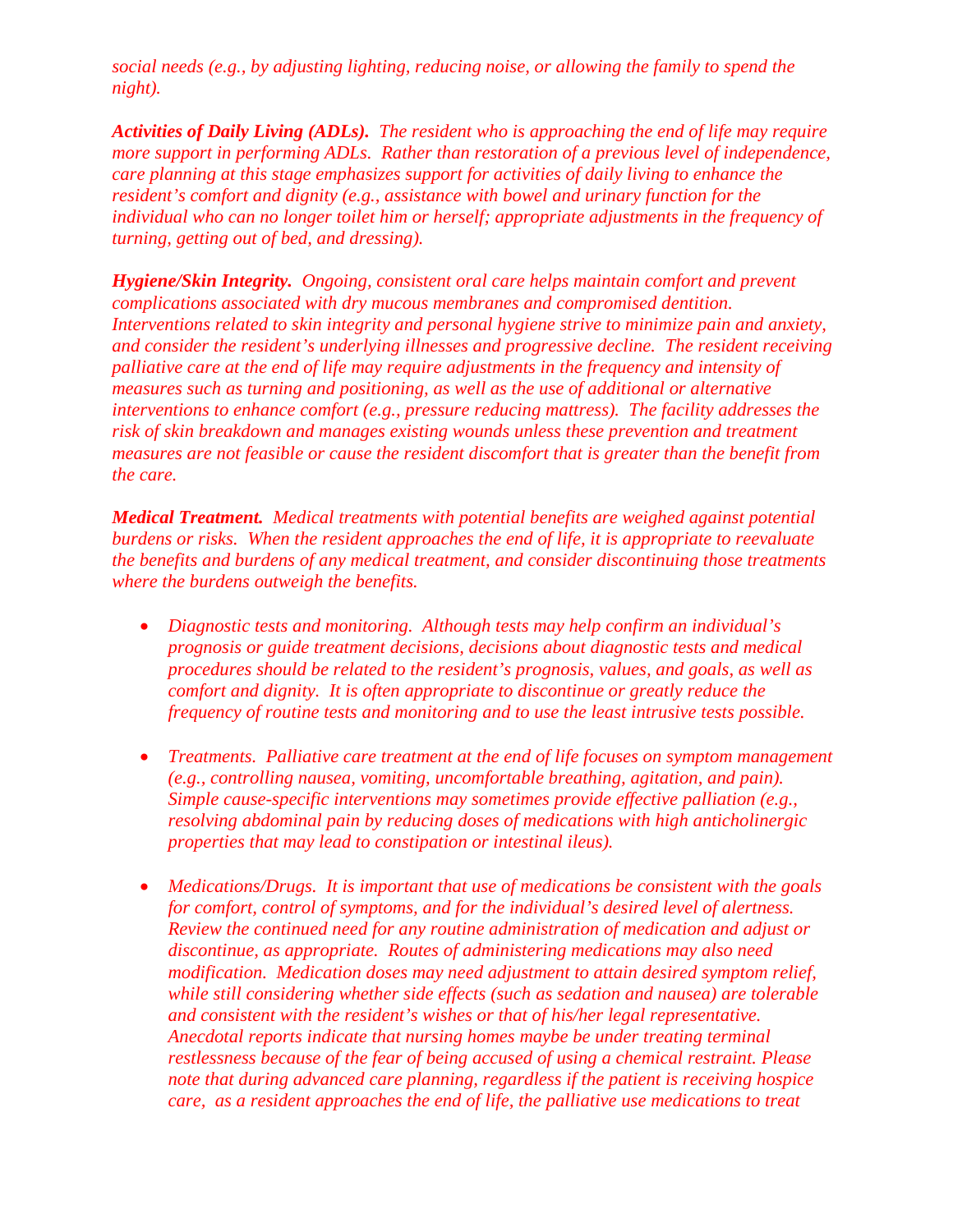*terminal restlessness as a symptom is not a chemical restraint.* 

*Nutrition and Hydration. Weight loss and fluid imbalance/dehydration at the end of life are common and may be a consequence, rather than a cause, of the dying process. End of life palliative care situations may not be compatible with maintaining normal nutritional parameters. For example, weight loss may be anticipated and this expectation should be documented in the practitioner progress notes and care plan. Routine weight measurements that will not lead to a change in the plan of care should be discontinued. A resident receiving palliative care at the end of life may experience a decline in appetite or have difficulty eating or swallowing. Therefore, it is important to provide desired food and fluids in the form and frequency that best enable the resident to consume them. Previous dietary restrictions may be unnecessary for the resident and may negatively impact quality of life or comfort. Studies suggest that dying individuals may not experience hunger or thirst near the time of death.[9](#page-21-5)*

*The determination of whether to use artificial nutrition and hydration, when a terminally ill resident's condition has progressed to the point where he or she may no longer chew or swallow his or her food, is made by the resident, or the resident's legal representative, consistent with applicable state law and regulation. The use of a feeding tube has not been shown to prevent aspiration pneumonia, limit suffering, or promote the quality or extension of life, especially for a resident who is cognitively impaired.[10](#page-21-6) The interdisciplinary care team provides information to the resident or his/her legal representative to help them make an informed decision.*

*Activities. It is important that activities are consistent with the resident's interest, level of energy, and ethnic and cultural traditions associated with death and dying (e.g., visits from spiritual leaders and other individuals of the same religious/ethnic background; special spiritual ceremonies; reading or sharing information about the resident's culture). As death approaches, activities that provide comfort and symptom relief and those that require less conscious participation, rather than group or interactive activities, may be most appropriate. It is often helpful to involve the family or those with significant relationships with the resident in such activities, if possible.* 

*Psychosocial Needs. The care plan may also identify interventions that are pertinent to the psychosocial needs of the dying resident (e.g., treatment for depression, anxiety, loneliness, restlessness or bereavement) and approaches to providing support to the resident (e.g., visits by family and others, expanding visiting hours, and providing desired privacy).[11](#page-21-7)*

*The facility provides the needed social services, for example, to give the resident or the resident's legal representative information on available services such as support groups and bereavement services or to assist in settling the resident's affairs (e.g., disposition of the resident's belongings, organ donations, or funeral arrangements).*

*The care plan may also provide interventions that are consistent with the resident's personal beliefs, cultural practices and spiritual values. A change from a more aggressive treatment plan to a palliative care plan represents a significant change as defined by the MDS, therefore the care plan must be revised to reflect the new plan of care. The facility makes or supports appropriate referrals and contacts (e.g., clergy and religious/spiritual resources, and cultural communities familiar with resident's background and beliefs). [12,](#page-21-8)[13](#page-21-9)*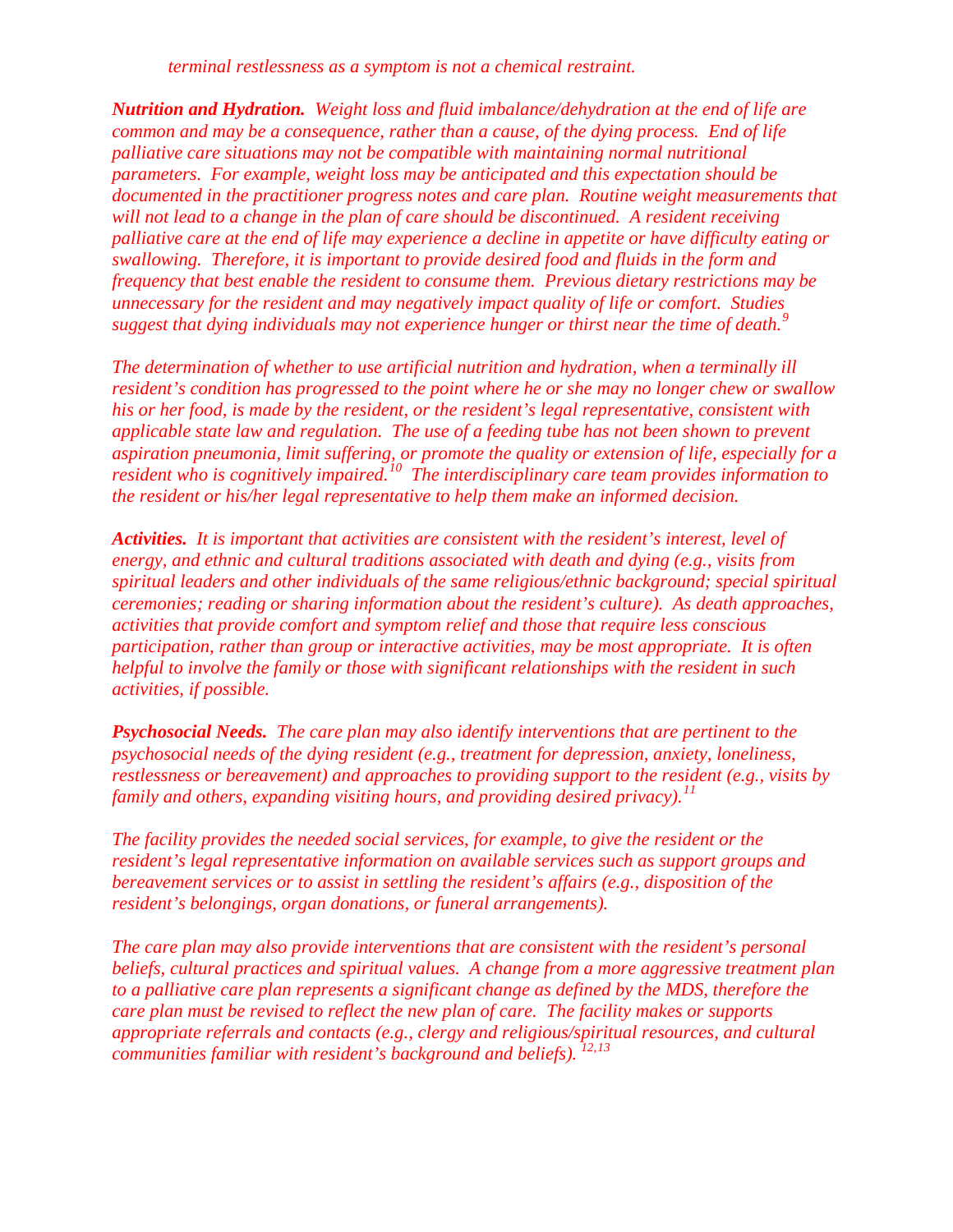#### *Monitoring the Resident who is Approaching End of Life*

*Individualized care requires monitoring and reassessment. Close monitoring of a dying individual's symptoms helps assess the effectiveness of the plan of care and also helps identify possible adverse consequences associated with inappropriate, non-palliative approaches to end of life care.* 

*Monitoring can enhance the quality of care at the end of life in other ways; for example, checking the resident's hearing aids to be sure that the individual can hear comforting voices and sounds; or recognizing that a resident's condition has stabilized or improved enough to benefit from having a favorite food or drink. It is important that, as a resident's status changes, the facility and the resident and/or the resident's legal representative revisit the resident's values, goals, and treatment choices, and revise the care plan as necessary.* 

#### *Election of Hospice Benefit*

*A Medicare beneficiary with Part A who is certified by a physician as being terminally ill, with a prognosis of six months or less if the illness runs its normal course, may elect the Medicare hospice benefit. If a resident requests hospice care, and a facility does not offer or contract for hospice or with the particular hospice requested, the facility must either (1) arrange with a Medicare certified hospice to provide care to the individual resident, or (2) help the resident and/or the resident's legal representative arrange for a transfer of the resident to a facility that provides the hospice care and/or services the resident desires.*

*Hospice is an optional state plan benefit in the Medicaid program. Under Medicaid, the individual must elect hospice care and a written physician certification that the individual is terminally ill must have been completed. The Medicaid statute does not define "terminally ill" so a physician is not limited to certifying that the individual is within 6 months of death; at the option of the State Medicaid Agency, a state may exceed the 6-month period. Also, a hospice plan of care must be established before services are provided and the services must be consistent with the plan of care. The Medicaid hospice benefit is unlimited, so if an individual remains eligible for hospice and does not revoke the election, the individual must continue to receive hospice care. If eligible for both Medicare and Medicaid, an individual must elect the hospice benefit simultaneously under both programs (and revoke simultaneously.)*

*Effective 3/23/10, section 2302 of the Affordable Care Act required that children who elect hospice must continue to receive curative care concurrently with the hospice care. In this regard, Medicaid issued a State Medicaid Director Letter on 9/9/10 and a subsequent Informational Bulletin with a draft preprint on 5/27/11.*

#### *Coordinated Plan of Care*

*When hospice services are involved, the facility and hospice are jointly responsible for developing a coordinated plan of care for the resident that guides both providers and is based upon their assessments and the resident's needs and goals. The coordinated plan of care must identify which provider (hospice or facility) is responsible for various aspects of care. The*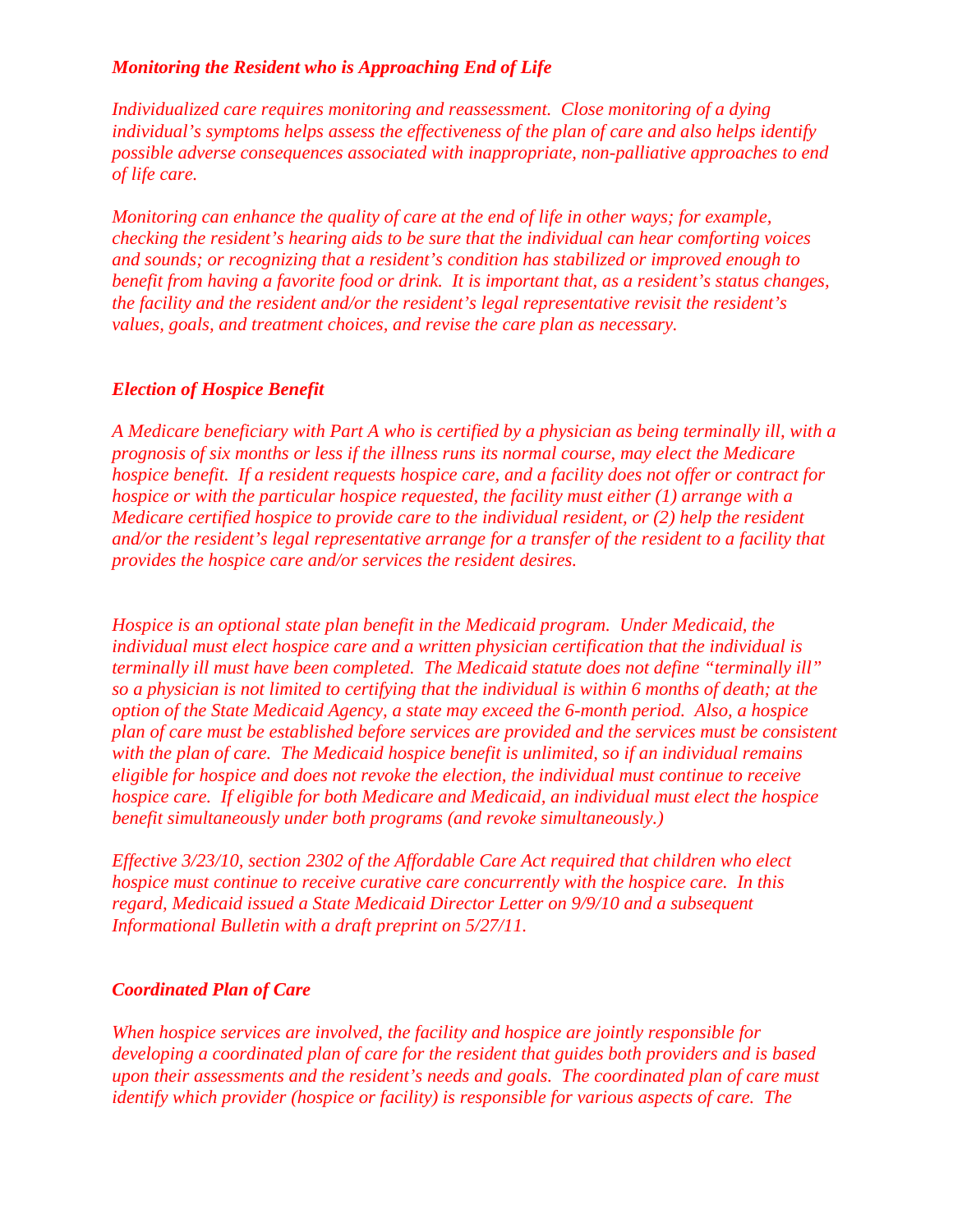*facility is required to update its plan of care according to CFR § 483.20(k) in accordance with any Federal, State or local laws and regulations governing the particular facility, just as hospices need to update their plans of care according to 42 CFR § 418.56(d).*

*The hospice and the facility should have a process by which they can exchange information from their respective plan of care reviews, assessment updates, and patient and family conferences, when updating the plan of care and evaluating outcomes of care. This practice increases assurance that the resident receives the necessary care and services.*

*Each provider retains responsibility for the quality and appropriateness of the care it provides in accordance with their respective laws and regulations. Both providers must comply with their applicable conditions of participation in Medicare/Medicaid. The facility's services must be consistent with the plan of care developed in coordination with the hospice (i.e., the hospice patient residing in a facility should not experience any lack of services or personal care because of his/her status as a hospice patient); and the facility must offer the same services to its residents who have elected the hospice benefit as it furnishes to its residents who have not elected the hospice benefit. As such, the facility continues responsibility for providing the resident's overall care and comfort. For example, the facility should continue to provide general medical and nursing care, assist with ADLs, administer medications, give personal care, provide activities, if desired, and maintain the cleanliness of the resident's room.*

*The care plan incorporates the hospice philosophy of care. The care plan includes interventions and orders to manage pain and other uncomfortable symptoms. Procedures exist to assure that the resident receives timely, pertinent non-pharmacologic and pharmacological interventions for optimal palliation. The hospice and facility need to collaborate to train facility staff in managing the resident's symptoms and utilizing any special equipment.* 

*The hospice program is responsible for assessing the patient and identifying the physical, psychosocial, emotional, cultural, and spiritual needs related to the terminal illness and related conditions. These factors are addressed in order to promote the resident's well-being, comfort, and dignity throughout the dying process. When these needs are identified in the hospice interdisciplinary plan of care, hospice team member should, (including the social worker) provide counseling and support. Hospice can use trained volunteers to provide additional practical and emotional support. Note: This paragraph is not intended to represent any SNF/NF requirements independent of the hospice program.* 

*The facility should notify the hospice when the resident experiences a significant change in physical, mental, social, or emotional status, or needs to be transferred from the facility.* 

*In order to ensure that each provider meets its responsibilities, it is essential the facility and hospice have a means to communicate how all needed services, professionals, medical supplies, DME, drugs and biologicals will be made available to the resident 24 hours a day, seven days a week, including who may receive and/or write orders for care, in accordance with State/Federal requirements.* 

*All information related to the resident's plan of care must be shared/made available to practitioners and teams in other settings in the event that the resident is transferred to another setting for care (e.g., emergency department, hospital, home health agency).*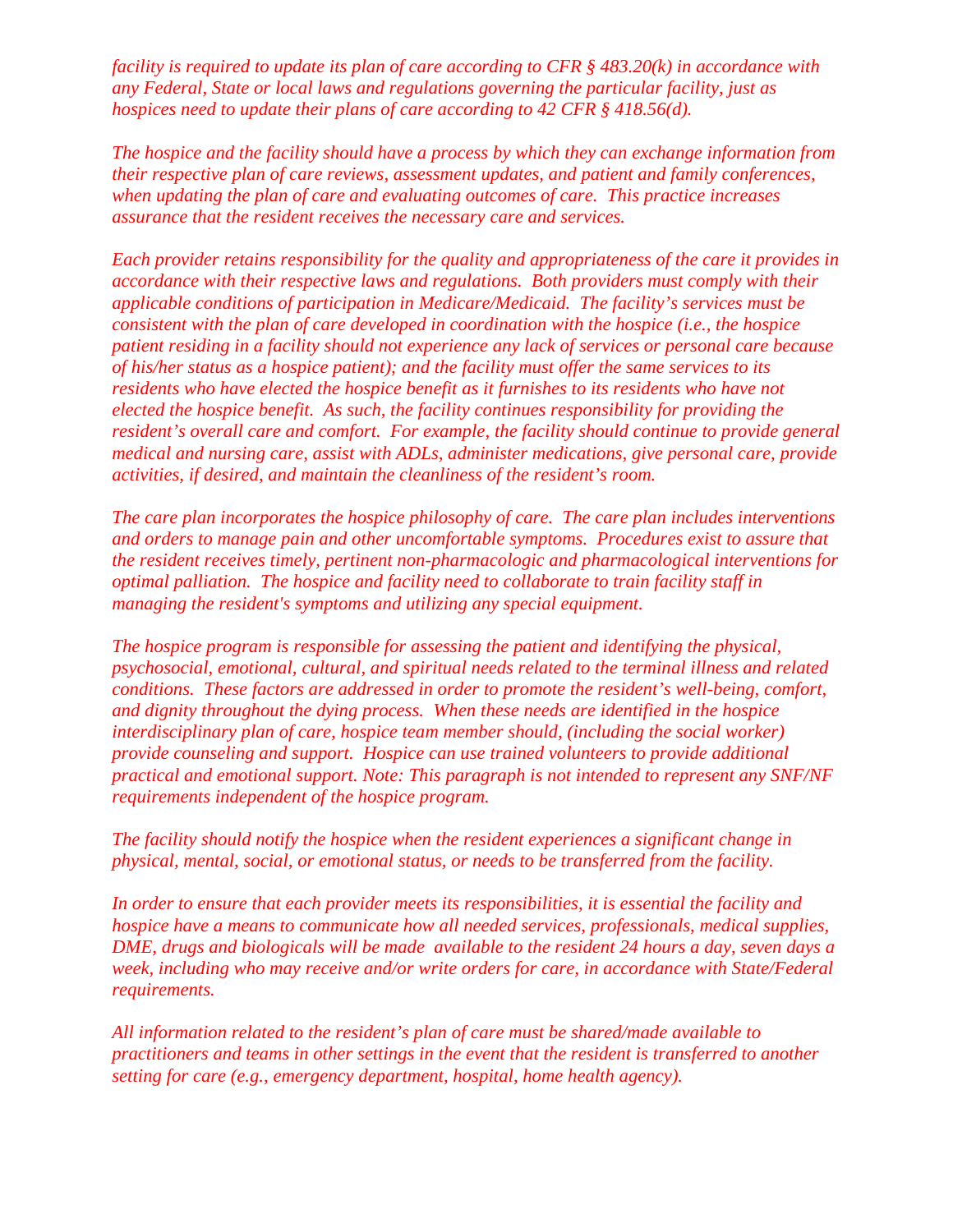*Endnotes for Assessment and Management of Care at End of Life*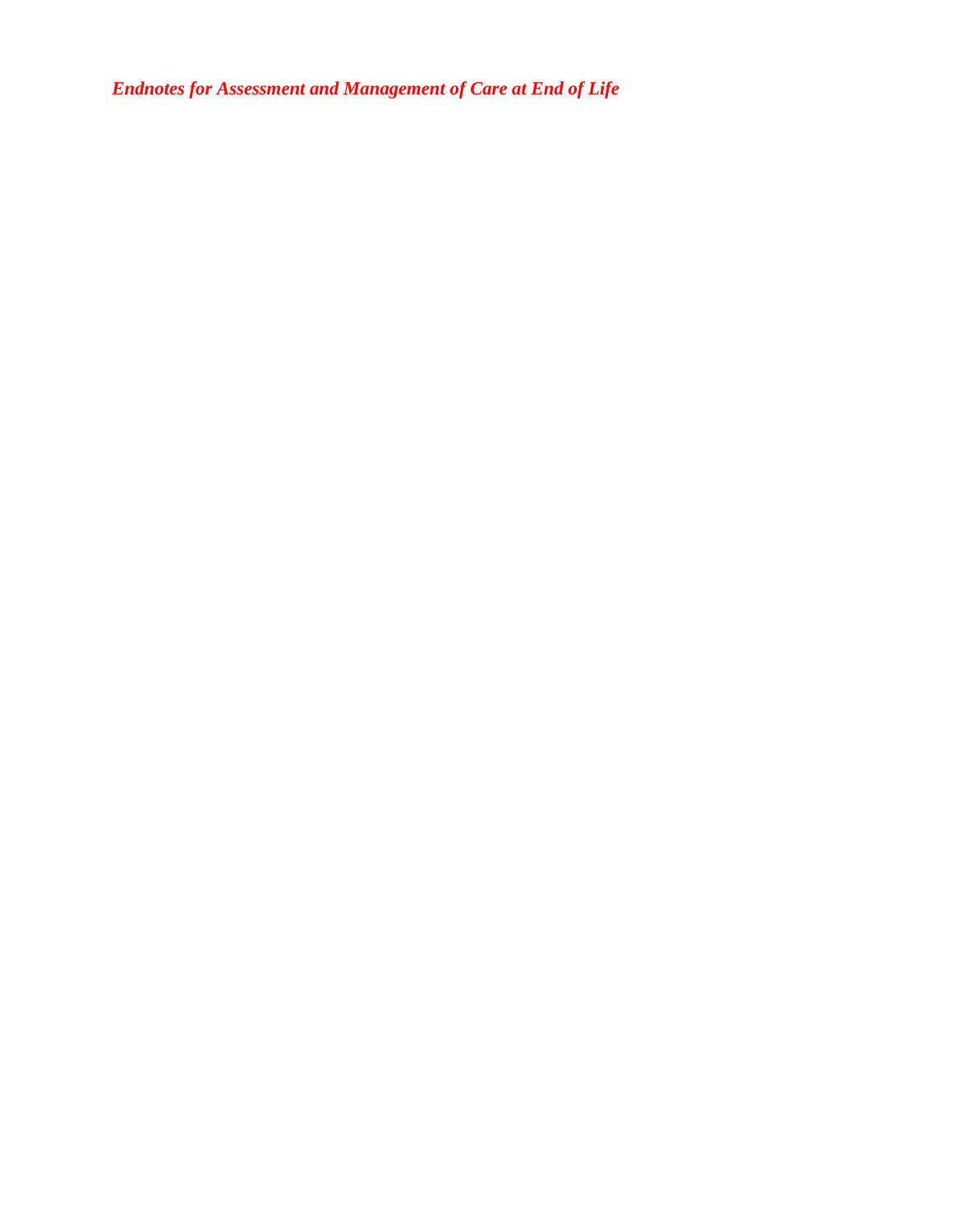#### *Investigative Protocol for End of Life Care*

#### *Quality of Care Related to Assessment and Management of Care at End of Life*

#### *Objective*

• *To determine if the facility provided appropriate end of life care and services that are or were consistent with the resident's needs, wishes, current standards of practice, and state requirements.*

#### *Use*

*Use this protocol for a sampled resident:*

- *Who is identified by the facility as receiving end of life care, hospice services, palliative care, comfort care, or terminal care; or*
- *Whose diagnoses, assessment, and/or care plan indicate that he/she may be approaching the end of life.*

#### *Procedures*

*Briefly review the assessment, care plan, orders, and related documentation. Gather information about the resident's mental, physical, functional, and psychosocial status and the interventions identified in the care plan, as the basis for further review. Verify observations by gathering additional information from record review, interviews with the resident or his or her legal representative, relevant staff and practitioners, and/or additional observations.*

*NOTE: Determine whether the resident is also receiving care from another entity such as a Medicare-certified hospice.* 

#### *1. Observation*

*Observe the resident during various activities, shifts, and interactions with staff. Use the observations to determine:*

- *Whether staff accommodated the resident's needs and goals (such as comfort, independence, and level of functioning during end of life), including, but not limited to:*
	- ο *Interventions used if the resident exhibited or verbalized pain or other symptoms of distress such as apprehension, restlessness, withdrawal, or lashing out at others;*
	- ο *Supportive and assistive devices/equipment used such as commodes and/or positioning devices;*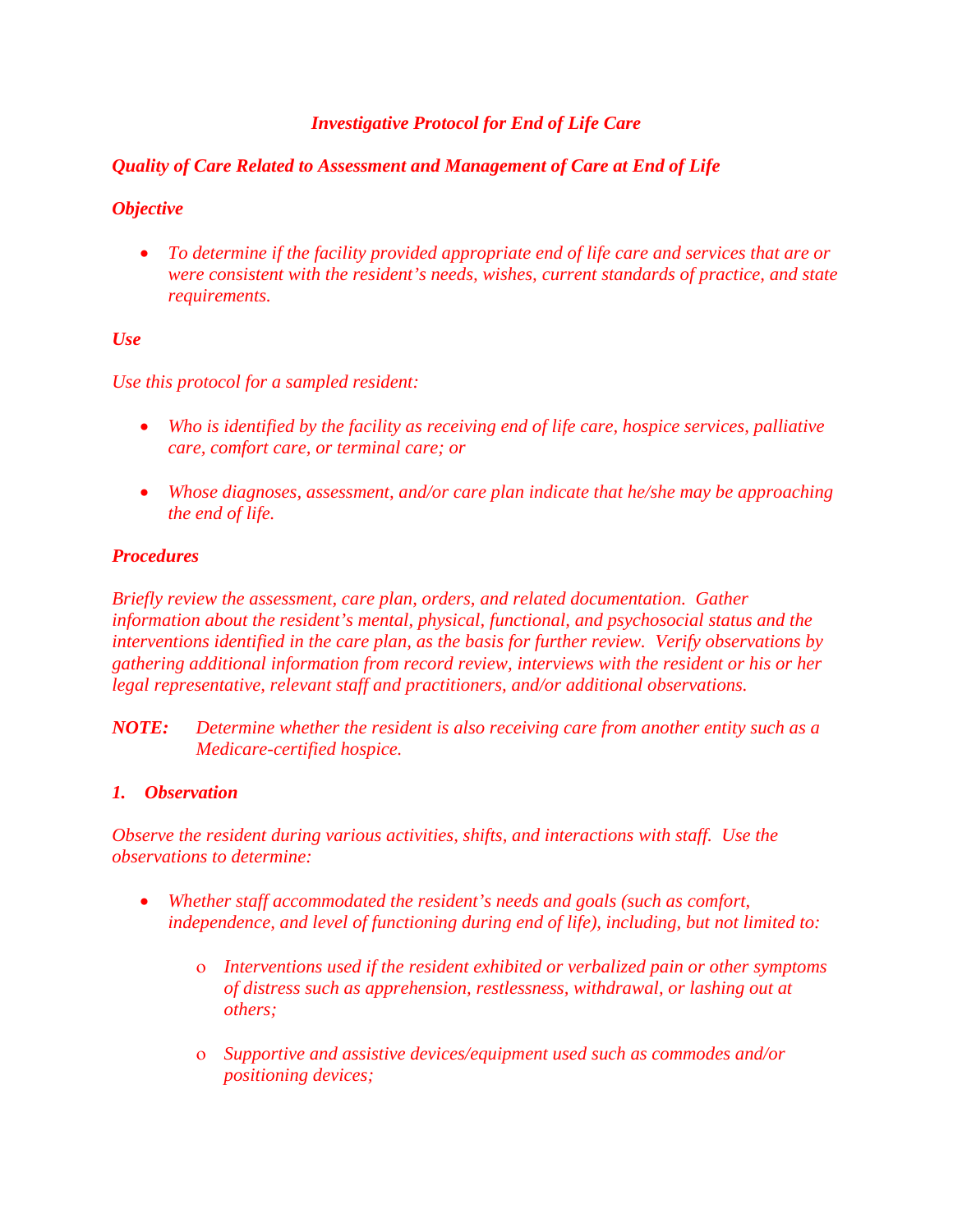- ο *Privacy, dignity, calming reassurance used; and*
- ο *Preferences and choices acknowledged and respected, such as a resident's preferences for bathing, toileting, sleep schedules, activities, food and drink, environment, etc; and*
- *Whether staff consistently implemented the care plan according to the resident's needs and goals.*

#### *2. Resident/Representative Interviews*

*Interview the resident, family, or responsible party, to the degree possible, to identify:*

- *Whether the facility discussed advance directives, the right to make treatment choices (including refusing treatment), available resources and state-required documents related to end of life care or substitute decision making;*
- *Whether the resident is currently having or has been having symptoms (e.g., pain, anxiety, depression, breathing difficulties), and whether the symptoms and extent of relief have been addressed to his/her satisfaction and consistent with his/her preferences and choices;*
- *Whether the resident or his/ her legal representative was involved in the development of the care plan;*
- *Whether the care plan accommodates the resident's needs and goals; and*
- *If interventions were declined, whether information about alternatives and consequences of such refusal were offered and documented.*

#### *3. Staff Interviews*

*Direct care staff. Interview direct care staff on various shifts to determine:* 

- *Whether staff are aware of the resident's goals for care and treatment at the end of life;*
- *How staff determines when and how to offer each intervention; and*
- *How staff monitors and documents for effectiveness of the intervention.*

*Interviews with health care practitioners and professionals. If the defined interventions or care provided (1) appear to be inconsistent with the resident's preferences or applicable recognized standards of practice; (2) were not implemented as defined; or (3) the resident's symptoms were not adequately controlled, interview one or more health care practitioner(s) and professional(s) as necessary (e.g., physician, hospice nurse, facility charge nurse, certified nursing assistant, social worker, or director of nursing). These individuals, by virtue of training and knowledge of*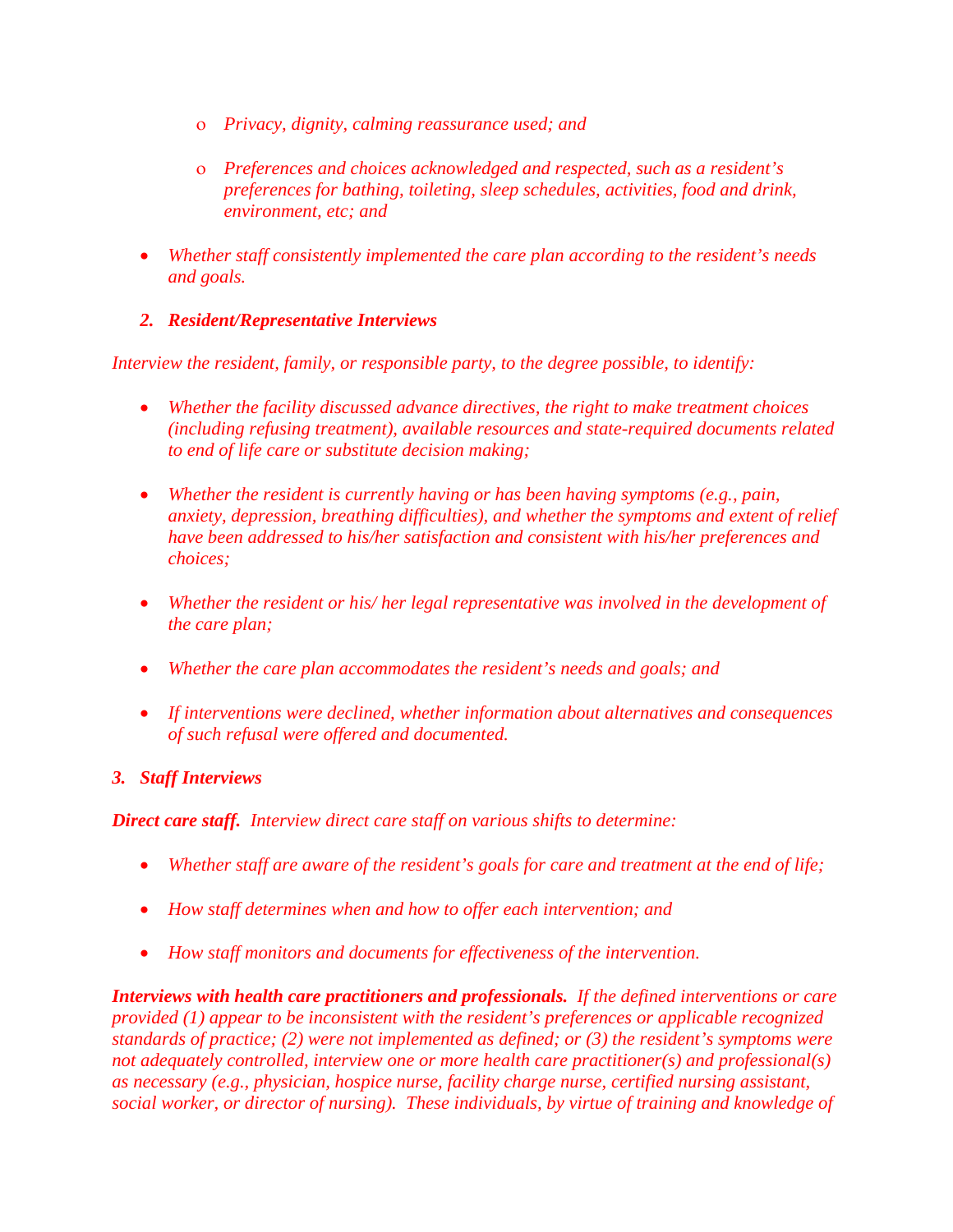*the resident, should be able to provide information about the evaluation and management of a resident's physical/psychosocial symptoms and needs related to end of life and palliative care. Depending on the issue, ask about:*

- *The basis for a determination that a resident is approaching the end of life;*
- *Whether a discussion occurred with the resident and/or the legal representative regarding a determination that the resident is approaching the end of life and about the resident's options for developing instructions regarding his or her choices for care and treatment (please refer to advance directives guidance at tag F155);*
- *When and how the resident's preferences regarding care at the end of life (including advance directives, if applicable) are communicated to the facility care team as well as emergency department, hospital, or home care teams if the resident is transferred for any reason;*
- *How interventions are monitored for continued appropriateness and adjusted as necessary;*
- *Whether and how the staff communicates with the physician/practitioner regarding the resident's condition and response to interventions; and*
- *For a resident who has been receiving part of his or her care from hospice, how the facility and the hospice have been coordinating the resident's care.*

#### *4. Record review*

*Assessment. Review the resident's records for assessments related to end of life care including RAI/MDS, physician orders, hospice orders (as appropriate), available consultants, and progress notes to determine whether such documents or records:*

- *Provided the basis for the determination that the resident is approaching the end of life;*
- *Identified the resident's overall physical, mental, psychosocial and spiritual needs; the underlying factors affecting the resident's comfort, cognition, pain, and functional status; and the resident's values, wishes, choices, and goals (e.g., advance directives or other directions for interventions regarding hospitalization, acute care in the event of an illness or injury, artificial nutrition or hydration approaches, and respiratory and cardiac status);*
- *Indicated that staff implemented interventions, in conjunction with the practitioner, in effort to prevent, minimize or manage symptoms. Whether the interventions addressed the pain and/or potential pain, distress, and/or other symptoms (such as constipation, nausea, and vomiting) consistent with the resident's goals and the facility and practitioner's identification and assessment of factors causing or influencing those symptoms; and*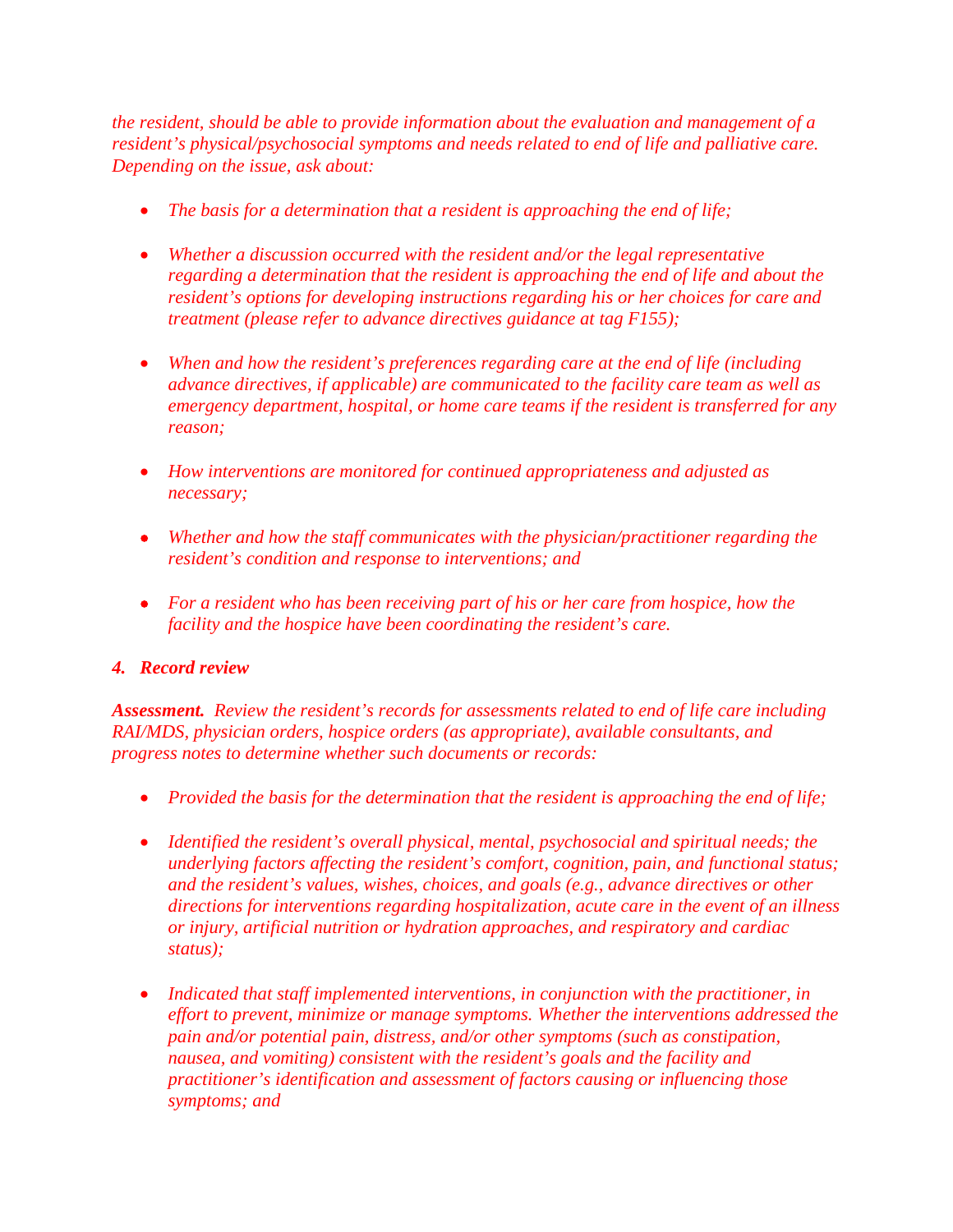• *Indicated that the facility monitored the resident's subsequent condition including any changes in status.*

#### *Care Plan. Review the care plan to determine:*

- *If it is consistent with the resident's specific needs, condition, values, wishes, goals, and progress as identified by periodic assessments;*
- *Whether there is evidence that the care plan has been coordinated with others in providing aspects of care including hospice as appropriate.*

*If the resident refuses or resists staff interventions to manage symptoms and the needs identified in the assessment, determine if the record reflects efforts to seek alternatives.* 

*NOTE: If the resident has elected the Medicare and/or Medicaid hospice benefit and concerns were identified with coordinated plan of care or management of the resident's care, verify that the hospice was advised of the concerns. After verifying the hospice was advised of concerns by the facility and the hospice failed to resolve issues related to the management of a resident's care, coordination of care or implementation of appropriate services, refer the concerns as a complaint to the State Agency responsible for oversight of this hospice program, identifying the specific resident(s) involved and the concerns identified.*

#### *Review of Facility Practices*

*Any concerns identified by the survey team related to end of life care should trigger a review of the facility's policies and procedures on end of life care and/or related policies (e.g., advance directives). Additional activities may include a review of policies, staffing, staff training and/or functional responsibilities related to care and services provided to a resident approaching the end of life.*

#### *DETERMINATION OF COMPLIANCE (Task 6, Appendix P)*

#### *Synopsis of Regulation (F309)*

*A resident approaching the end of life must receive, and the facility must provide, the necessary care and services to attain or maintain his/her highest practicable level of physical, mental, and psychosocial well-being, in accordance with the comprehensive assessment and plan of care.*

#### *Criteria for Compliance with F309 for a Resident Approaching End of Life*

*For the resident approaching the end of life, the facility is in compliance with F309 Assessment and Management of Care at End of Life, if staff:*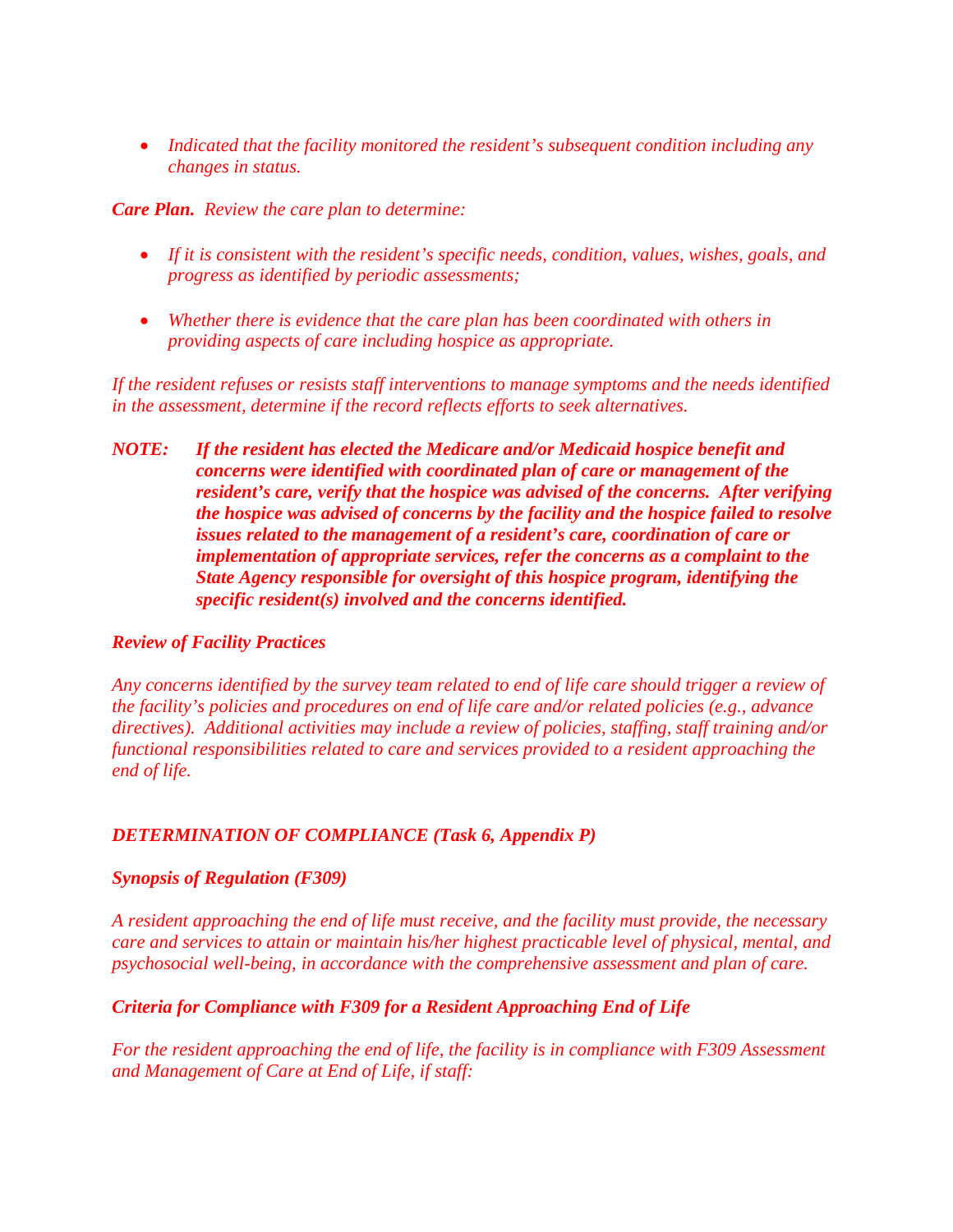- *Assessed the resident's clinical condition, risk factors, and preferences and identified the resident's prognosis and its basis;*
- *Initiated discussions regarding advance care planning and resident choices to clarify resident's goals and preferences regarding treatment at the end of life;*
- *Recognized and advised the resident and/or the resident's legal representative that the resident was approaching the end of life and, if the resident was not already receiving palliative care, advised that care could potentially be shifted to a palliative focus;*
- *Defined and implemented resident-directed care, treatment interventions, services, and support; consistent with the resident's choices, rights, goals, comprehensive assessment, care plan and the recognized standards of practice. Compliance with this criteria is done in the attempt to manage pain and other physical and psychosocial symptoms and meet the resident's physical, mental, psychosocial, and spiritual needs;*
- *Communicated the resident's goals and preferences to the facility interdisciplinary team, as well as the hospice, emergency department, hospital or home health team in the event of a transfer; and*
- *Monitored and evaluated the impact of the interventions provided to address the resident's end of life condition and revised the approaches as appropriate.*

*If not, cite at F309.*

*NOTE: Most deficiencies related to end of life care and services can be cited at other regulations (e.g., assessment, care planning, accommodation of needs, and physician supervision). Surveyors should evaluate compliance with these regulations and cite deficiencies at F309 only when other regulations do not address the noncompliance.* 

#### *Potential Tags for Additional Investigations*

*During the investigation of care and services provided at the end of life, the surveyor may identify concerns with related structure, process and/or outcome requirements. If an additional concern has been identified, the surveyor must investigate the identified concern. Do not cite any related or associated requirements before first conducting an investigation to determine compliance or noncompliance with the related or associated requirement. Some examples include, but are not limited to, the following:*

*42 CFR § 483.10(b)(3), (d)(2), F154, Notice of Rights and Services, Free Choice 42 CFR § 483.10(b)(4) and (8), F155, Rights Regarding Treatment, Experimental Research and Advance Directives 42 CFR § 483.10(b)(11), F157, Notification of Changes 42 CFR § 483.10(j), F172, Access and Visitation Rights 42 CFR § 483.12(a)(2), F201, Transfer and Discharge Requirements*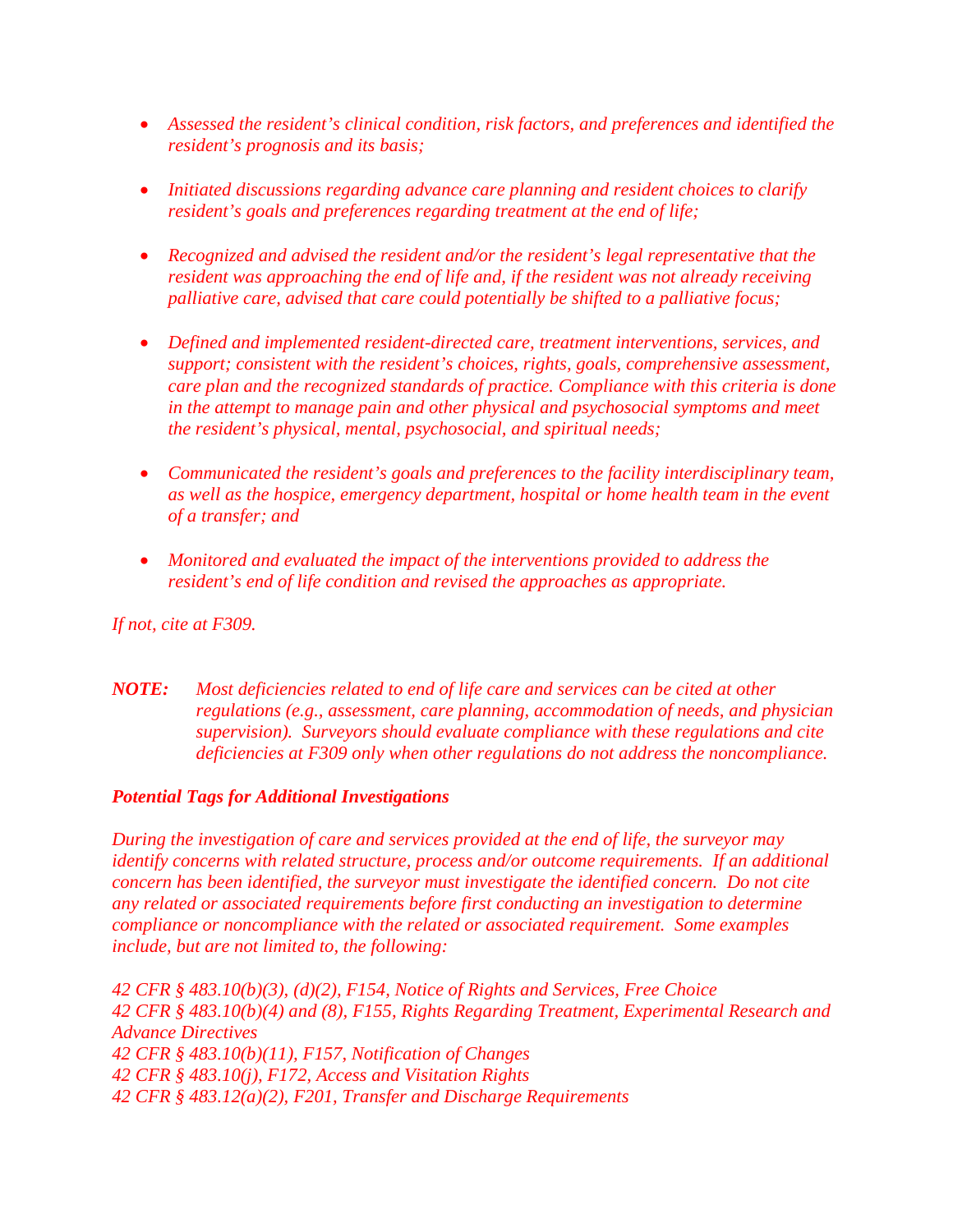*42 CFR § 483.15(b), F242, Self-Determination and Participation 42 CFR § 483.15(e), F246, Accommodation of Needs 42 CFR § 483.15(f)(1), F248, Activities 42 CFR § 483.20(b)(1), F272, Comprehensive Assessments 42 CFR § 483.20(k), F279, Comprehensive Care Plans 42 CFR § 483.20(k)(2)(iii), 483.10(d)(3), F280, Comprehensive Care Plan Revision 42 CFR § 483.25(a)(3), F312, Activities of Daily Living 42 CFR § 483.25(k)(6), F328, Special Needs: Respiratory Care 42 CFR § 483.25(l), F329, Unnecessary Drugs 42 CFR § 482.30(a), F353, Sufficient Staff 42 CFR § 483.40(a), F385, Physician Supervision 42 CFR § 483.75(i)(2), F501, Medical Director*

#### *V. DEFICIENCY CATEGORIZATION (Part IV, Appendix P)*

*Once the survey team has completed its investigation, analyzed the data, reviewed the regulatory requirements, and determined that noncompliance exists, the team must determine the severity of each deficiency. Severity is based on the harm or potential for harm to the resident. The key elements of severity determination for F309 Assessment and Management of Care at End of Life are as follows:*

- *1. Presence of harm/negative outcome(s) or potential for negative outcomes from a lack of appropriate treatment and care. Actual or potential harm/negative outcome(s) for F309 Assessment and Management of Care at the End of Life may include, but is not limited to:*
	- *Failure to inquire about, document, and implement measures or orders related to a resident's preferences for care and services to be provided during the end of life resulted in a resident receiving unwanted tests or treatment; and*
	- *Failure to assess the resident who is approaching the end of life and to address the resident's pertinent symptoms (or to explain why it was not possible to do so) resulted in persistent or recurring physical discomfort or psychological distress.*
- *2. Degree of harm (actual or potential) related to the noncompliance. Identify how the facility practices caused, resulted in, allowed, or contributed to the actual or potential for harm.* 
	- *If harm has occurred, determine if the harm is at the level of serious injury, impairment, death, compromise, or degree of discomfort; and*
	- *If harm has not yet occurred, determine how likely the potential is for serious injury, impairment, death, compromise or discomfort to occur to the resident.*
- *3. The immediacy of correction required. Determine whether the noncompliance requires immediate correction in order to prevent serious injury, harm, impairment, or death to one or more residents.*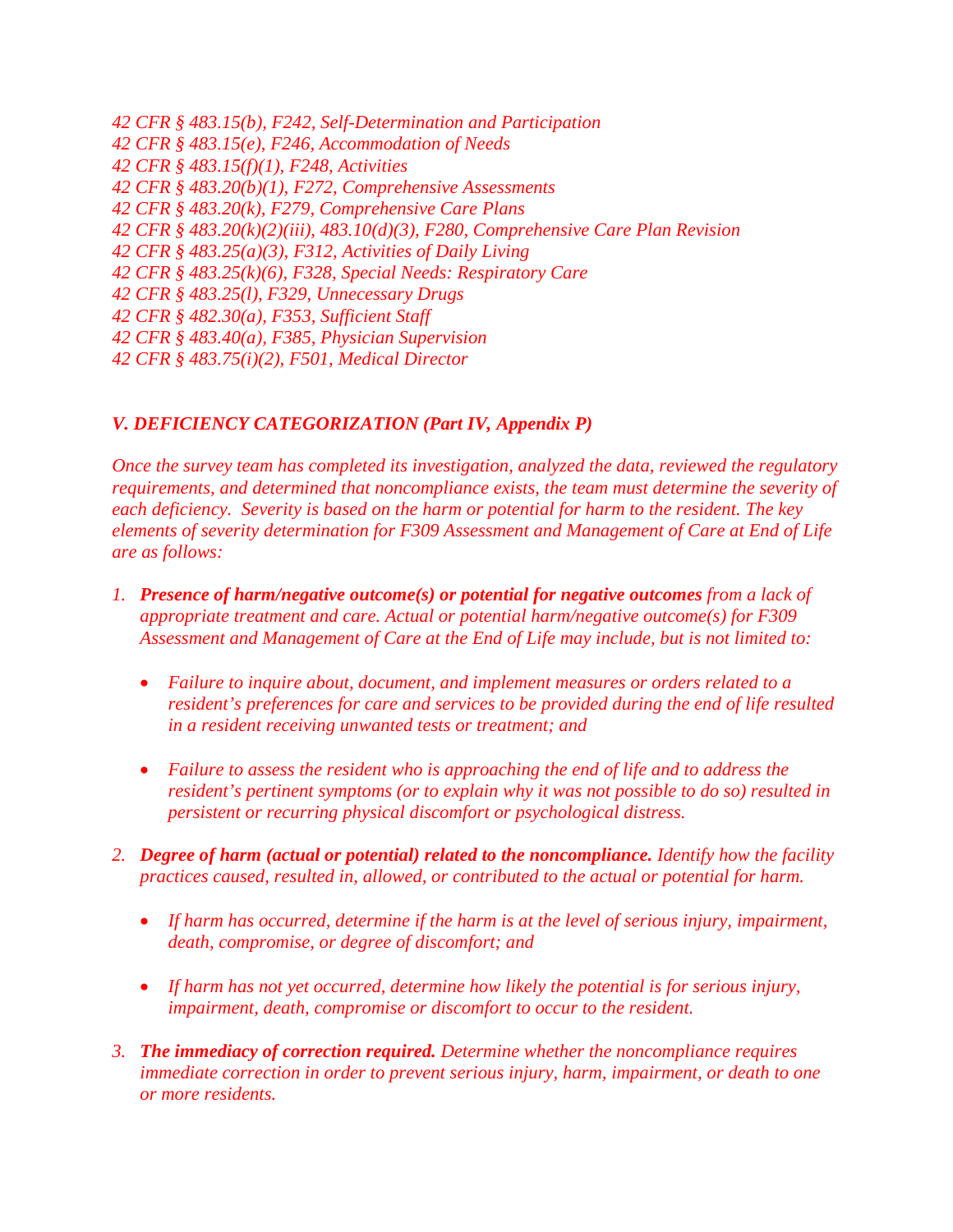*The survey team must evaluate the harm or potential for harm based upon the following levels of severity for tag F309 Assessment and Management of Care at End of Life. First, the team must rule out whether Severity Level 4, (immediate jeopardy to a resident's health or safety exists) by evaluating the deficient practice in relation to immediacy, culpability, and severity. (Follow the guidance in Appendix Q, Determining Immediate Jeopardy.)* 

#### *Severity Level 4 Considerations: Immediate Jeopardy to resident health or safety for a resident at or approaching end of life.*

*Immediate Jeopardy is a situation in which the facility's noncompliance with one or more requirements of participation:*

- *Has allowed, caused, or resulted in, (or is likely to allow, cause, or result in) serious injury, harm, impairment, or death to a resident; and*
- *Requires immediate correction, as the facility either created the situation or allowed the situation to continue by failing to implement preventative or corrective measures.*
- *NOTE: The death or transfer of a resident, who was harmed as a result of facility practices, does not remove a finding of immediate jeopardy. The facility is required to implement specific actions to correct the deficient practices which allowed or caused the immediate jeopardy.*

*Examples of avoidable, actual, or potential resident outcomes that demonstrate severity at Level 4 include, but are not limited to:*

- *The facility failed to recognize that the resident was approaching the end of life and continued to implement aggressive medical interventions against the resident's wishes. As a result, the resident experienced severe physical discomfort and/or psychosocial distress; or*
- The resident approaching the end of life experienced prolonged nausea; recurrent *vomiting, or daily, prolonged, or repeated moderate to severe pain as a result of the facility's repeated failure to implement interventions in accordance with the doctor's orders and care plan.*
- *NOTE: If Severity Level 4 (immediate jeopardy) has been ruled out based upon the evidence, then evaluate whether actual harm that is not immediate jeopardy exists at Severity Level 3.*

#### *Severity Level 3 Considerations: Actual Harm that is Not Immediate Jeopardy*

*Severity Level 3 indicates noncompliance that resulted in actual harm, and may include, but is not limited to, clinical compromise, decline, or the resident's inability to maintain and/or reach his/her highest practicable well being.*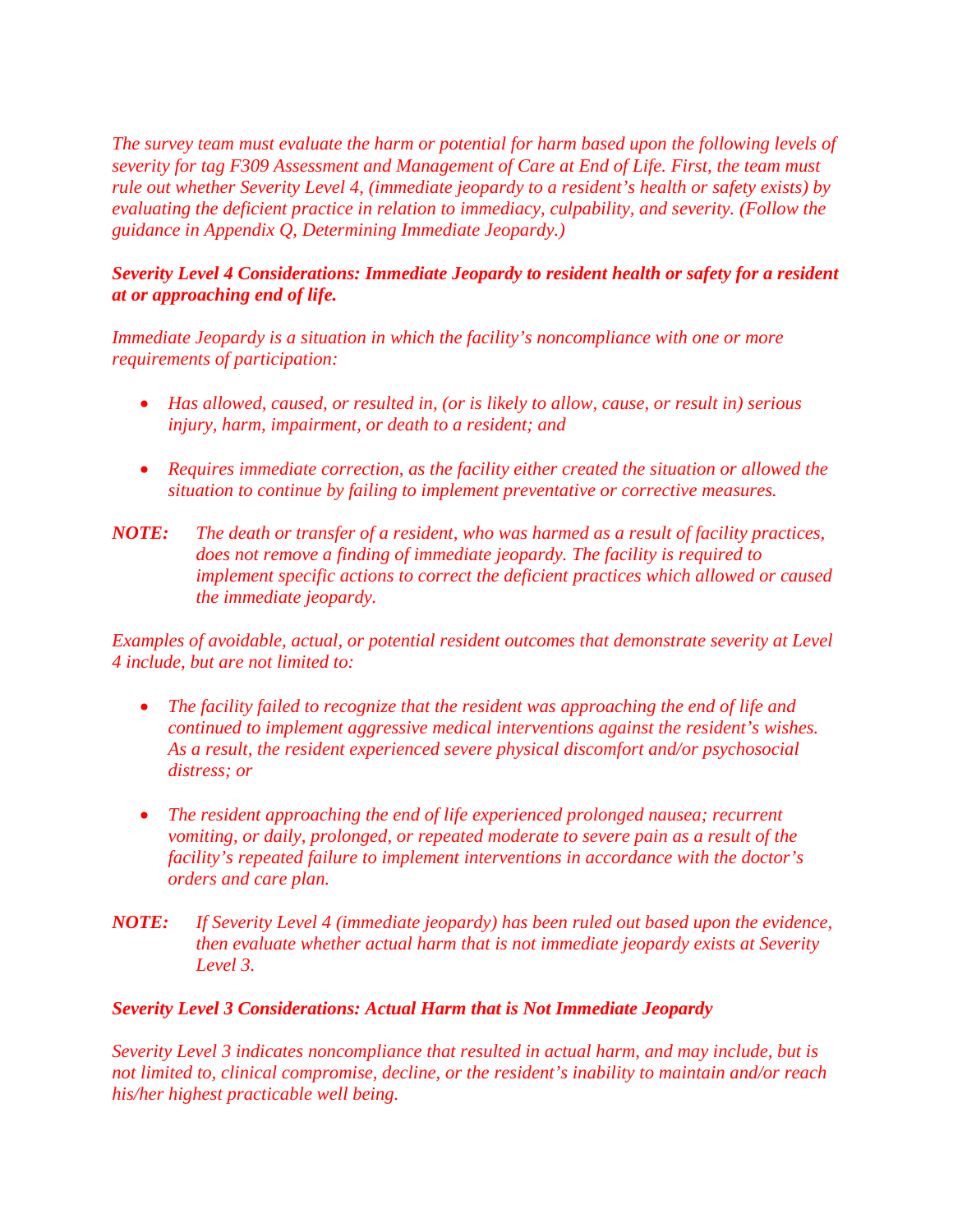*Examples of avoidable resident outcomes that demonstrate severity at Level 3 may include, but are not limited to:* 

- *Despite the documented choice to accept partial pain control in order to be more alert, the resident was repeatedly so lethargic or somnolent because of medication used to treat symptoms related to the end of life that he/she was unable to relate to visitors.*
- *NOTE: If Severity Level 3 (actual harm that is not immediate jeopardy) has been ruled out based upon the evidence, then evaluate as to whether Level 2 (no actual harm with the potential for more than minimal harm) exists.*

#### *Severity Level 2 Considerations: No Actual Harm with Potential for More Than Minimal Harm that is Not Immediate Jeopardy*

*Severity Level 2 indicates noncompliance that resulted in a resident outcome of no more than minimal discomfort and/or the potential to compromise the resident's ability to maintain or reach his or her highest practicable level of well being. The potential exists for greater harm to occur if interventions are not provided.* 

*An example of avoidable outcomes at Severity Level 2 include, but is not limited to:*

• *A resident received end of life care from a hospice and there was no evidence in the resident's record of care coordination between the facility and the hospice, but the resident did not experience adverse consequences.*

#### *Severity Level 1: No actual harm with potential for minimal harm*

*The facility fails to provide appropriate care and services to a resident who is approaching the end of life is more than minimal harm. Therefore, Severity Level 1 does not apply for this regulatory requirement.* 

<span id="page-20-0"></span>*<sup>1</sup> Wein, S. (2000). Sedation in the imminently dying patient. Oncology, 14(4), 585-592. [\(http://www.cancernetwork.com/display/article/10165/67143\)](http://www.cancernetwork.com/display/article/10165/67143)*

<span id="page-20-1"></span>*<sup>2</sup> Improving palliative care in nursing homes. (2008). Center to Advance Palliative Care. Accessed December 6, 2010 from: [http://www.capc.org/support-from](http://www.capc.org/support-from-capc/capc_publications/nursing_home_report.pdf)[capc/capc\\_publications/nursing\\_home\\_report.pdf.](http://www.capc.org/support-from-capc/capc_publications/nursing_home_report.pdf)*

<span id="page-20-2"></span>*<sup>3</sup> Xu, J., Kochanek, K.D., Murphy, S.L., & Tejada-Vera, B. (May 2010). Deaths: Final Data for 2007. National Vital Statistics Reports, Centers for Disease Control, Division of Vital Statistics, 58 (19). [\(http://www.cdc.gov/nchs/data/nvsr/nvsr58/nvsr58\\_19.pdf\)](http://www.cdc.gov/nchs/data/nvsr/nvsr58/nvsr58_19.pdf)*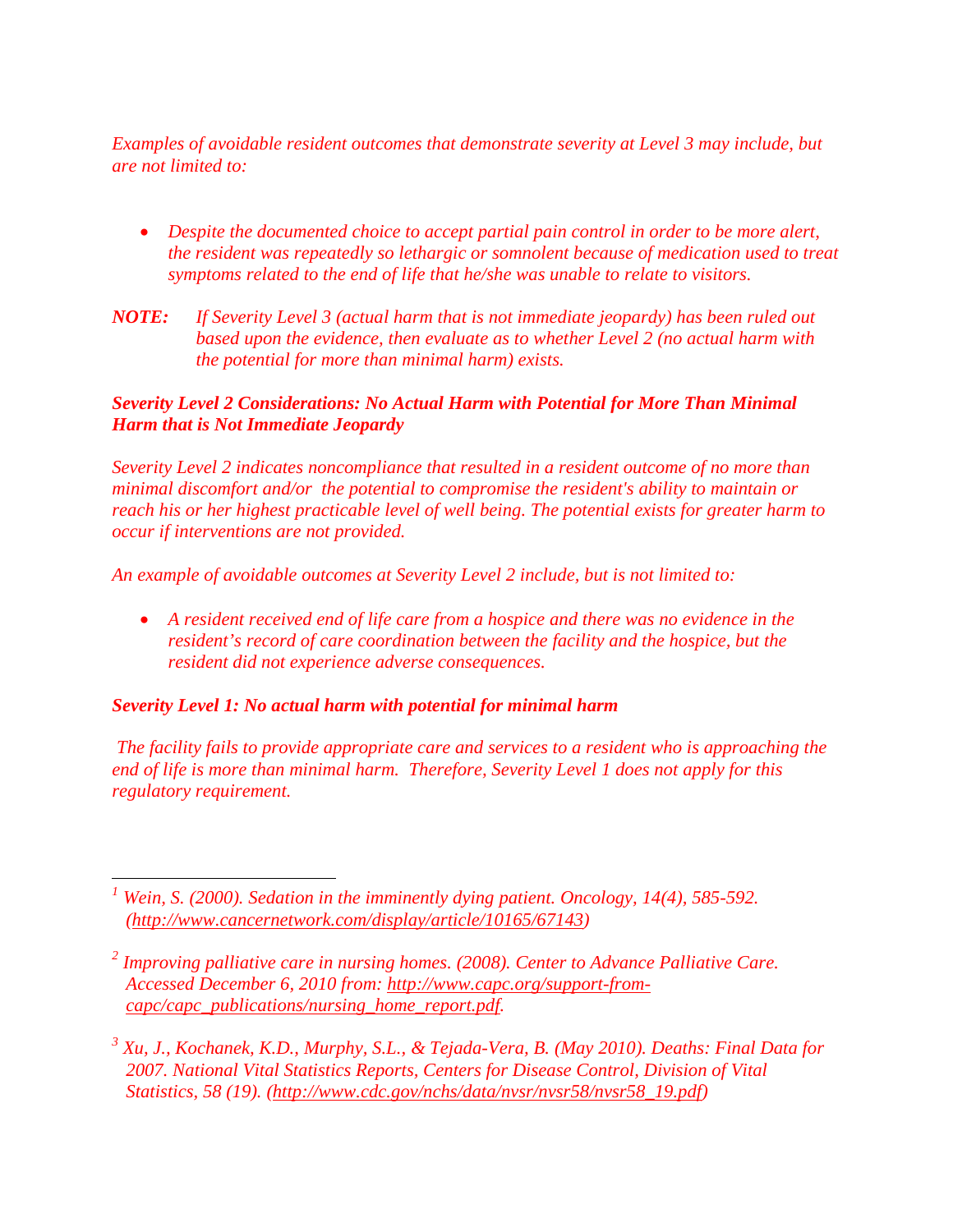- <span id="page-21-0"></span>*<sup>4</sup> Agency for Health Care Policy and Research. (1994). Clinical Practice Guideline No. 9: Management of Cancer Pain. AHCPR Publication No. 94-0592. Rockville, MD: United States Department of Health and Human Services.*
- <span id="page-21-1"></span>*<sup>5</sup> Agency for Healthcare Research and Quality. Advance Care Planning: Preferences for Care at the End of Life. Research in Action, Issue 12. AHRQ Publication Number 03-0018, March 2003. [\(http://www.ahrq.gov/research/endliferia/endria.htm\)](http://www.ahrq.gov/research/endliferia/endria.htm)*
- <span id="page-21-2"></span><sup>6</sup> *MOLST Medical Orders for Life Sustaining Treatment (http://www.molst-ma.org/)*
- <span id="page-21-3"></span>*<sup>7</sup> Steinhauser K.E., Christakis N.A., Clipp E.D., McNeilly, M., McIntyre, L. & Tulsky, J.A. (2000). Factors considered important at the end of life by patients, family, physicians, and other care providers. Journal of the American Medical Association, 284(19), 2476-2482.*
- <span id="page-21-4"></span>*<sup>8</sup> Singer, P.A., Martin D.K., & Kelner, M. (1999). Quality end of life care: Patients' perspectives. Journal of the American Medical Association, 281(2), 163-168.*
- <span id="page-21-5"></span>*<sup>9</sup> Gillick, M. (2000). Rethinking the role of tube feeding in patients with advanced dementia. New England Journal of Medicine, 342, 206-210.*
- <span id="page-21-6"></span>*<sup>10</sup> Finucane, T., Christmas, C., & Travis, K. (1999). Tube feeding in patients with advanced dementia: A review of the evidence. Journal of the American Medical Association, 282, 1365- 1370.*
- <span id="page-21-7"></span>*<sup>11</sup> Steinhauser K.E., et al. (2000).*

 $\overline{a}$ 

- <span id="page-21-8"></span>*<sup>12</sup> Irish, D., Lundquist, K., & Nelson, V. (eds.). (1993). Ethnic Variations in Dying, Death, and Grief: Diversity in Universality. Galen Press, Tucson, AZ. [\(http://www.galenpress.com/00312b.html\)](http://www.galenpress.com/00312b.html)*
- <span id="page-21-9"></span>*<sup>13</sup> The George Washington Institute for Spirituality and Health – Spiritual Assessment: FICA Spiritual History Tool. George Washington University. Accessed December 6, 2010 from: [http://www.gwish.org](http://www.gwish.org/).*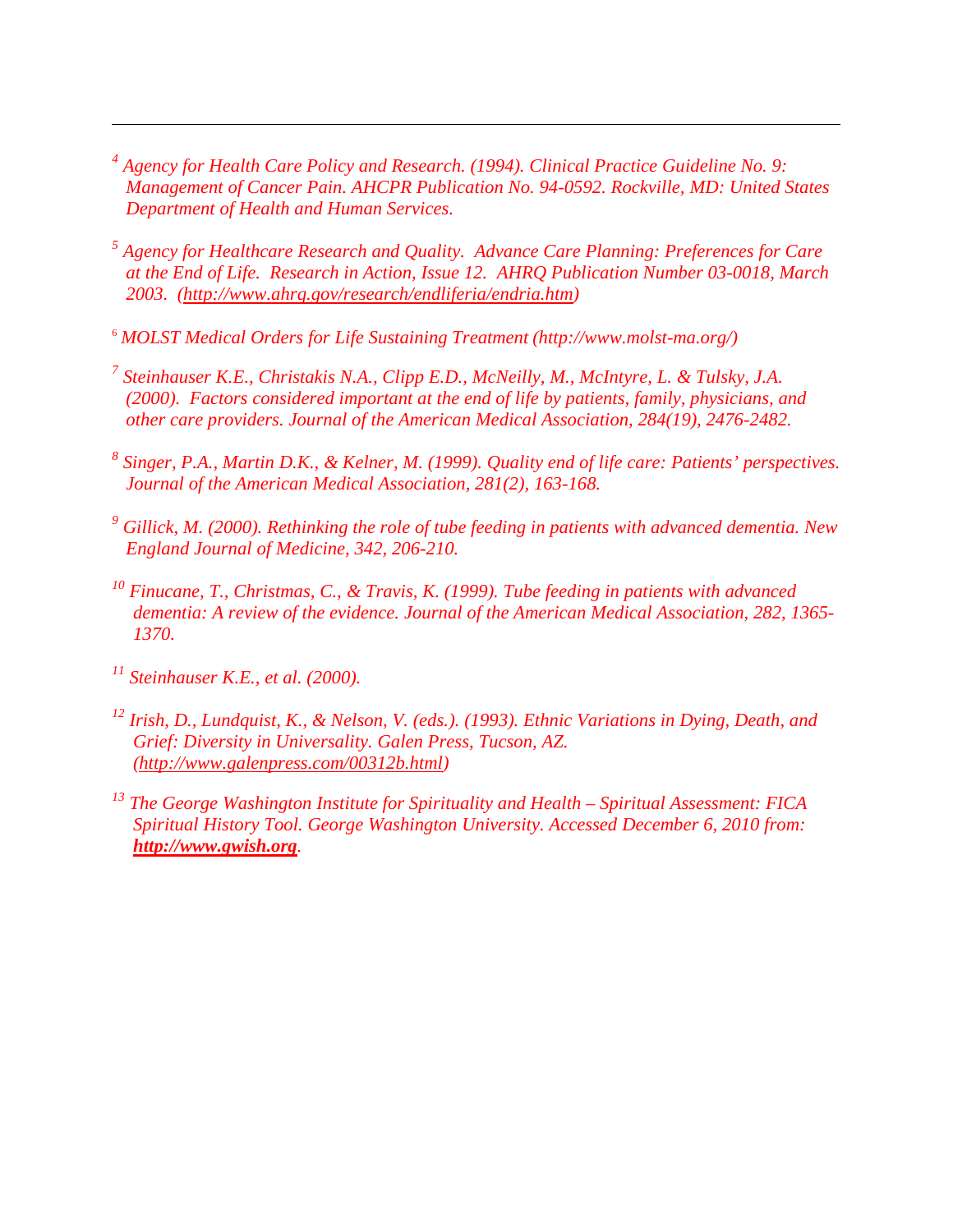

# 483.25 Quality of Life (F309 End of Life)

Surveyor Train the Trainer: Interpretive Guidance Investigative Protocol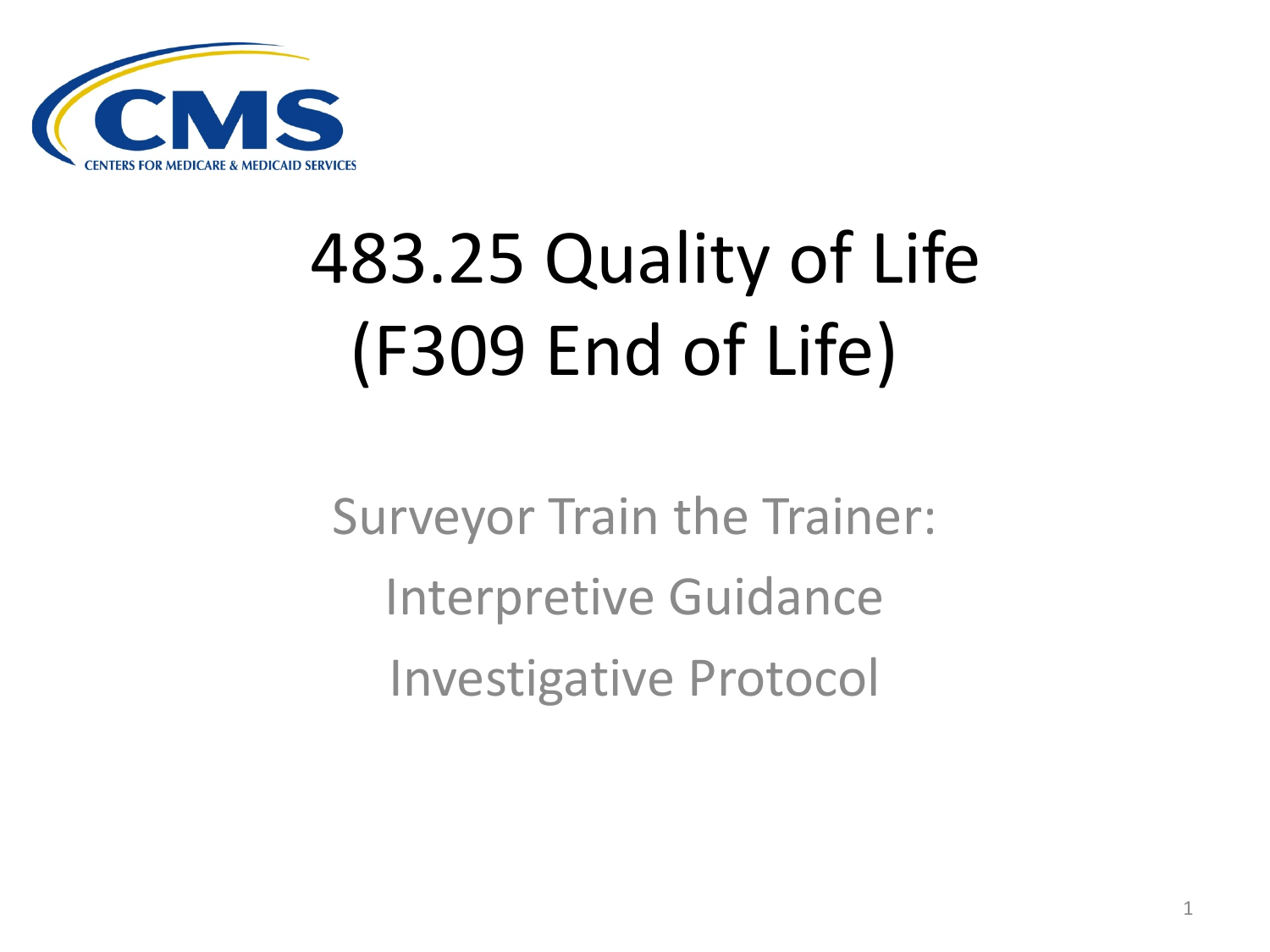### 483.25 End of Life

**Each resident must receive and the facility must provide the necessary care and services to attain or maintain the highest practicable physical, mental, and psychosocial well-being, in accordance with the comprehensive assessment and plan of care.**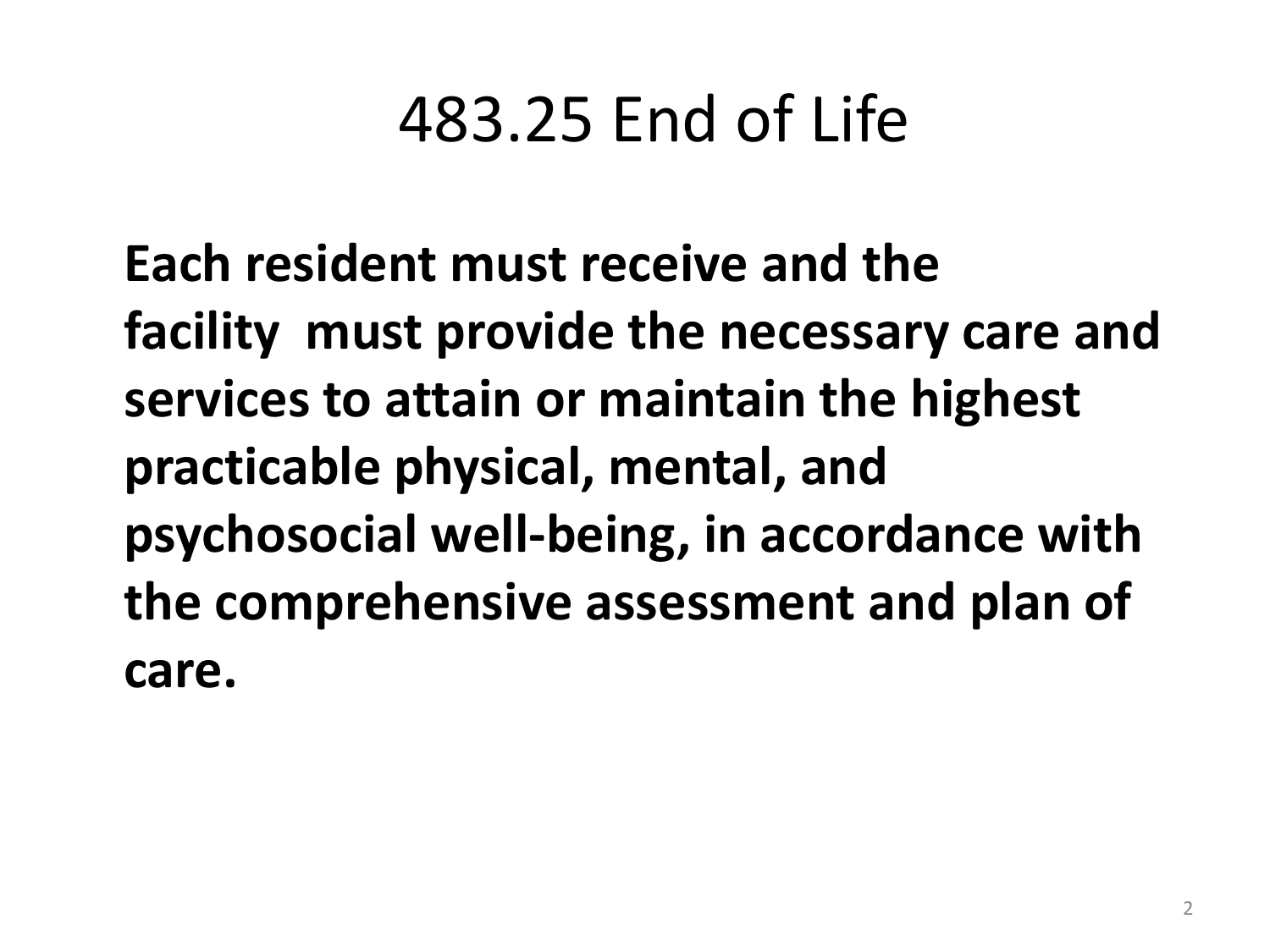### **Intent**

The intent of this regulation is to promote the physical, mental and psychosocial well-being of residents approaching the end of life, the facility and the practitioners, to the extent possible:

The intent is operationalized by:

Identifying the resident's prognosis and the basis for it, and initiating discussions/considerations regarding advance care planning and resident choices;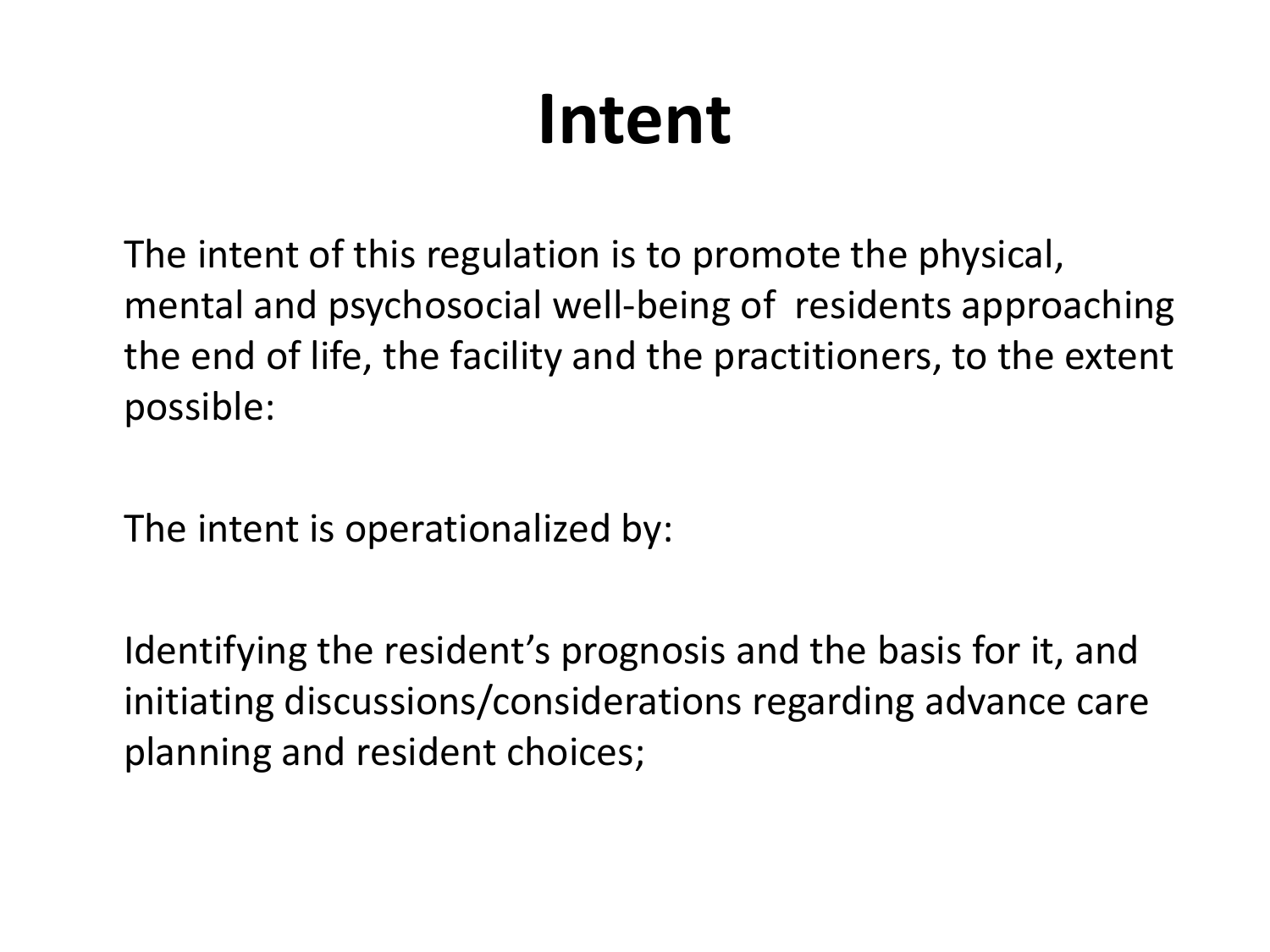### Intent (cont'd)

- The intent is operationalized by:
- Recognizing and advising the resident and/or the
- resident's legal representative when the resident is
- approaching the end of life;
- Periodically review resident care, services, and
- support that accommodate and honor the
- resident's choices and rights, manage pain and
- other physical, mental, and psychosocial symptoms.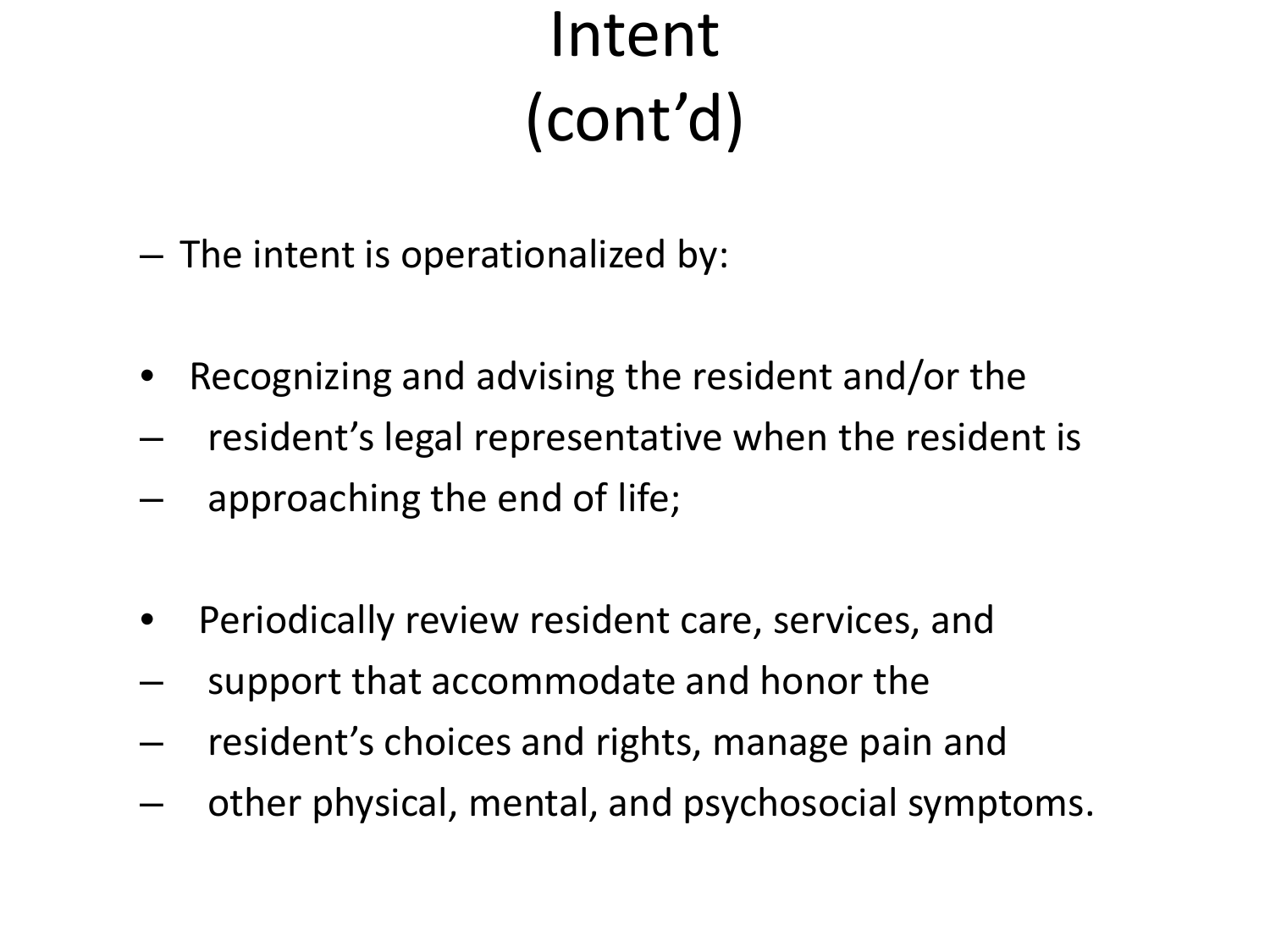### **Definitions**

 **Advance care planning** is a process used to identify and update the resident's preferences regarding care and treatment at a future time including a situation in which the resident subsequently lacks the capacity to do so; for example, when life-sustaining treatments are a potential option for care and the resident is unable to communicate (orally, in writing, through gestures or through an interpreter) his/her wishes make his or her wishes known.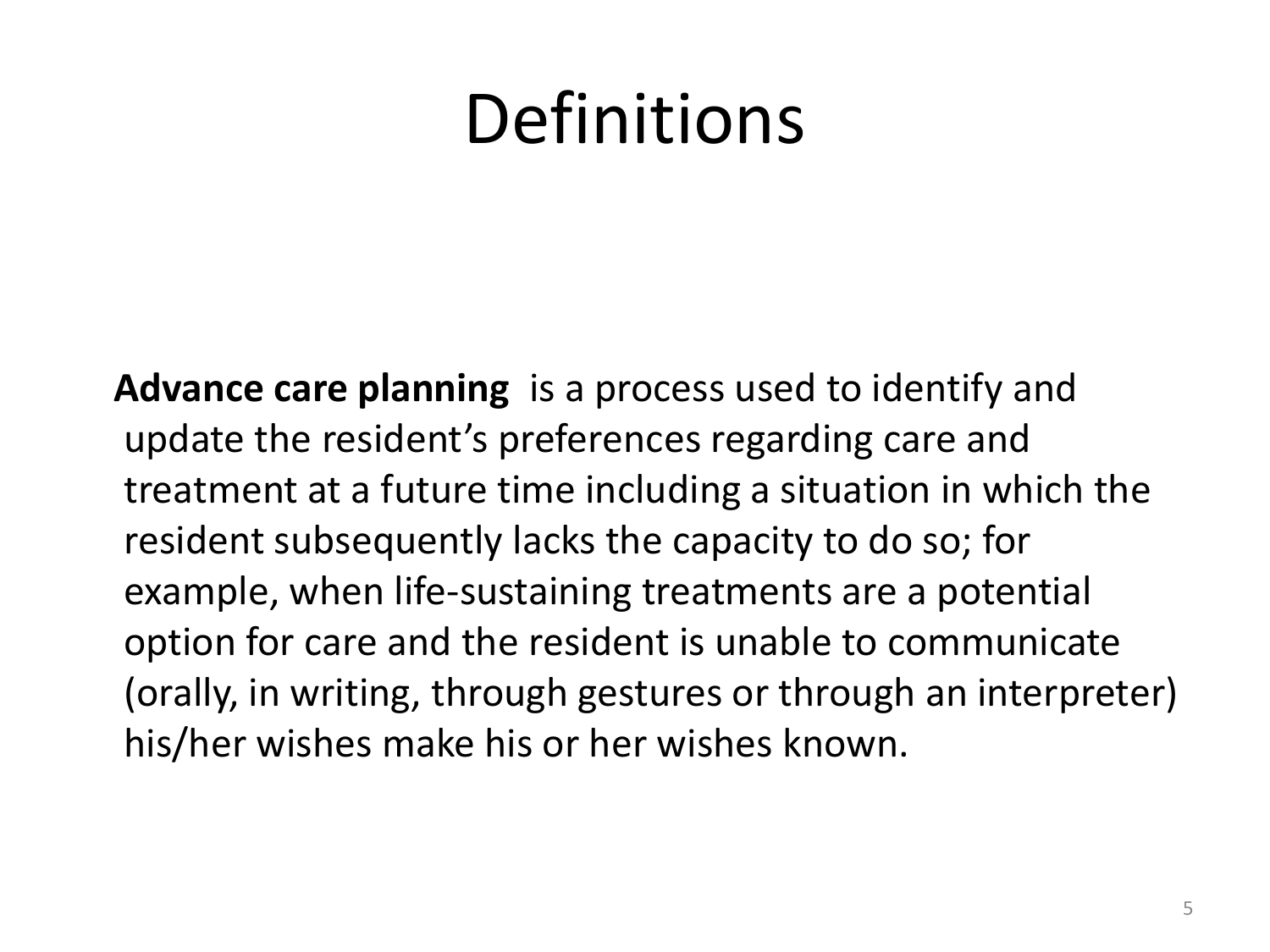# Definitions (cont'd)

 **Hospice** refers to a public agency or private organization or subdivision of either of these that is primarily engaged in providing an array of care and services necessary for the palliation and management of terminal illnesses and related conditions.

 **Imminently dying** indicates death is anticipated within hours to a week or two at most, because there are no treatments or interventions to prolong life or because the resident has declined to undergo treatment that could potentially prolong life.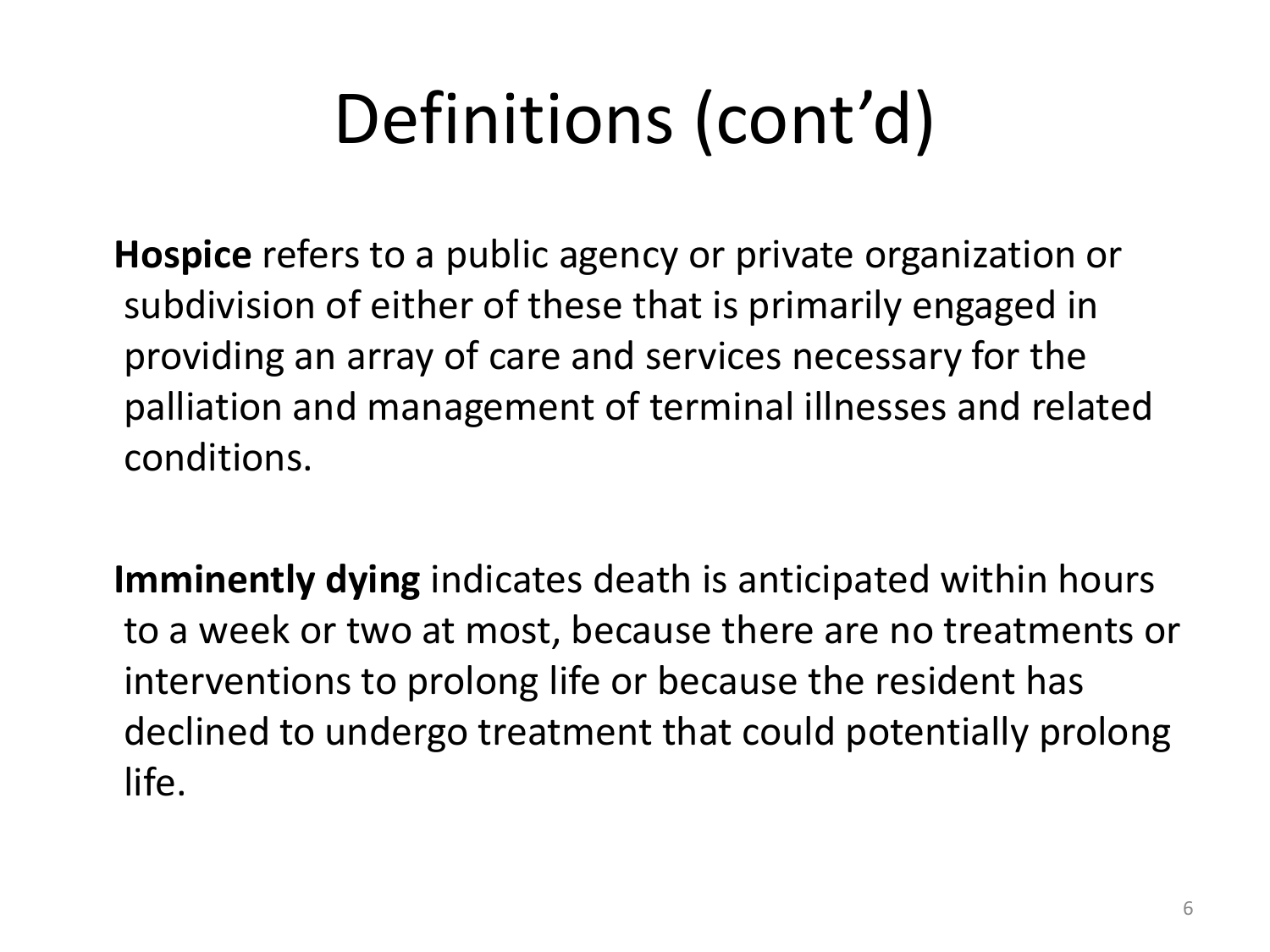### Definitions (cont'd)

**Palliative care** (§418.3) means patient and family-centered care that optimizes quality of life by anticipating, preventing, and treating suffering. Palliative care throughout the continuum of illness involves addressing physical, intellectual, emotional, social, and spiritual needs and to facilitate patient autonomy, access to information, and choice.

The goal of palliative care is to relieve suffering and provide the best possible quality of life for the resident and his or her family.

**Terminally ill** indicates that the resident has a life-limiting or life-<br>threatening condition that results in a life expectancy of six months or less if the illness runs its normal course.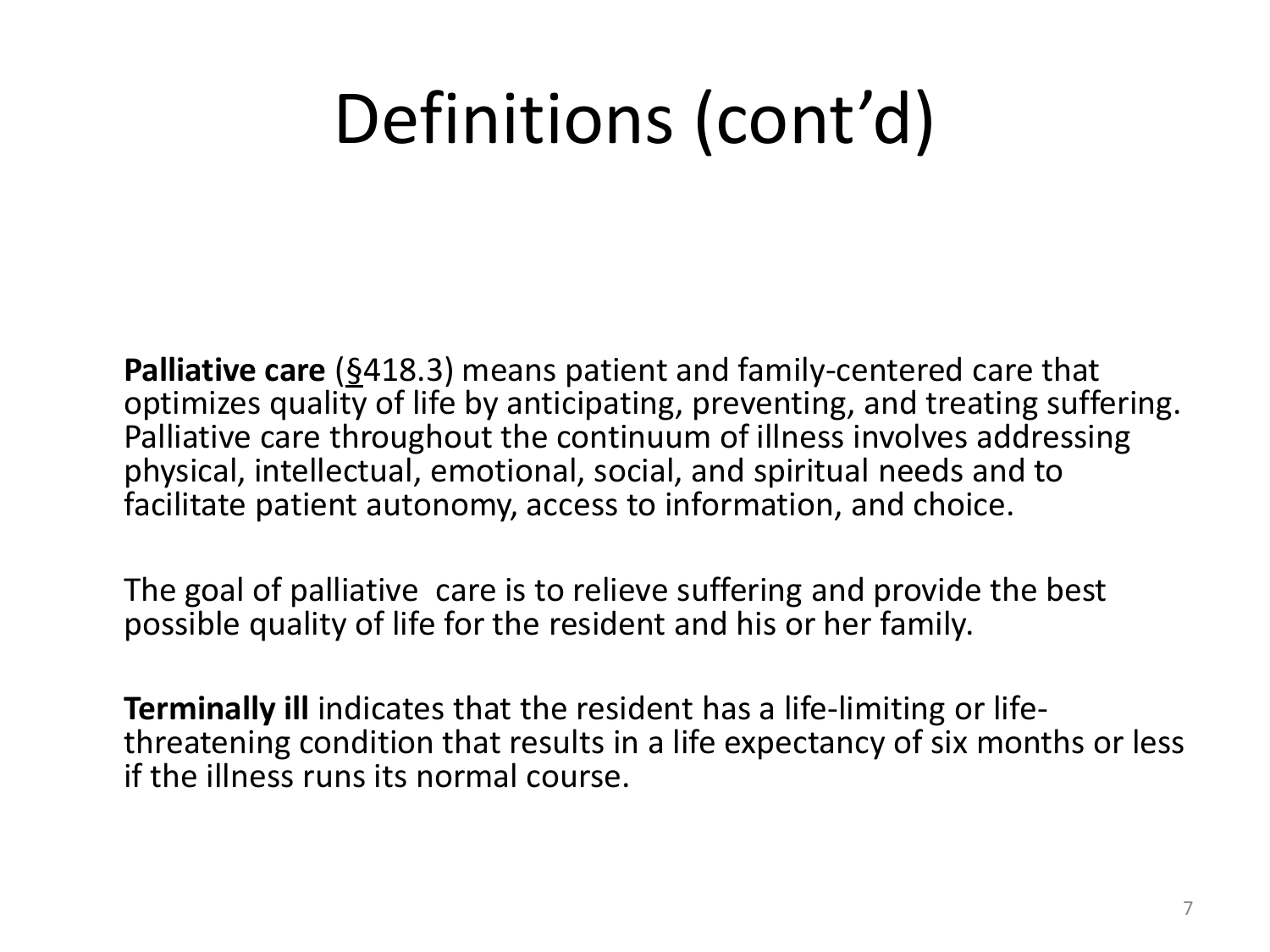### Aging Population Overview

As the U.S. population ages, a greater number of older individuals may be admitted to and experience the dying process in nursing homes. It is projected that by 2030, half of the 3 million persons projected to be in a nursing home will die there. Many factors (such as a resident's age, overall condition and comorbidities, unexpected acute illness, and treatment choices) in addition to specific diagnoses influence when death may occur. However, clinical events, such as major changes in existing conditions or onset of new conditions may signal a resident is approaching the end of life.

Palliative care may be appropriate regardless of the perceived length of time to the resident's death. Palliative care focuses on symptom relief and comfort, but does not necessarily limit diagnostic, preventive, or curative interventions.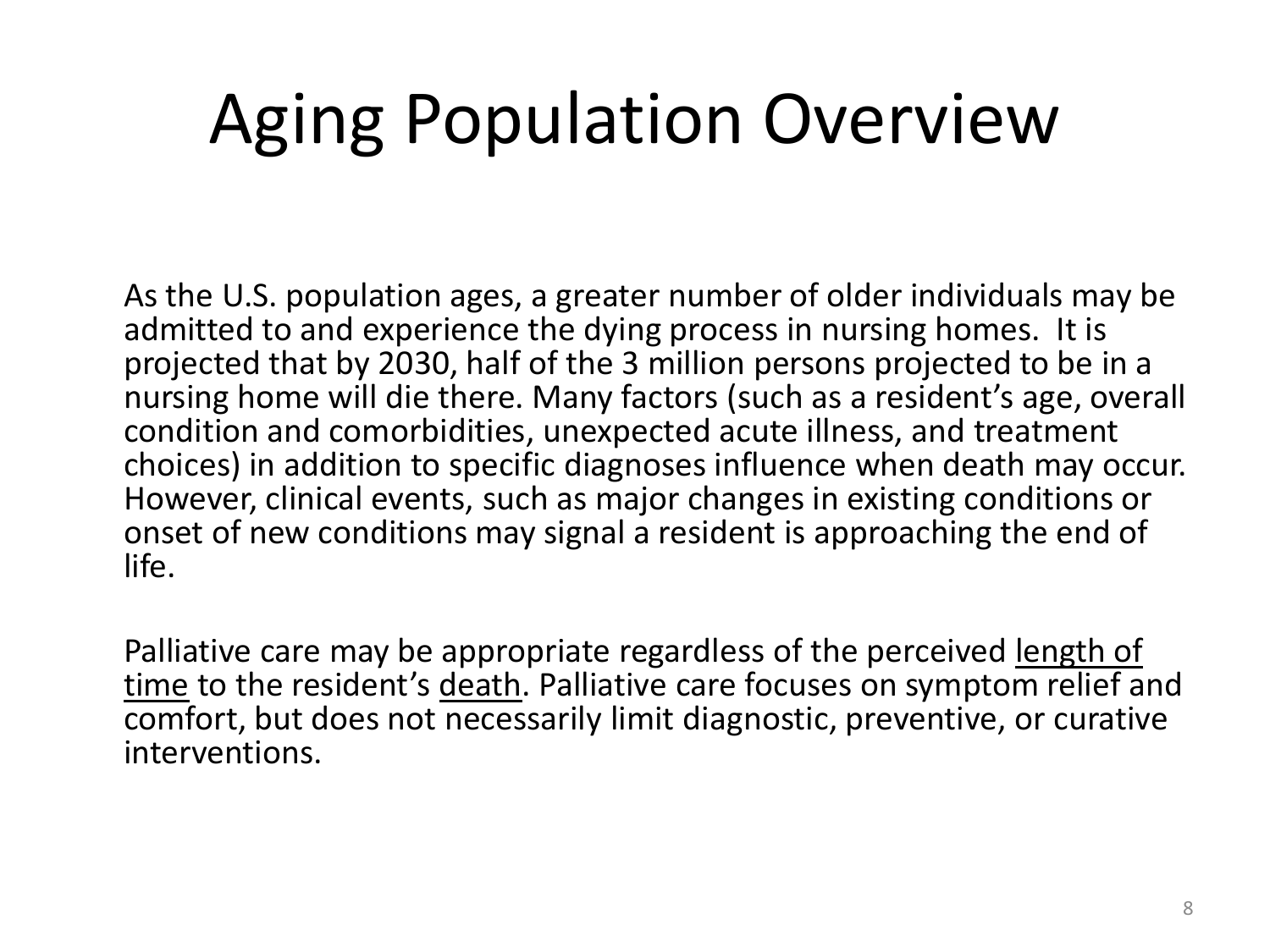# ABCDE Mnemonic

Ask the resident or his or her legal representative about (and screen for) pain and other symptoms related to the resident's end of life status on admission and periodically thereafter;

A: Assess regularly and systematically for symptoms (such as dyspnea, fatigue, declining function, anorexia/eating difficulties/weight loss, pain, loneliness, anxiety/apprehension, depression, constipation, and delirium) and their impact on the resident;

B: Believe the resident's report of pain and other symptoms; what precipitates pain(s) and symptoms; what makes the pains(s) and symptoms worse: and what relieves the pain(s) and symptoms;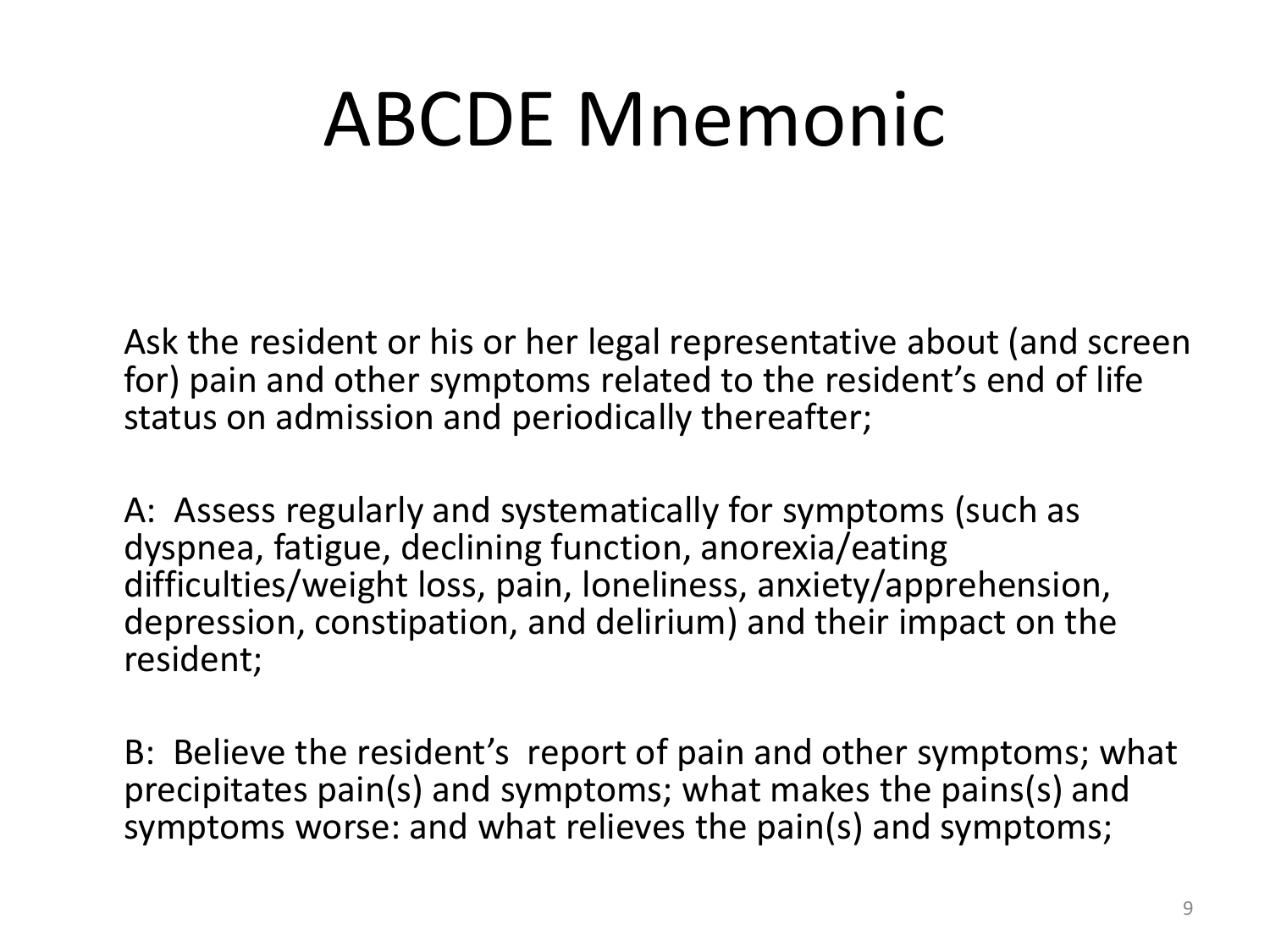# ABCDE Mnemonic (cont'd)

C: Choose symptom control options that are appropriate for and consistent with the resident's or legal representative's wishes;

D: Deliver interventions in a timely, logical, and coordinated manner;

E: Empower the resident and the resident's legal representative to participate in defining the goals of treatment and planning the interventions to the extent possible; and evaluate the effectiveness of the chosen interventions.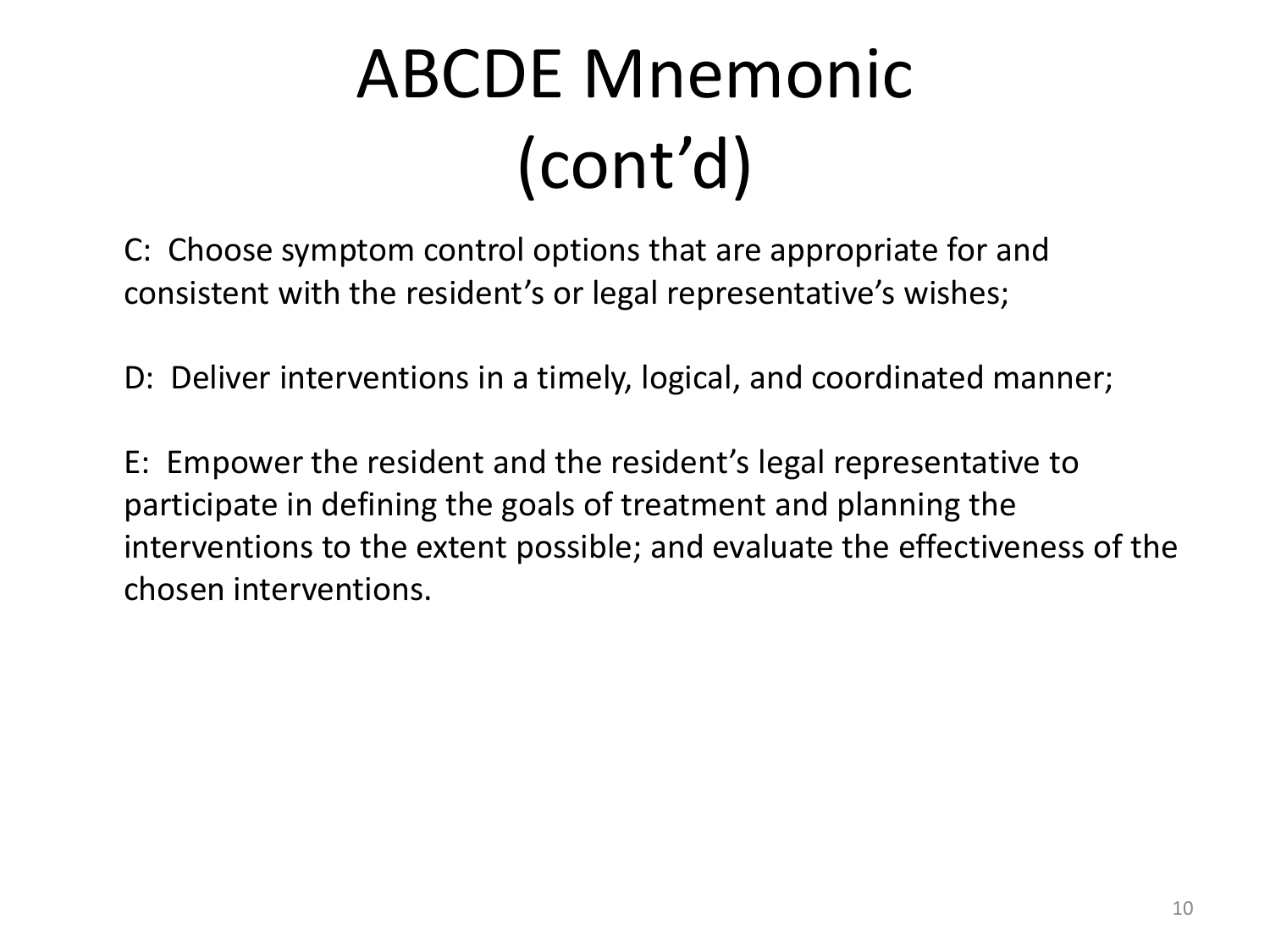### Challenges to Supporting Death with Dignity

Various challenges to supporting death with dignity have been identified.

Examples of challenges are, but are not limited to,

- Resident, staff, and physician discomfort with addressing death;
- Family expectations;
- Resident and/or family denial of the resident's condition or lack of knowledge of disease progression and inevitable outcome;
- Constraints related to limited staff time;
- Cultural and ethnic diversity; and
- Inadequate communication and coordination among practitioners and agencies providing aspects of palliative care at the end of life*.*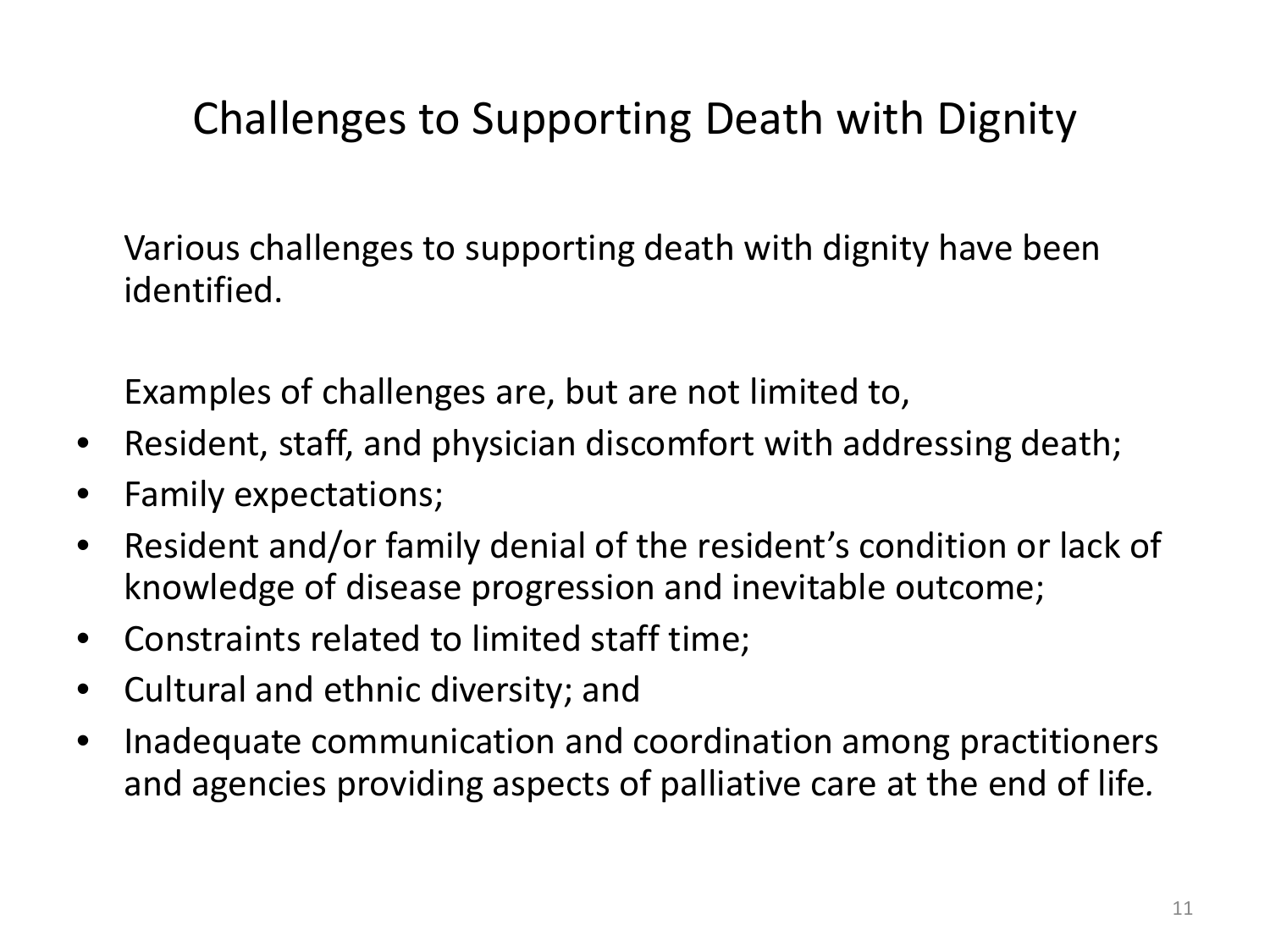# Factors for a "Good Death" (cont'd)

Examples are, but not limited to:

- Exercising control of decision-making and selection of a decision maker;
- Adequately managing pain and other symptoms;
- Trusting one's physician;
- Avoiding intrusive, unnecessary procedures and a prolonged death;
- Being kept clean;
- Being comfortable with the staff providing the care;
- Knowing what to expect regarding the physical condition;
- Strengthening relationships with loved ones;
- Having someone to listen and to be present; and
- Maintaining one's dignity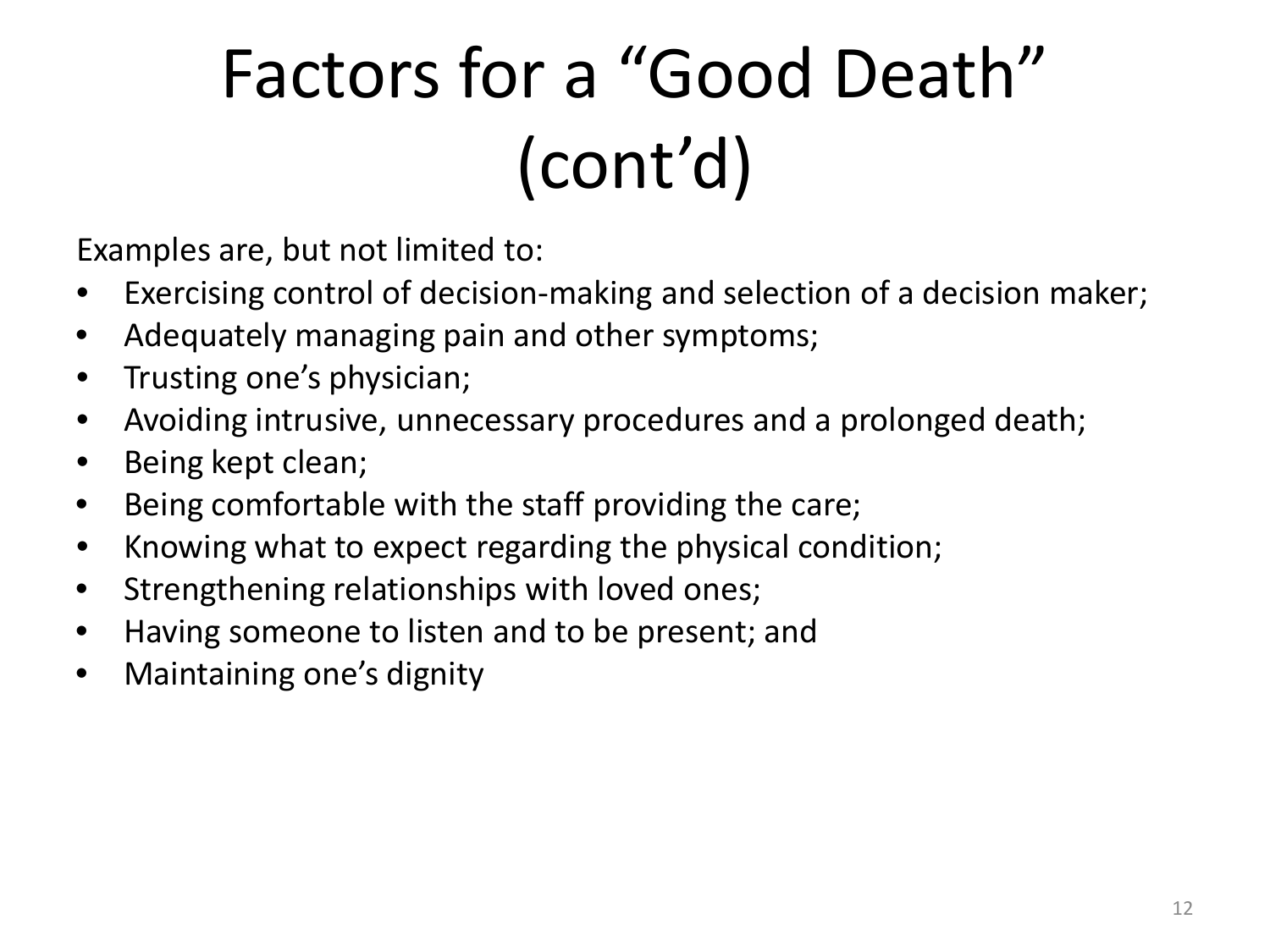### Assessment of the Resident Approaching End of Life

- History of present illness and comorbidities, medical and psychiatric disorders, and summary of current interventions;
- Physical, cognitive, and functional status (e.g., ability to communicate and activities of daily living (ADL) capacity); symptoms needing management; and whether there are potentially remediable causes of a resident's current condition that would improve the symptoms and/or prognosis or maximize his/her comfort;
- Appropriateness of and resident's desire for hospice services;
- Goals for care and treatment; resident strengths and available supports;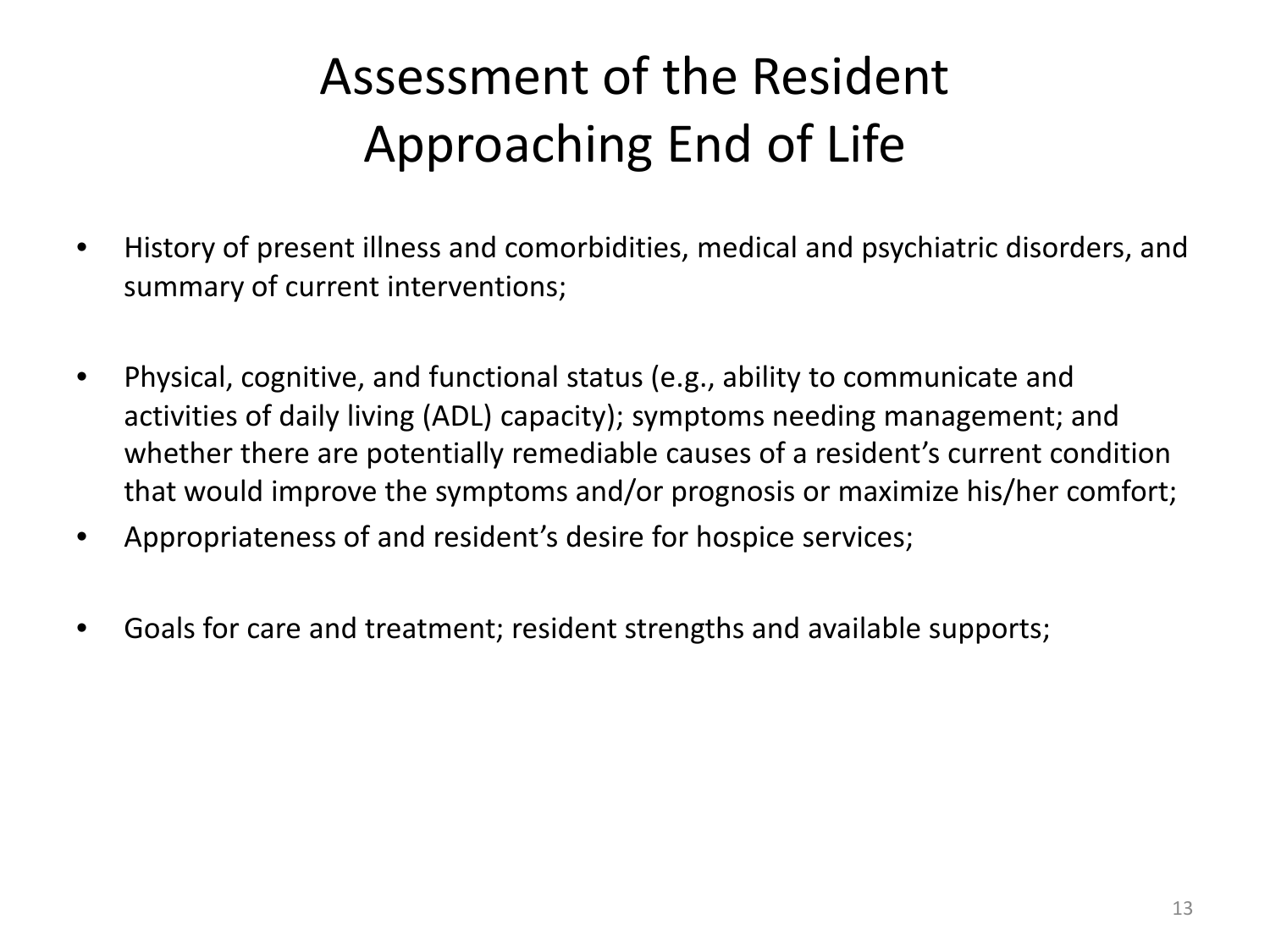### Assessment of the Resident Approaching End of Life (cont'd)

- Psychological, emotional, and spiritual and environmental issues that may affect the resident's physical and/or psychological comfort (e.g., unresolved interpersonal and family issues; anxiety about dying alone and loss of independence or control; or high noise levels); and
- Other diagnostic tests and measures, as necessary [e.g., pain scales, blood tests, the Functional Alzheimer's Screening Test (FAST), or the Mini Mental Status Exam (MMSE)].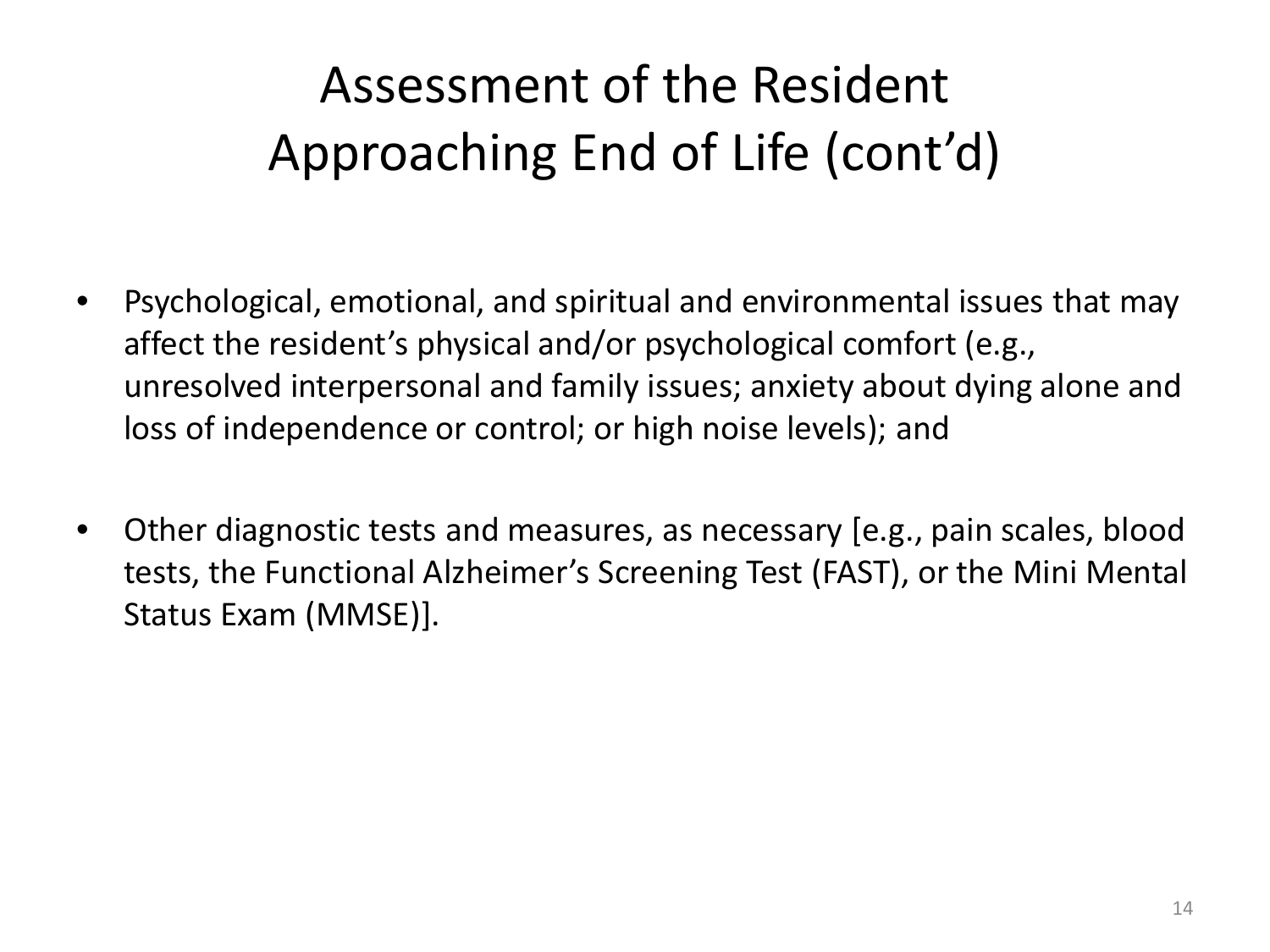## Management of Care at End of Life

## **Advance Directives**

• Federal and state law provide for an individual's right to formulate an advance directive and refuse medical or surgical treatment, and offer criteria or guidelines for selecting a legal representative (also called: "Agent," "Attorney in fact," "Proxy," "Substitute decision-maker," "Surrogate decision maker").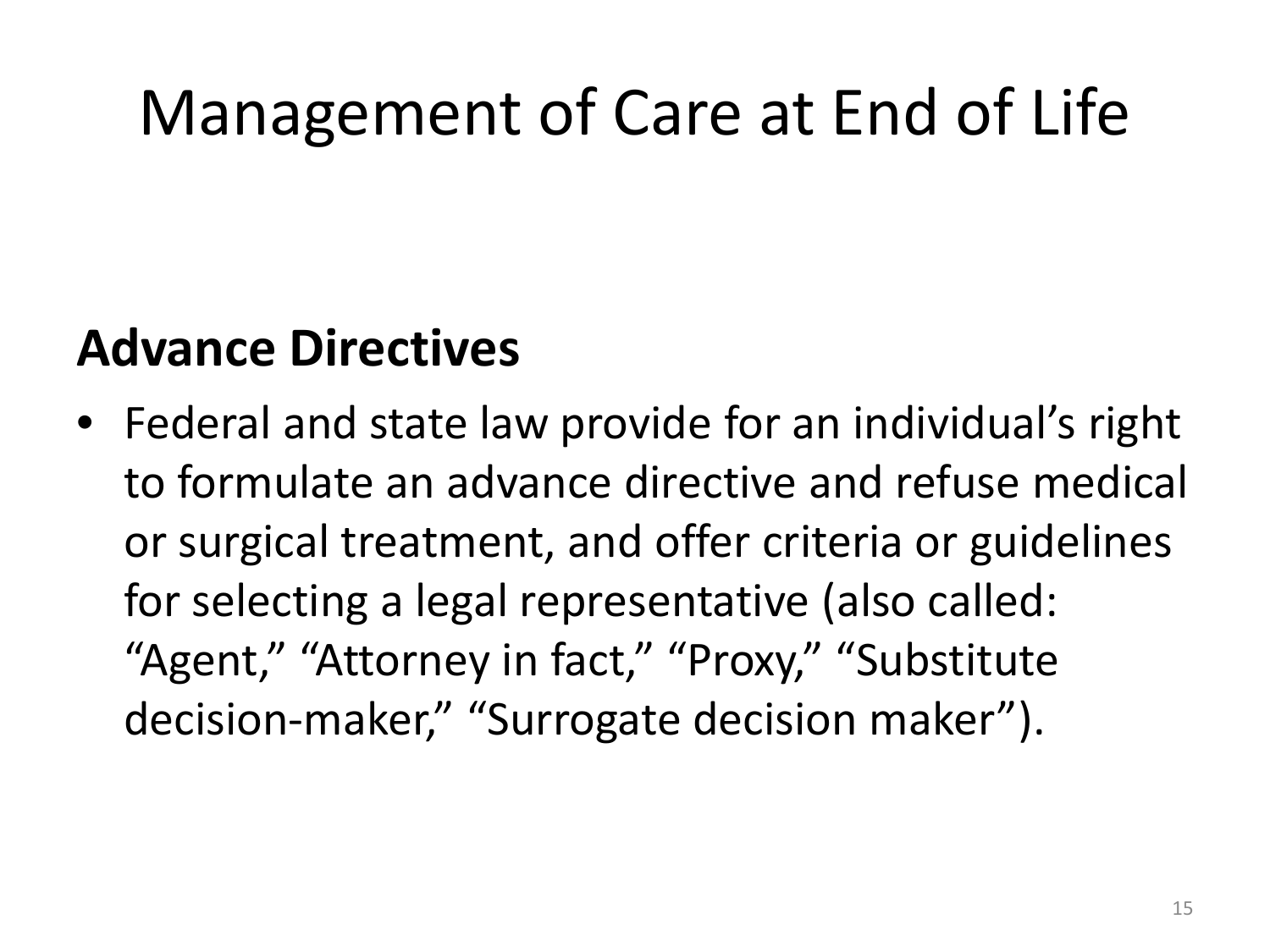• Whether or not a resident has an advance directive, the facility is responsible for giving treatment, support, and other care that is consistent with the resident's condition and medical and psychological accepted standards of care instructions.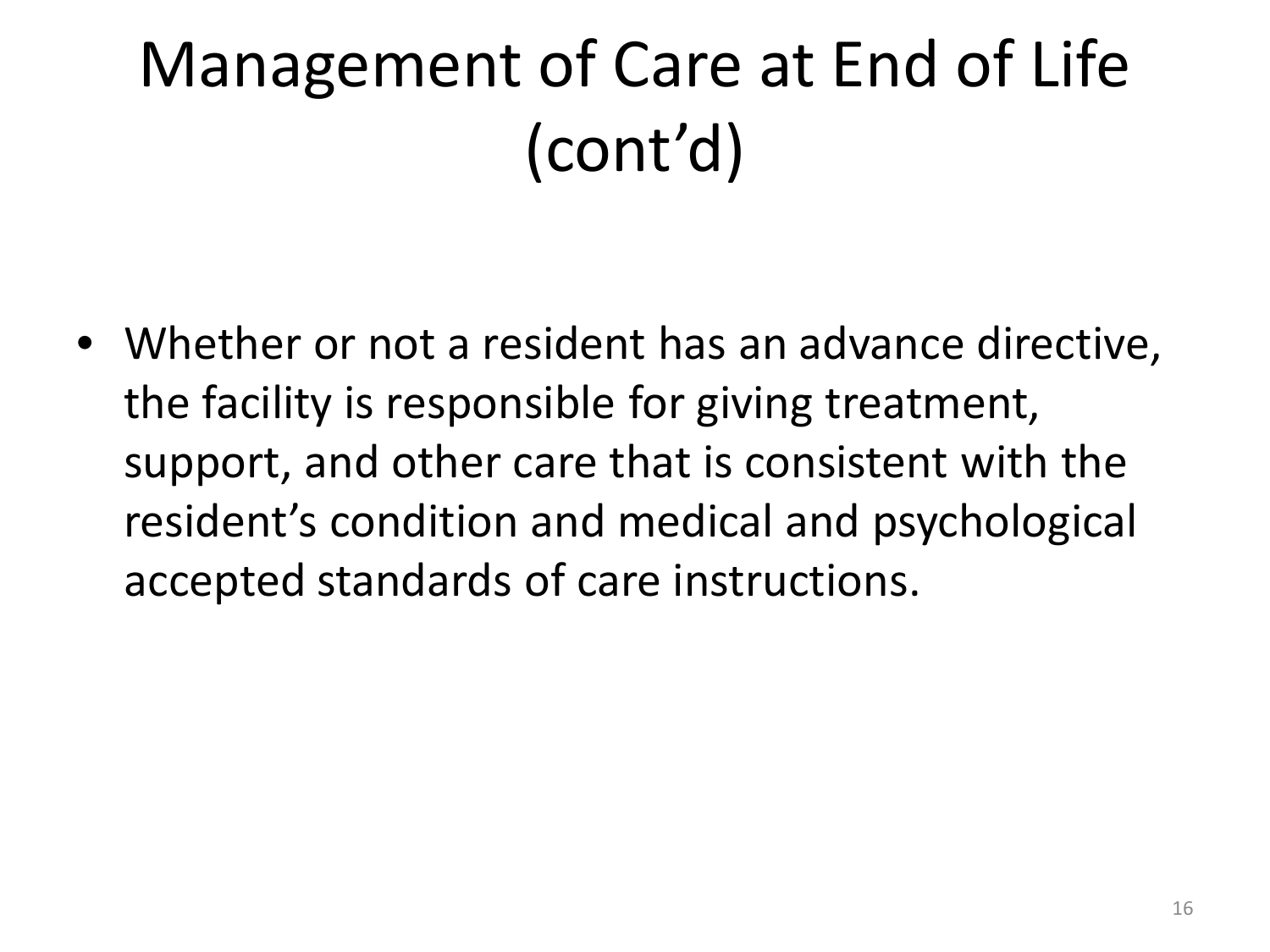## **Care Planning for the Resident Approaching End of Life**

• When the resident is nearing the end of life, it is important that the physician and interdisciplinary team review or update the prognosis with the resident and/or the resident's legal representative and review and revise the care plan as necessary to address the resident's situation.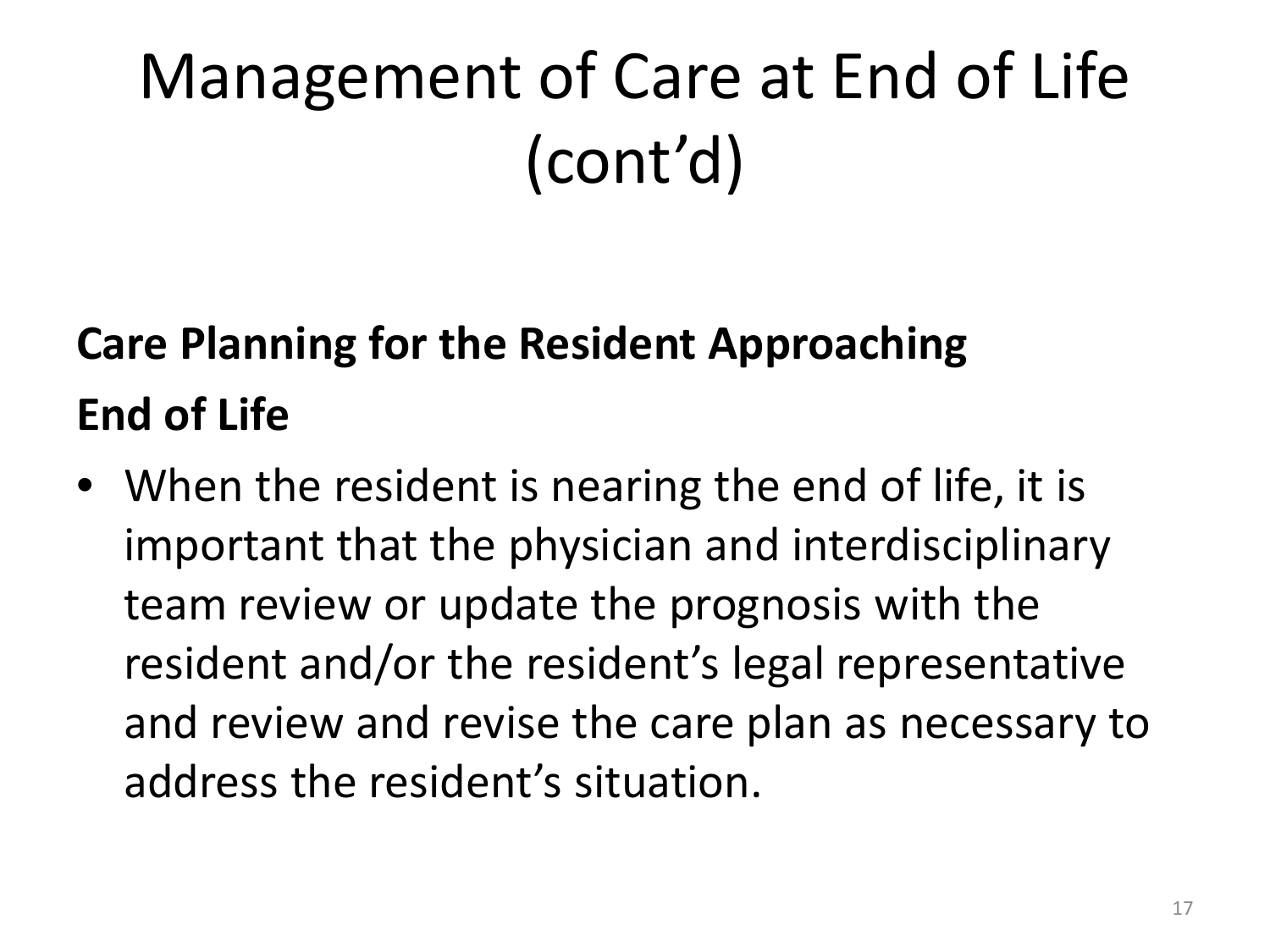## **Activities of Daily Living (ADLs)**

• Rather than restoration of a previous level of independence, care planning at this stage emphasizes support for activities of daily living to enhance the resident's comfort and dignity.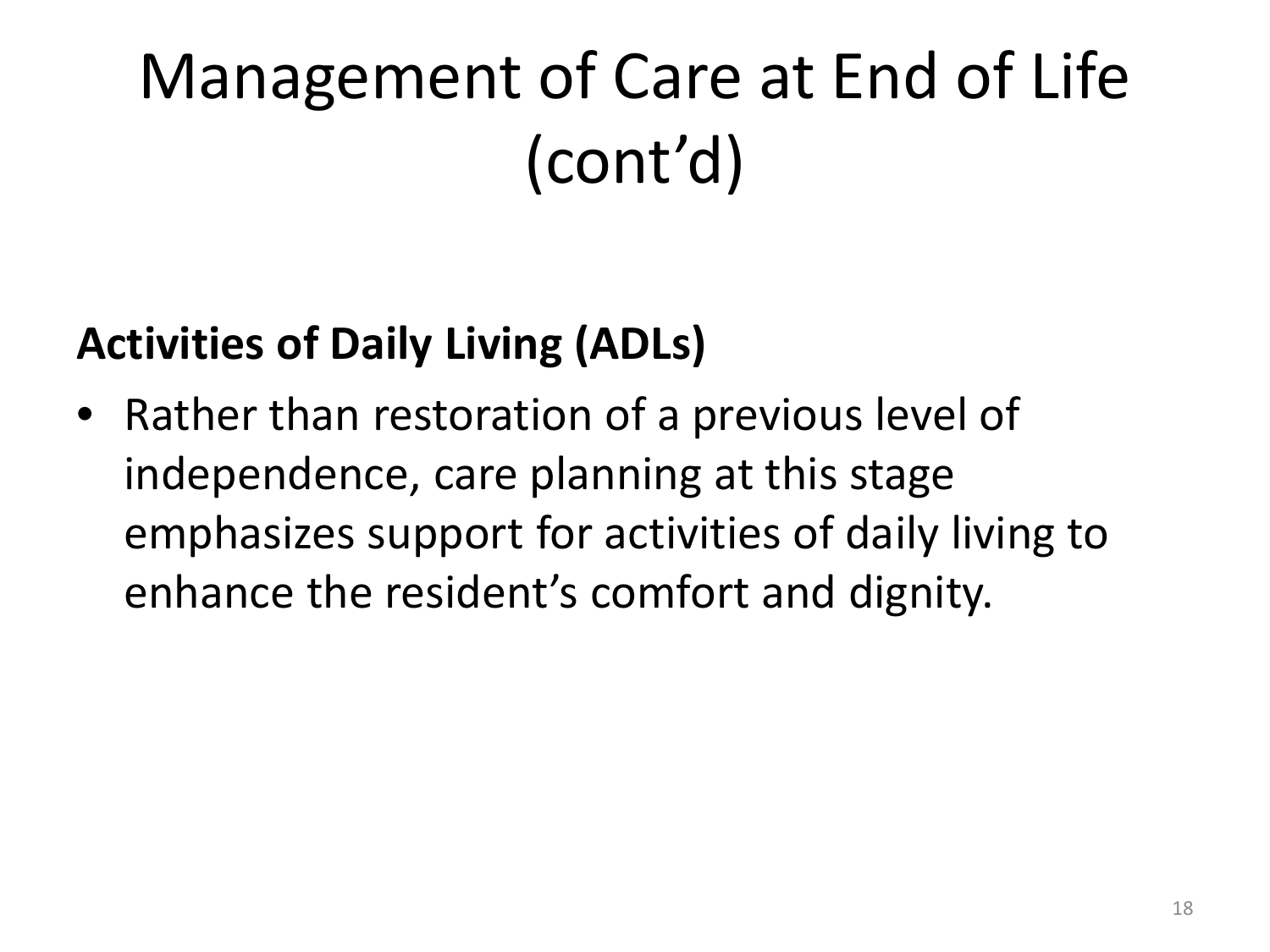## **Hygiene/Skin Integrity**

• Ongoing, consistent oral care helps to maintain comfort and prevent complications associated with dry mucous membranes and compromised dentition. The resident receiving palliative care at the end of life may require adjustments in the frequency and intensity of measures such as turning and positioning, as well as the use of additional or alternative interventions to enhance comfort.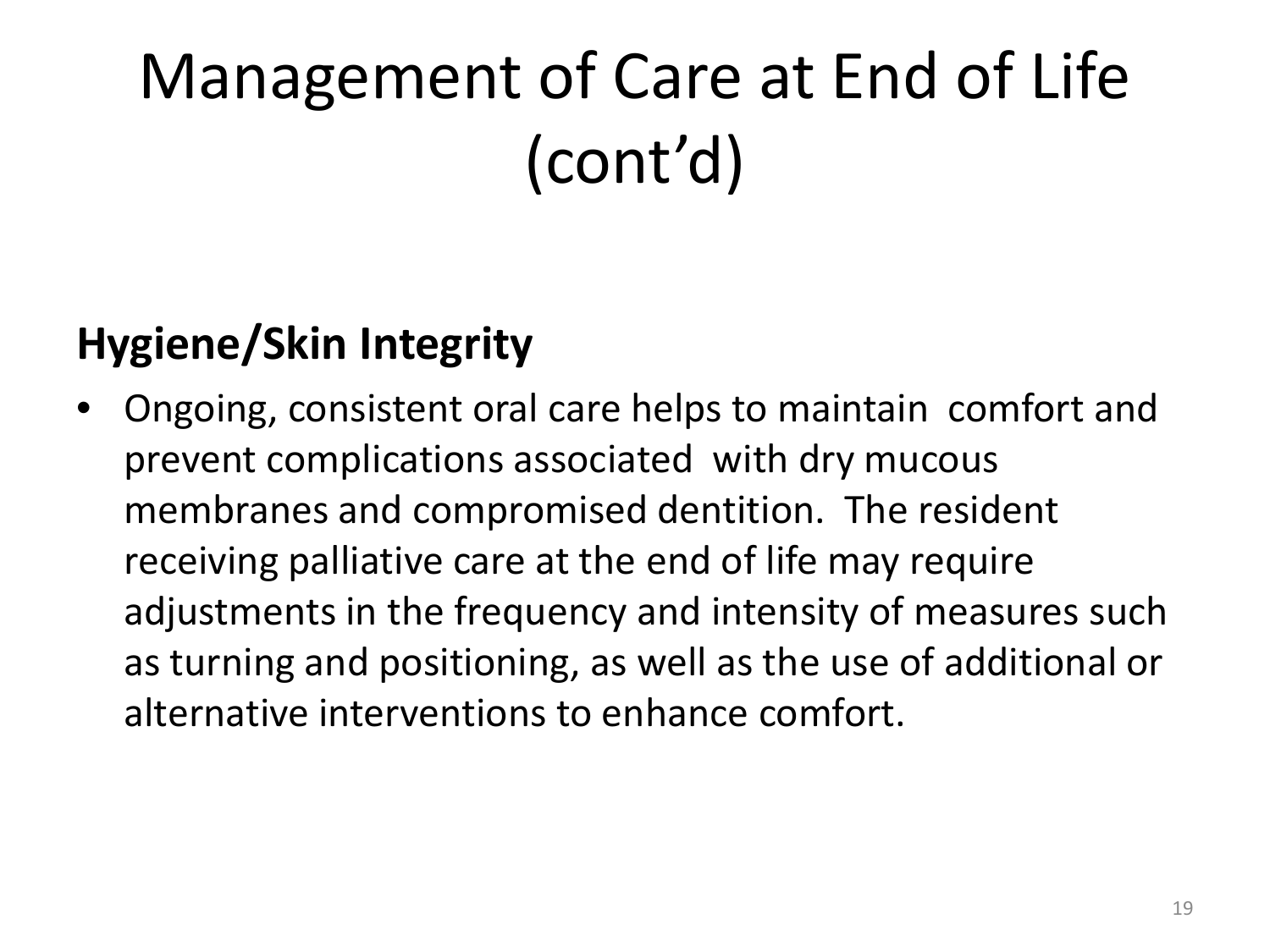## **Medical Treatment**

• Diagnostic tests and monitoring may help confirm an individual's prognosis or guide treatment decisions, decisions about diagnostic tests and medical procedures should be related to the resident's prognosis, values and goals, as well as comfort and dignity.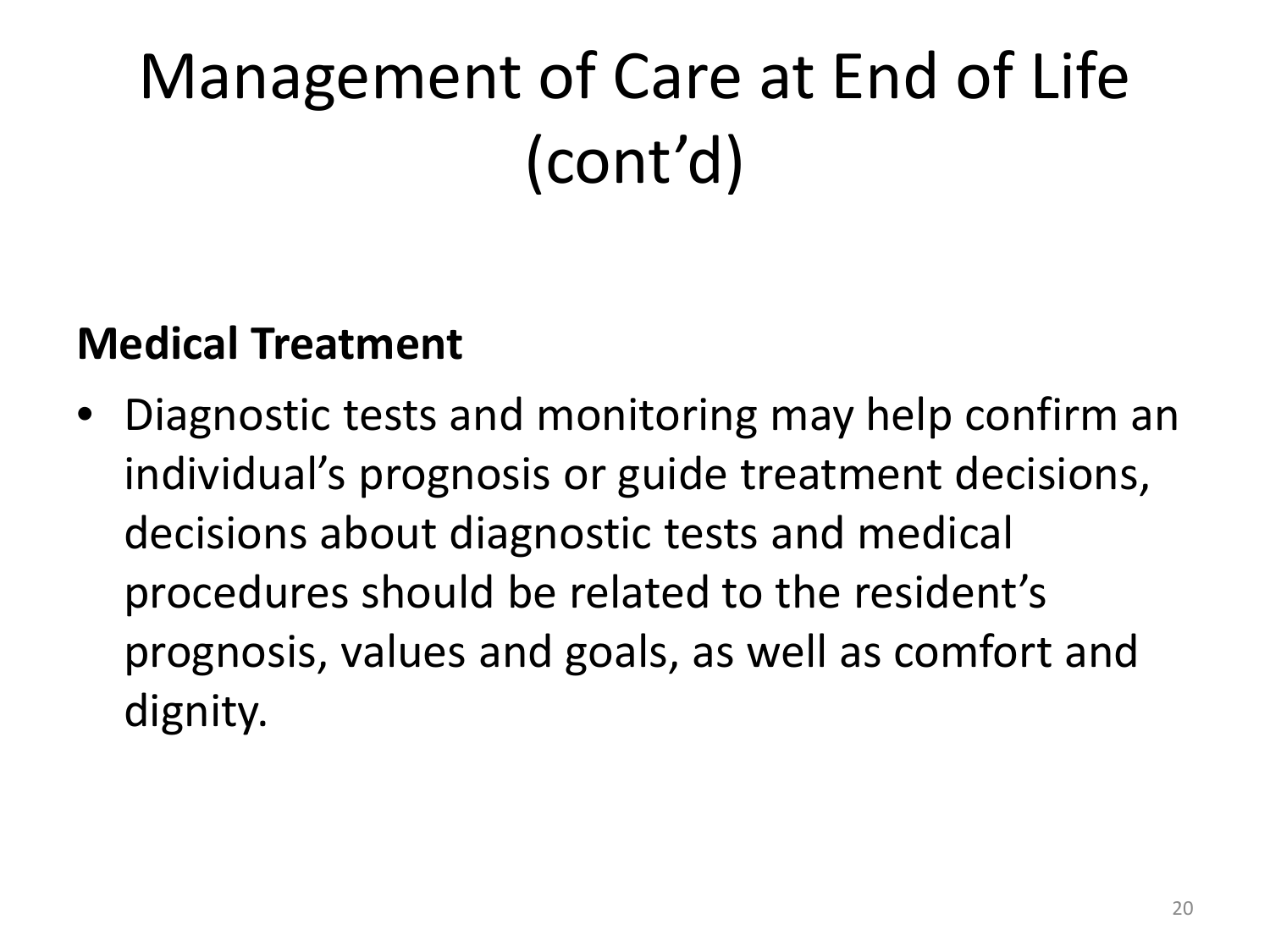## **Medical Treatment**

• Palliative care treatment at the end of life focuses on symptom management (e.g., controlling nausea, vomiting, uncomfortable breathing, agitation, and pain). Simple causespecific interventions may sometimes provide effective palliation (e.g., resolving abdominal pain by reducing doses of medications with high anticholinergic properties that may lead to constipation or intestinal ileus).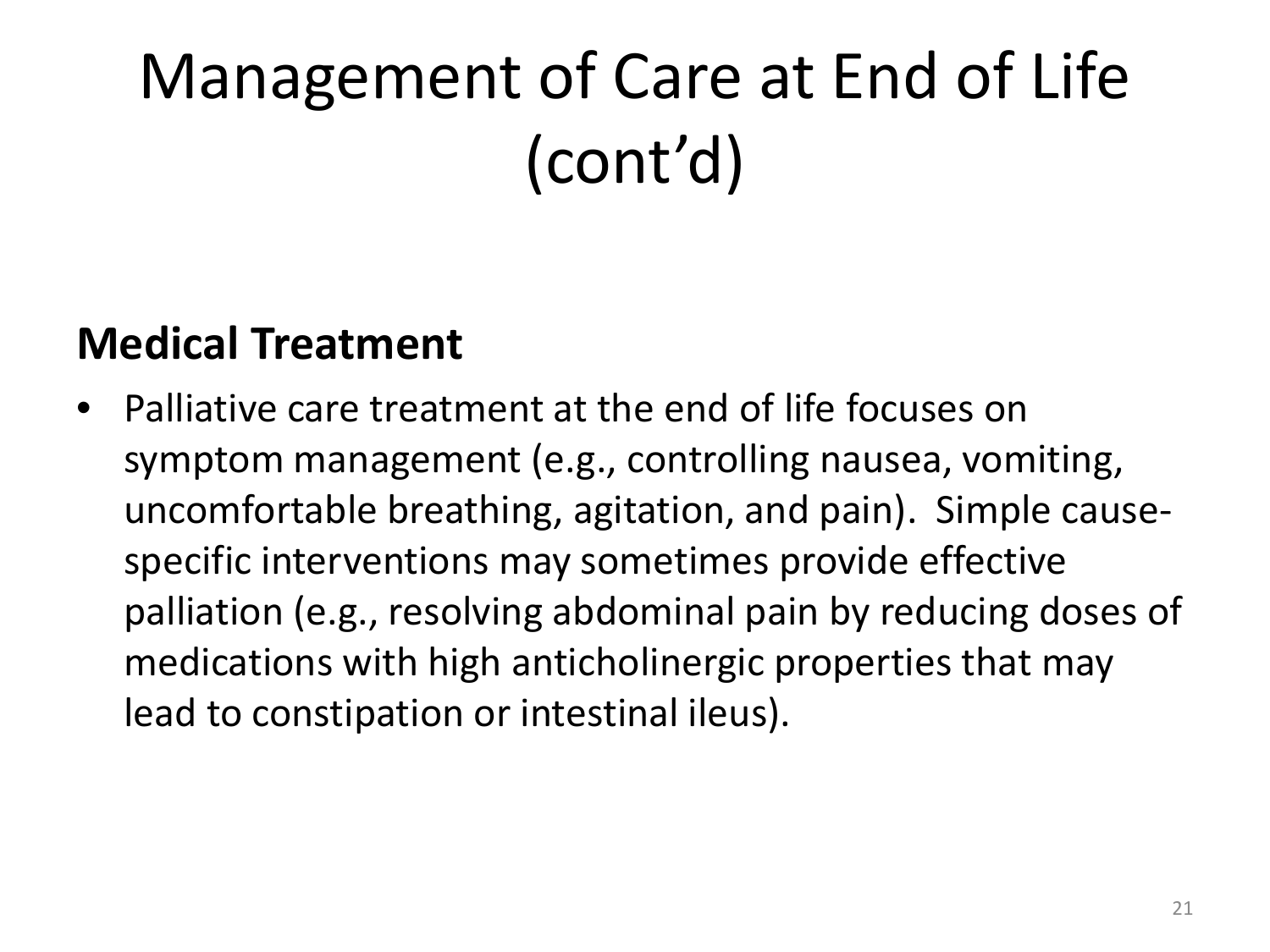### **Medications/Drugs**

• It is important that use of medications be consistent with the goals for comfort and control of symptoms and for the individual's desired level of alertness. Prescribers should review the continued need for any routine administration of medications and adjust or discontinue as may be appropriate. Routes of administration of medications may also need to be modified.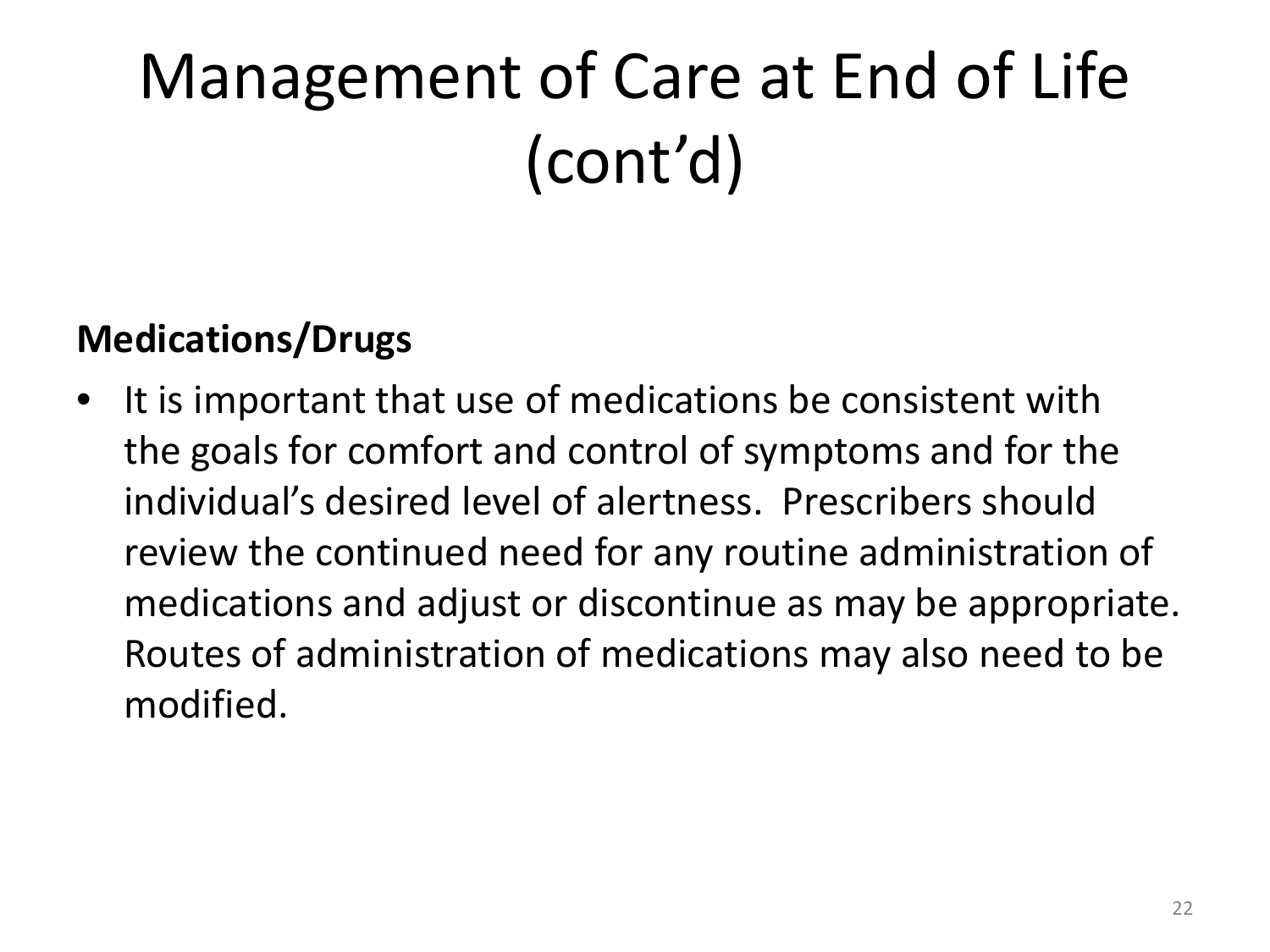#### **Nutrition and Hydration**

- Weight loss and fluid imbalance/dehydration at the end of life are common and may be a consequence, rather than a cause, of the dying process.
- End of life palliative care situations may not be compatible with maintaining normal nutritional parameters. *.*
- Previous dietary restrictions may be unnecessary for the resident.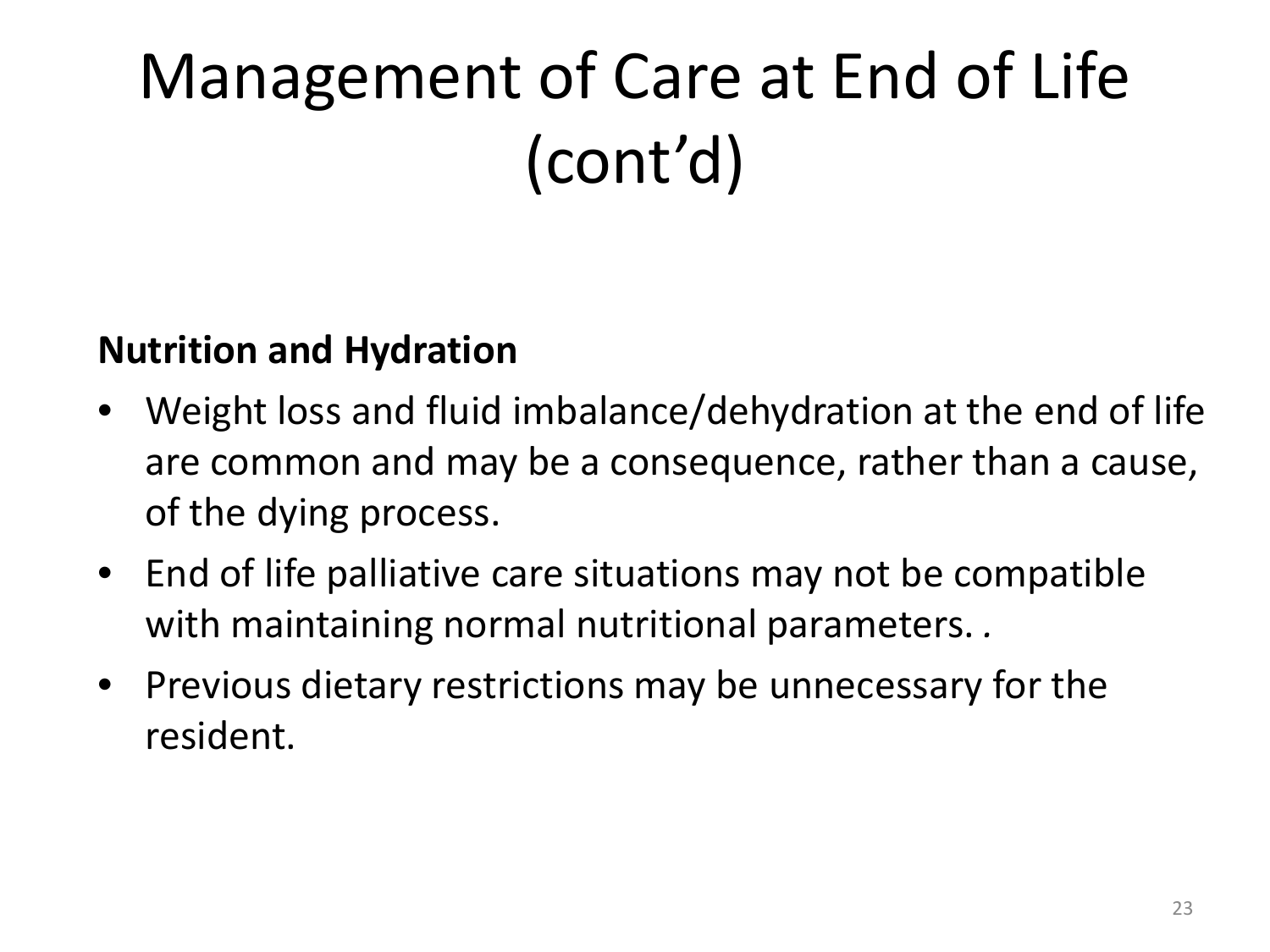### **Activities**

As death approaches, activities that help provide comfort and symptom relief and those that require less conscious participation, rather than group or interactive activities, may be most appropriate. It is often helpful to involve the family or those with significant relationships with the resident in such activities, if possible.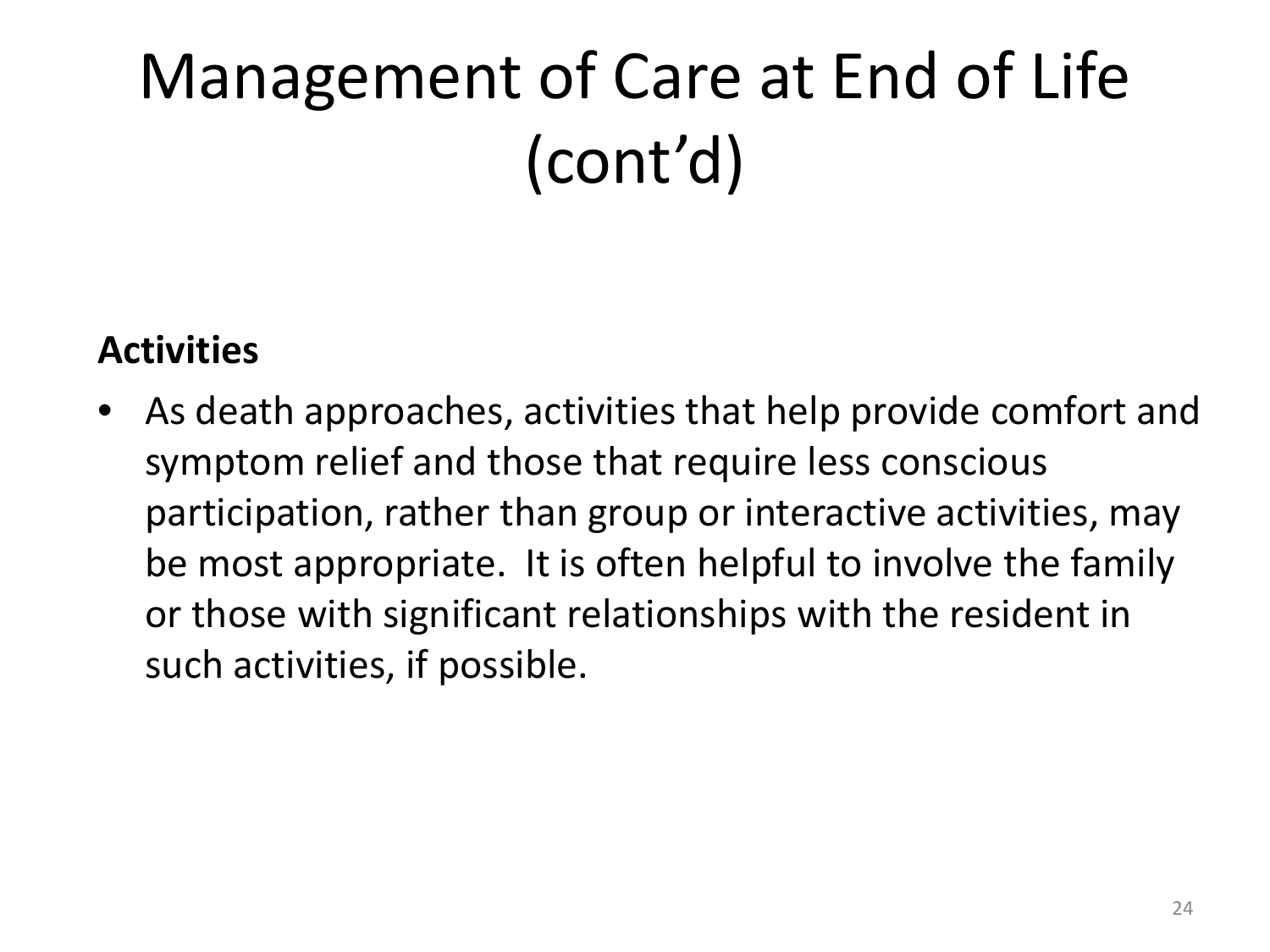#### **Psychosocial Needs**

The care plan may also identify interventions that are pertinent to the psychosocial needs of the dying resident (e.g., treatment for depression, delirium, anxiety, loneliness, restlessness or bereavement) and approaches to providing support to the resident (e.g., visits by family and others expanding visiting hours and providing desired privacy).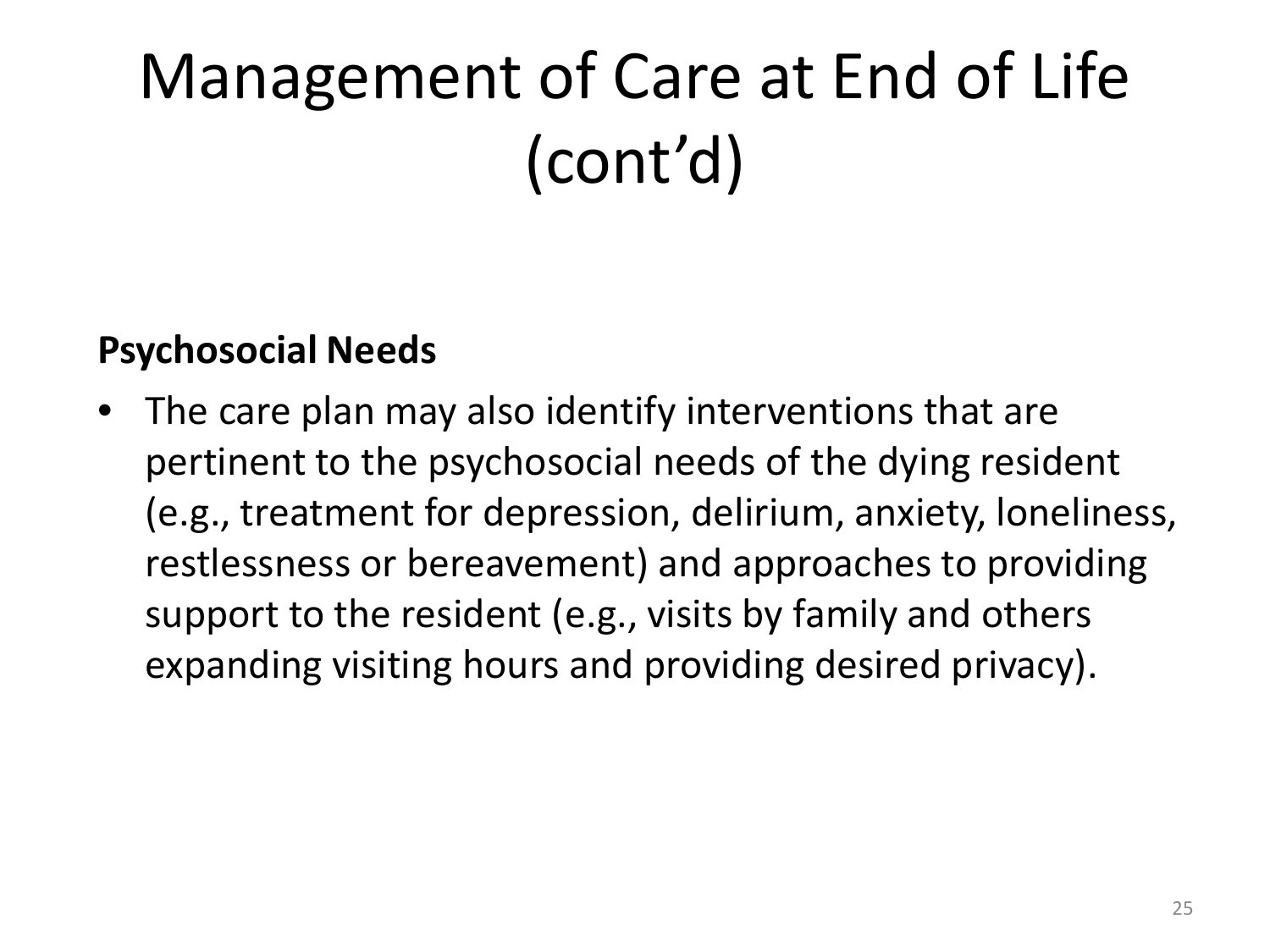### **Monitoring the Resident Approaching End of Life**

Areas of monitoring the quality of care at the end of life include, checking the resident's hearing aids; and recognizing a resident's condition has stabilized or improved enough to benefit from having a favorite food or drink.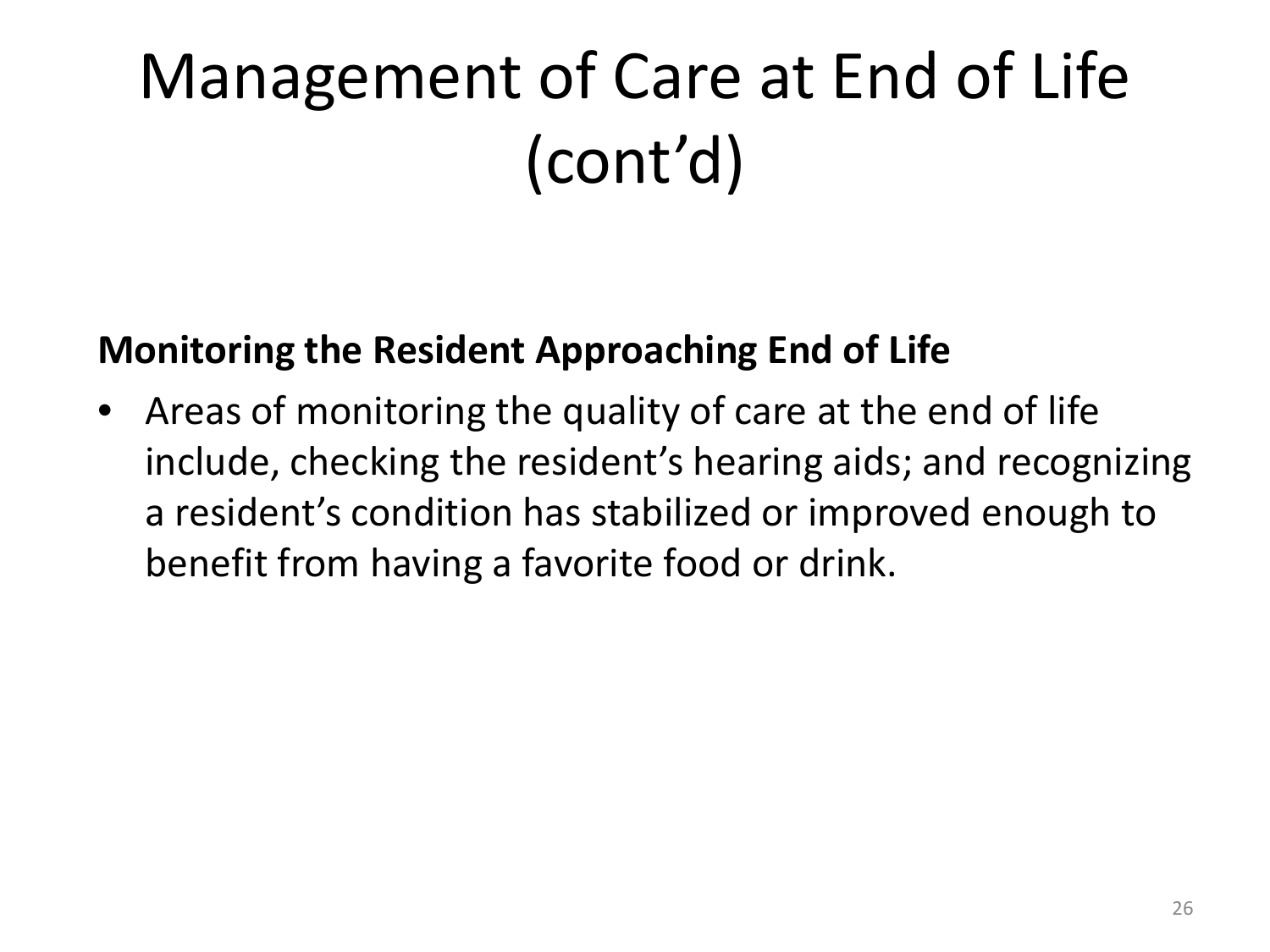### **Election of Hospice Benefit**

• A Medicare and/or Medicaid eligible resident with a terminal illness and a prognosis of six months or less has the right to elect the hospice benefit. If a resident requests hospice care, and a facility does not offer or contract for hospice or with the particular hospice requested, the facility must either arrange with a Medicare certified hospice to provide care to the individual resident, or help the resident and/or the resident's legal representative arrange for a transfer of the resident to a facility that provides the hospice care and/or services the resident desires.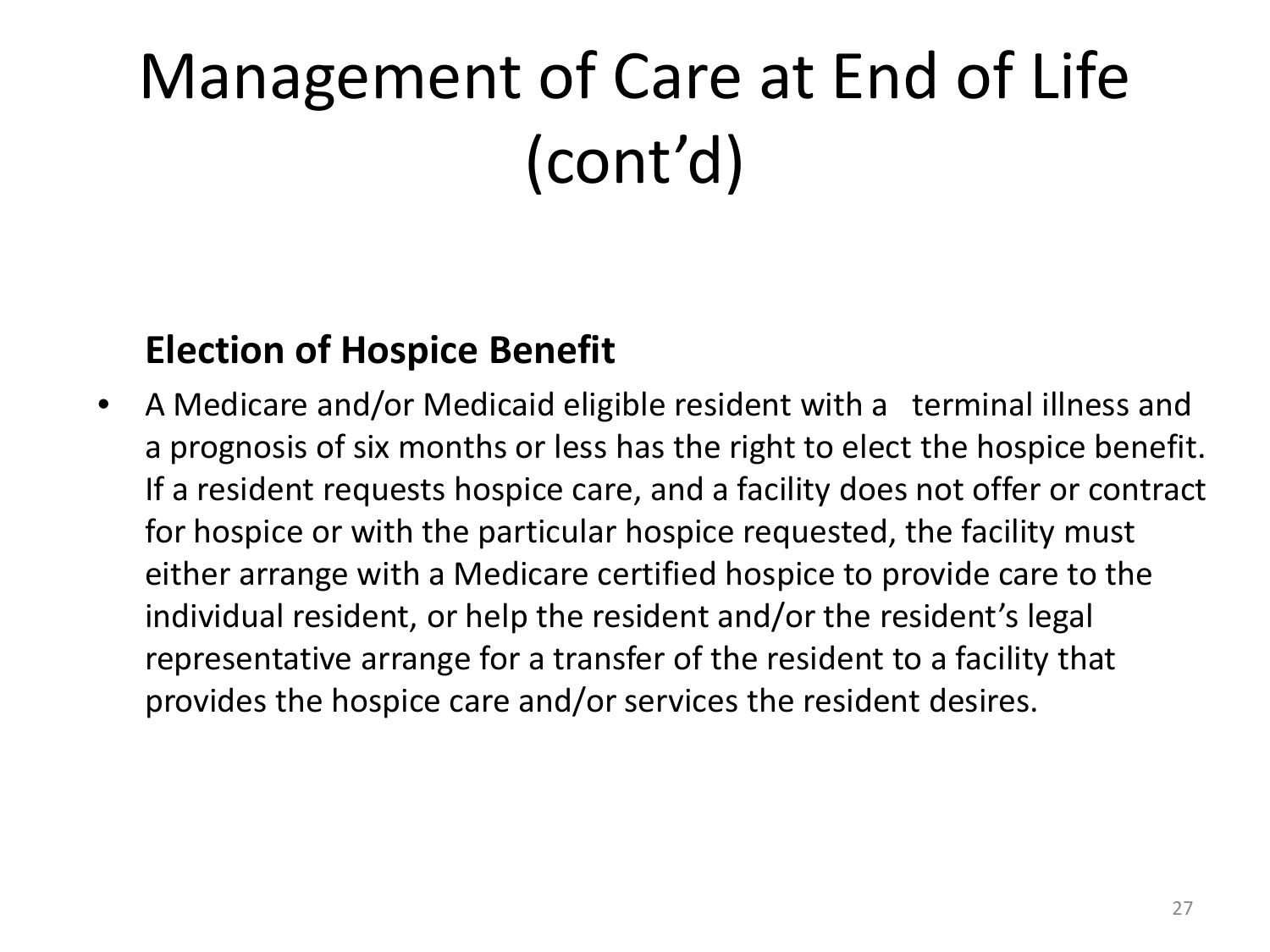### *Coordinated Plan of Care*

• When hospice services are involved, the facility and hospice are jointly responsible for developing a coordinated plan of care for the resident that guides both providers and is based upon their assessments and the resident's needs and goals.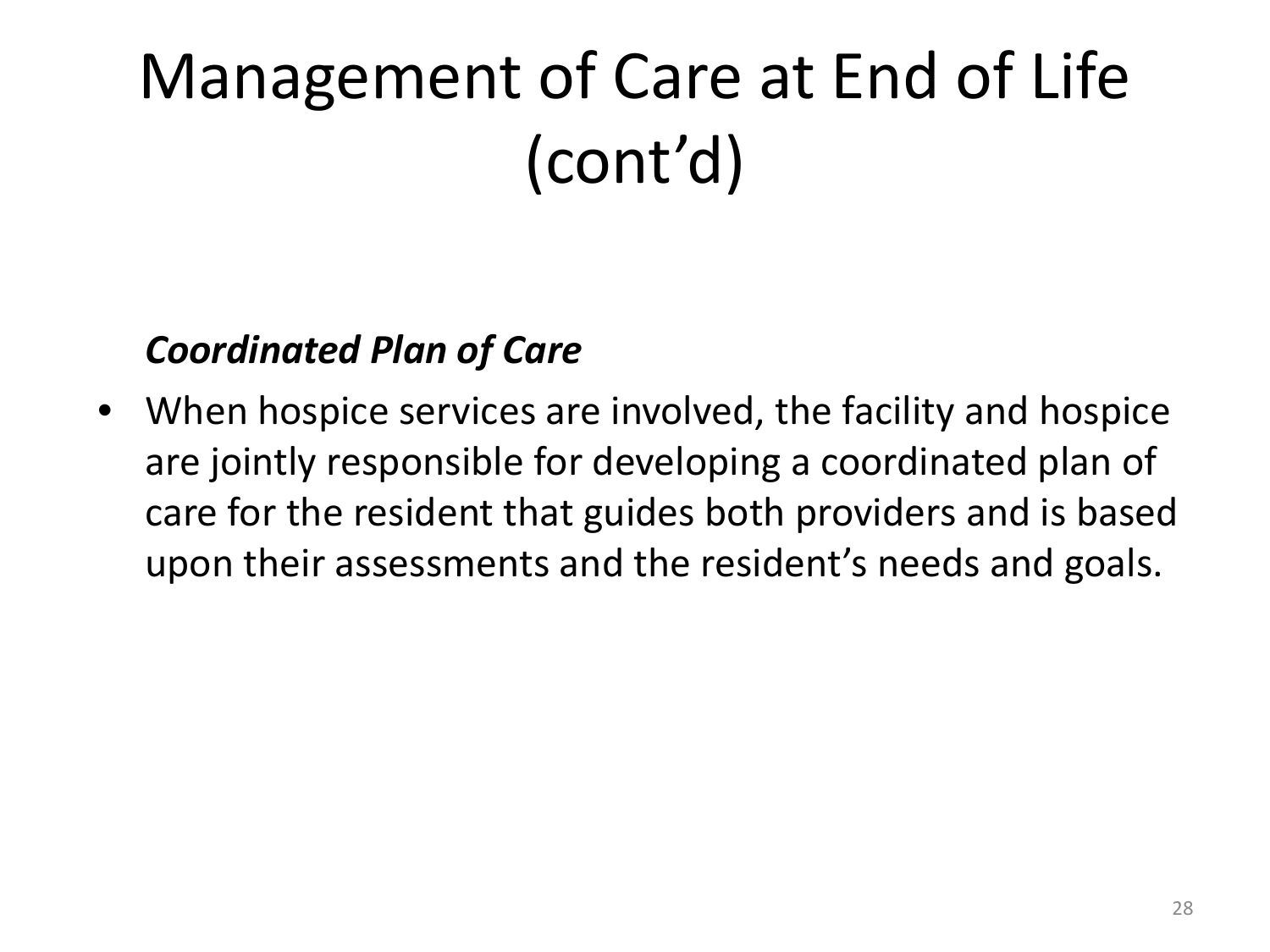#### **Coordinated Plan of Care**

• To ensure each provider meets its responsibilities, it is essential the facility and hospice have a means to identify how the facility and the hospice determine all needed services, professionals, medical supplies, durable medical equipment, drugs and biologicals necessary for the palliation and management of pain and symptoms associated with the terminal illness and related conditions are available to the resident 24 hours a day, 7 days a week*.*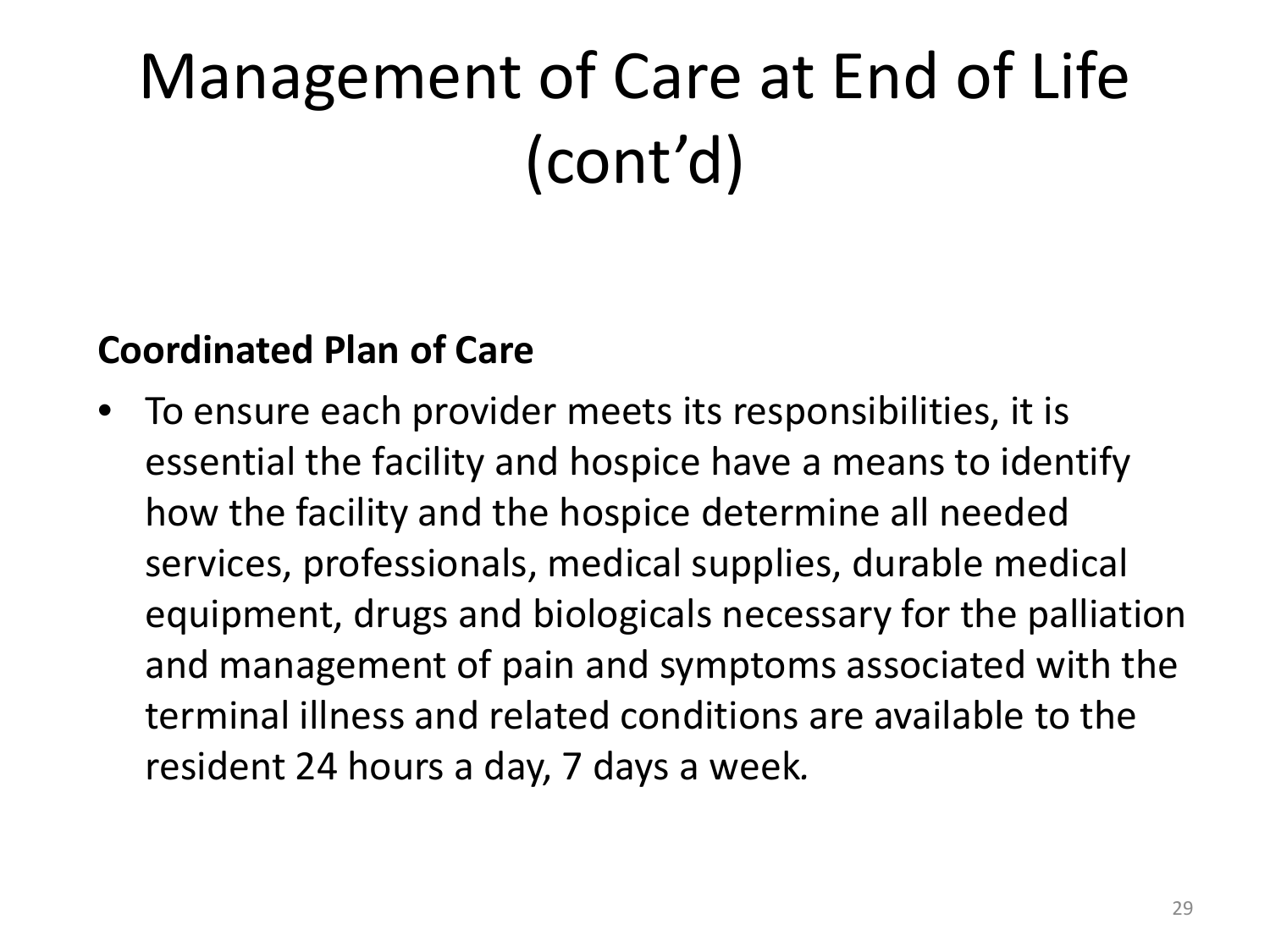### **Coordinated Plan of Care**

• The hospice interdisciplinary care team is responsible for assessing the resident and identifying the physical, psychosocial, emotional, and spiritual needs related to the terminal illness that must be addressed in order to promote the resident's well-being, comfort, and dignity throughout the dying process.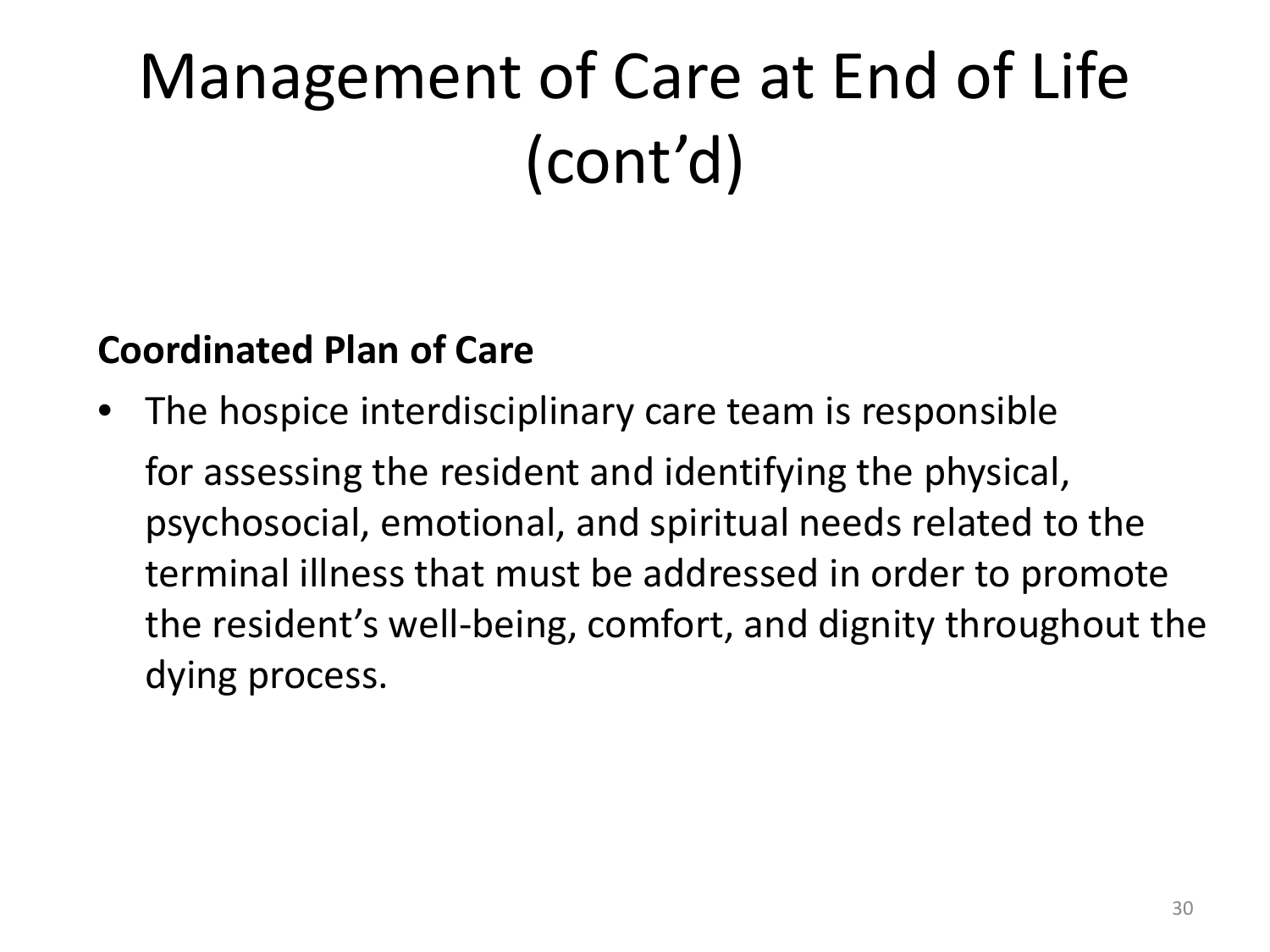#### **Coordinated Plan of Care**

• The facility is responsible for notifying the hospice when the resident experiences a significant change in physical, mental, social or emotional status that it cannot manage adequately, or if the resident needs to be transferred from the facility.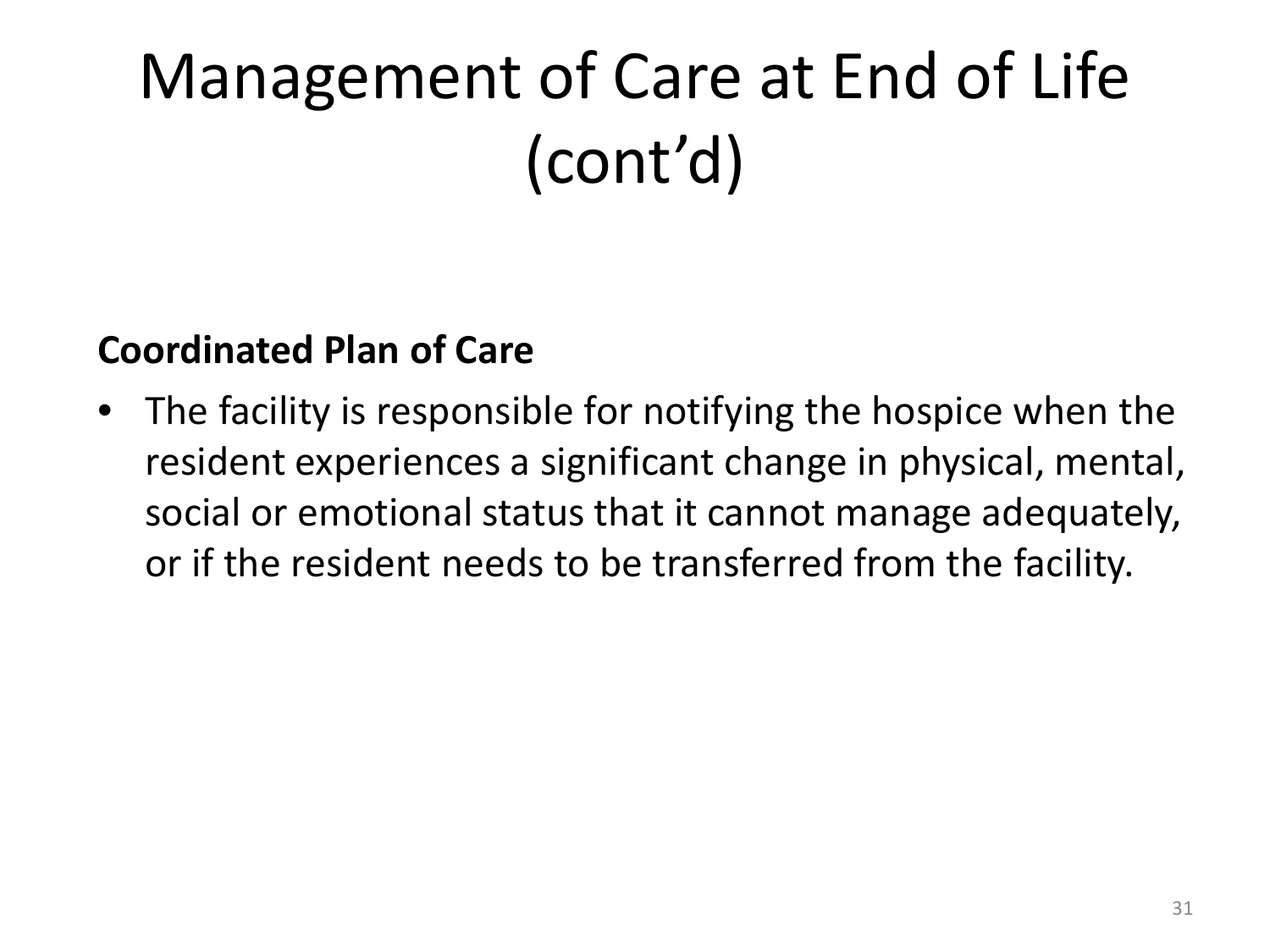## *Resources Related to Care at End of Life*

- American Academy of Hospice and Palliative Medicine [www.aahpm.org](http://www.aahpm.org/)
- A Guide to End-of-life Care for Seniors, (2000), Regional Geriatric Program of Toronto. Accessed November 24, 2010 from: <http://www.rgp.toronto.on.ca/files/File/PDFfiles/eol-english.pdf>
- Approaching Death: Improving Care at the End of Life, (1997), Institute of Medicine Consensus Report. Accessed November 30, 2010 from: [http://www.nap.edu/openbook.php?record\\_id=5801](http://www.nap.edu/openbook.php?record_id=5801)
- California Association of Health Facilities: Compassion and Respect toward the End of Life Recommendations, (2010). Accessed November 24, 2010 from: http://www.calhospice.org/included/docs/education/8C\_Partnering\_With\_Nursing\_Homes CARE\_Recommendations.pdf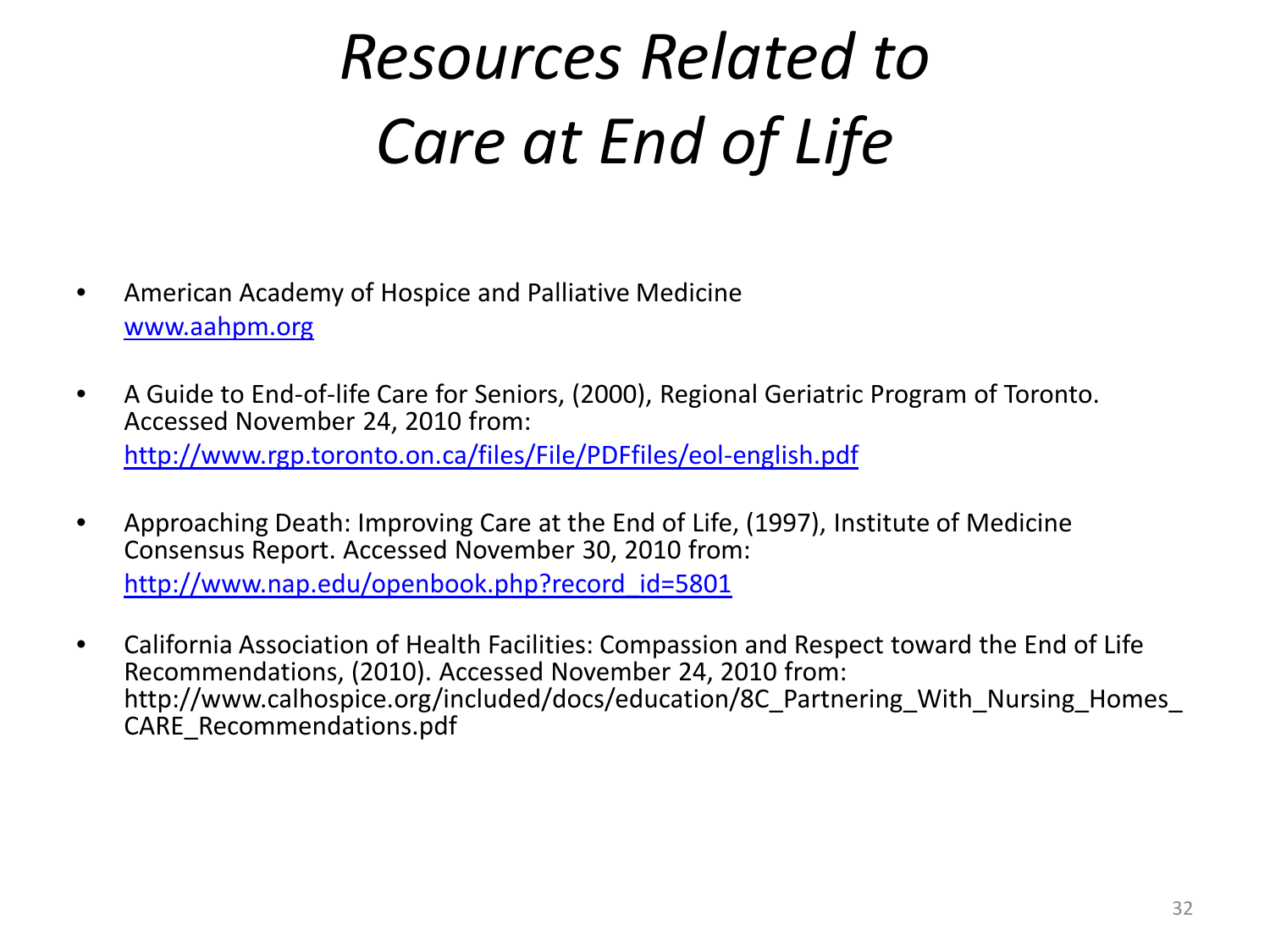# *Resources Related to Care at End of Life (cont'd)*

• Caring Connections: A national consumer and community engagement initiative to improve care at the end of life.

[www.caringinfo.org](http://www.caringinfo.org/)

- Center to Advance Palliative Care (CAPC): Provides health care professionals with the tools, training and technical assistance necessary to start and sustain successful palliative care programs in hospitals and other health care settings.
- [www.capc.org](http://www.capc.org/)
- National Consensus Project for Quality Palliative Care, (2009), Clinical Practice Guidelines for Quality Palliative Care

[http://www.nationalconsensusproject.org](http://www.nationalconsensusproject.org/)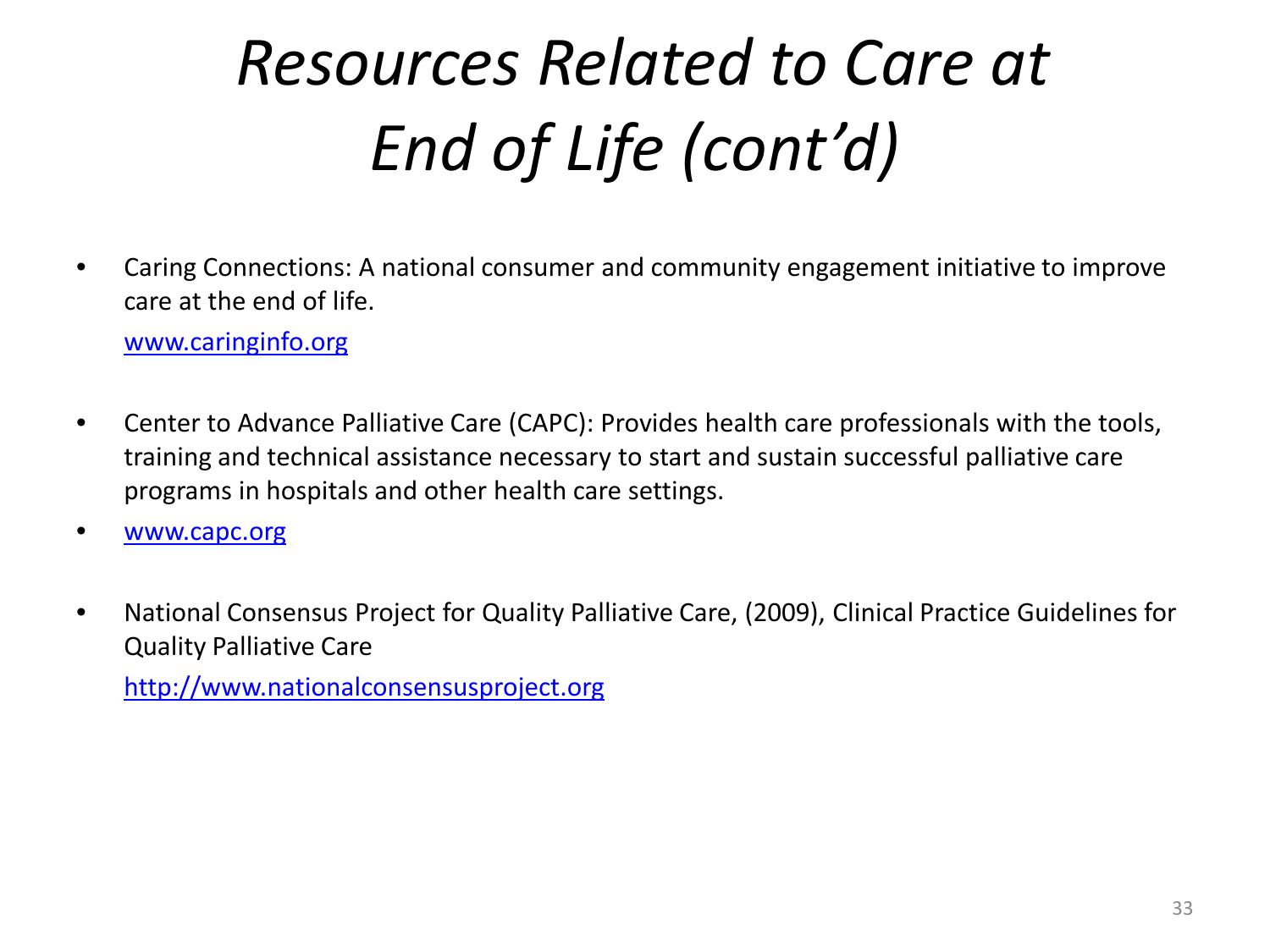# *Resources Related to Care at End of Life (cont'd)*

- *National Hospice and Palliative Care Organization* [http://www.nhcpo.org](http://www.nhcpo.org/)
- *Robert Wood Johnson Foundation* [www.rwjf.org](http://www.rwjf.org/)
- *Toolkit of Instruments to Measure End-of-Life Care (TIME).*  <http://www.chcr.brown.edu/pcoc/toolkit.htm>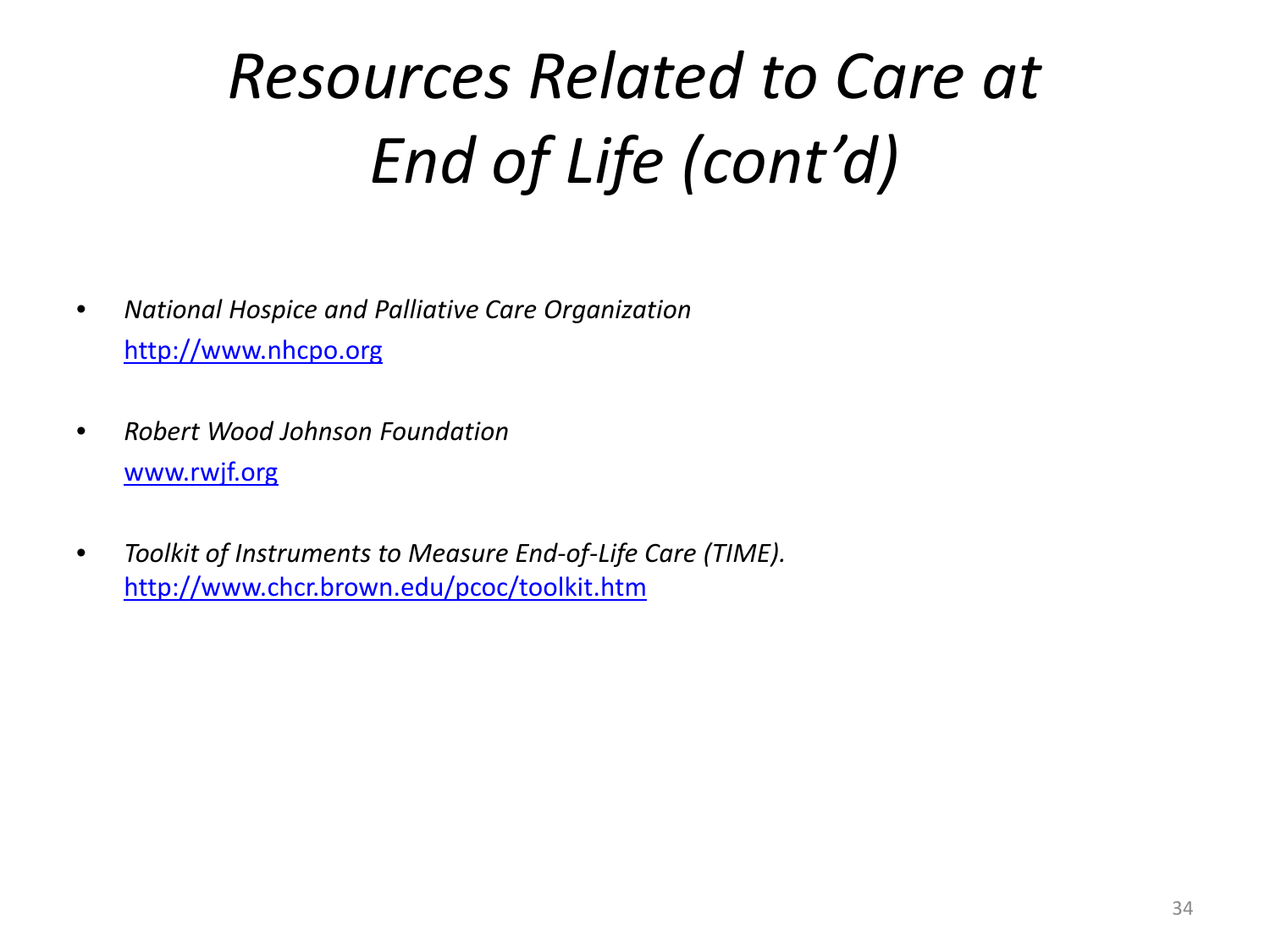

#### 483.25 Quality of Life (F309 End of Life)

Surveyor Train the Trainer: Interpretive Guidance Investigative Protocol

1

**Objectives:**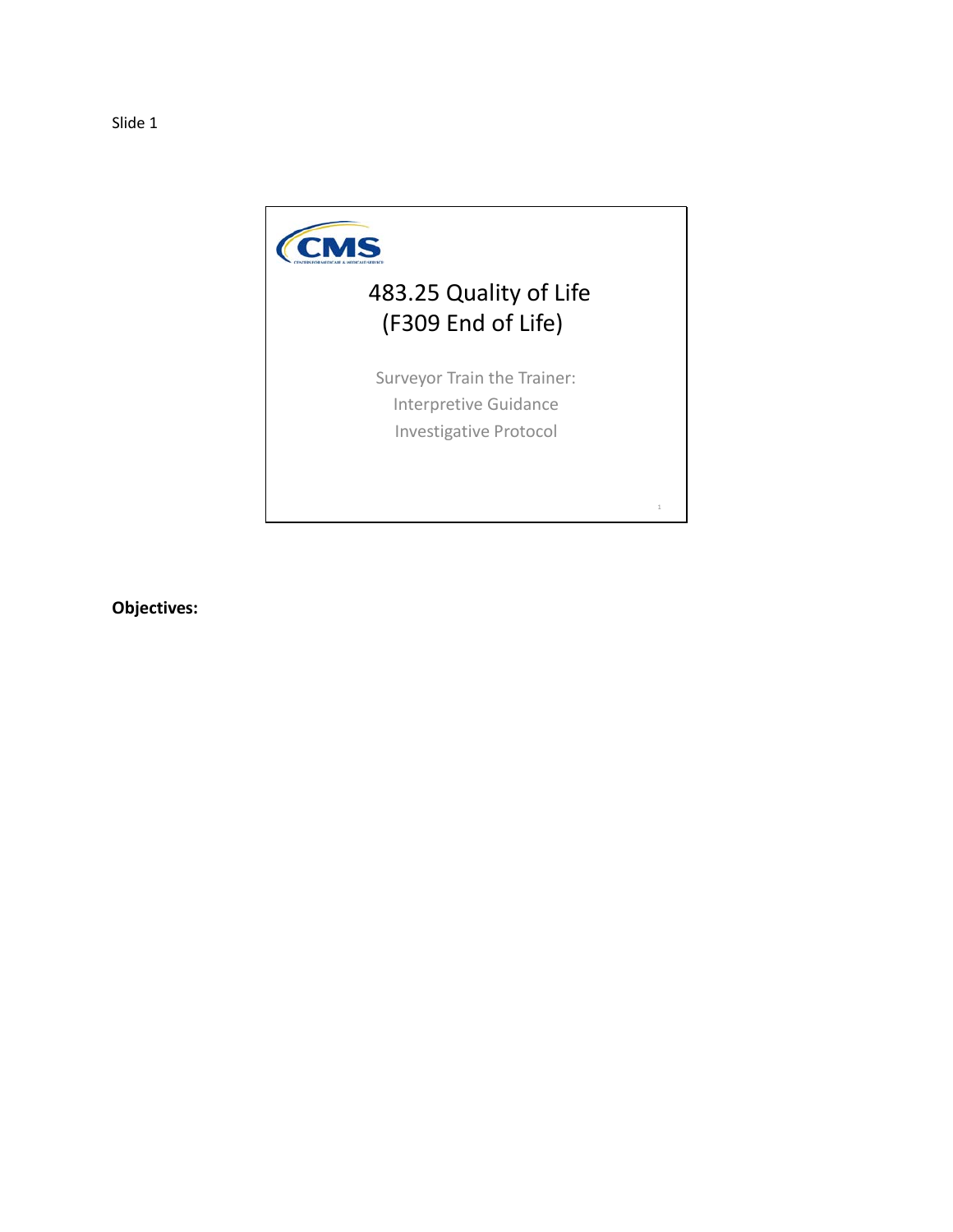#### 483.25 End of Life

**Each resident must receive and the facility must provide the necessary care and services to attain or maintain the highest practicable physical, mental, and psychosocial well-being, in accordance with the comprehensive assessment and plan of care.**

2

Slide 2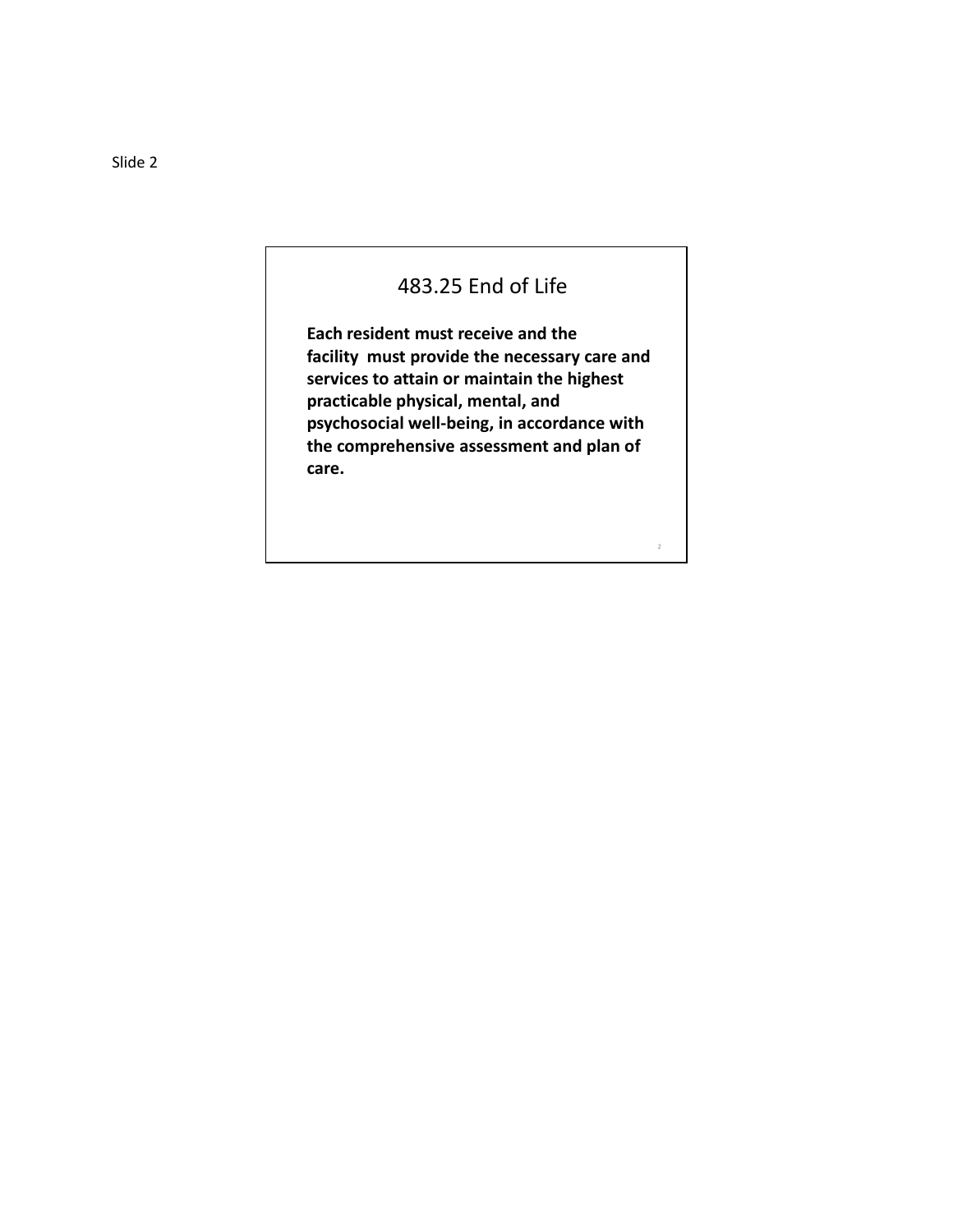#### **Intent**

The intent of this regulation is to promote the physical, mental and psychosocial well-being of residents approaching the end of life, the facility and the practitioners, to the extent possible:

The intent is operationalized by:

Identifying the resident's prognosis and the basis for it, and initiating discussions/considerations regarding advance care planning and resident choices;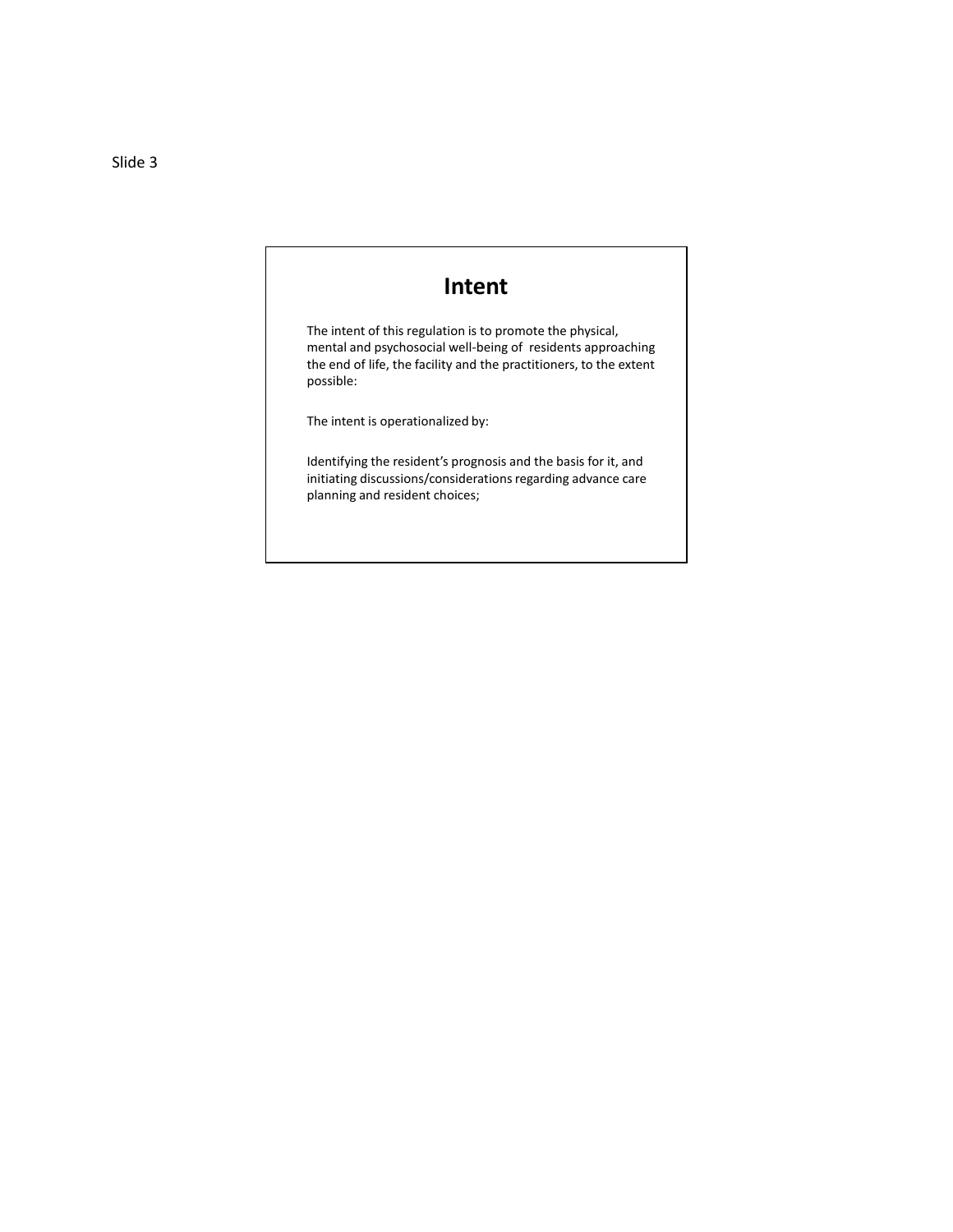#### Intent (cont'd)

- The intent is operationalized by:
- Recognizing and advising the resident and/or the
- resident's legal representative when the resident is
- approaching the end of life;
- Periodically review resident care, services, and
- support that accommodate and honor the
- resident's choices and rights, manage pain and
- other physical, mental, and psychosocial symptoms.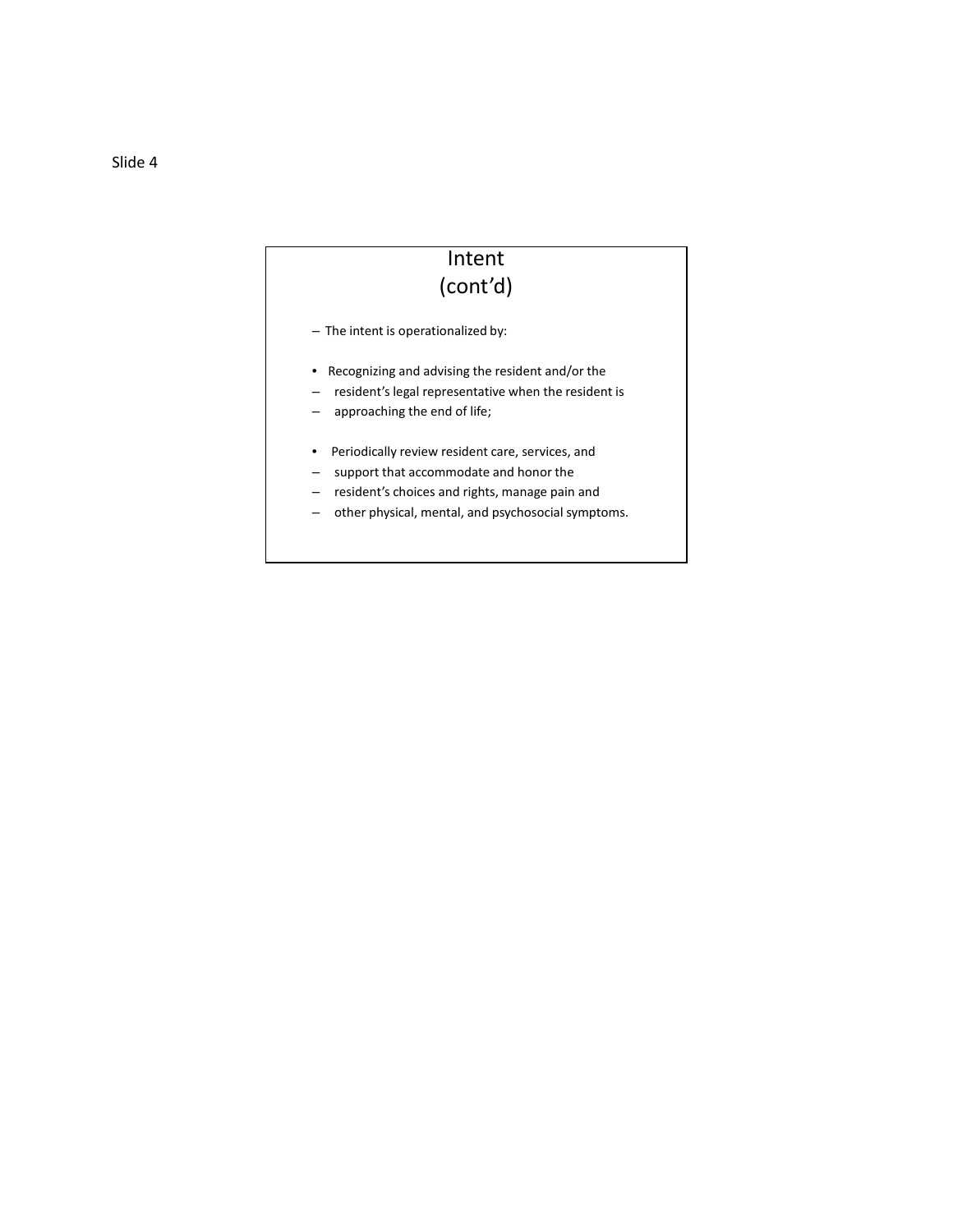Definitions

**Advance care planning** is a process used to identify and update the resident's preferences regarding care and treatment at a future time including a situation in which the resident subsequently lacks the capacity to do so; for example, when life-sustaining treatments are a potential option for care and the resident is unable to communicate (orally, in writing, through gestures or through an interpreter) his/her wishes make his or her wishes known.

5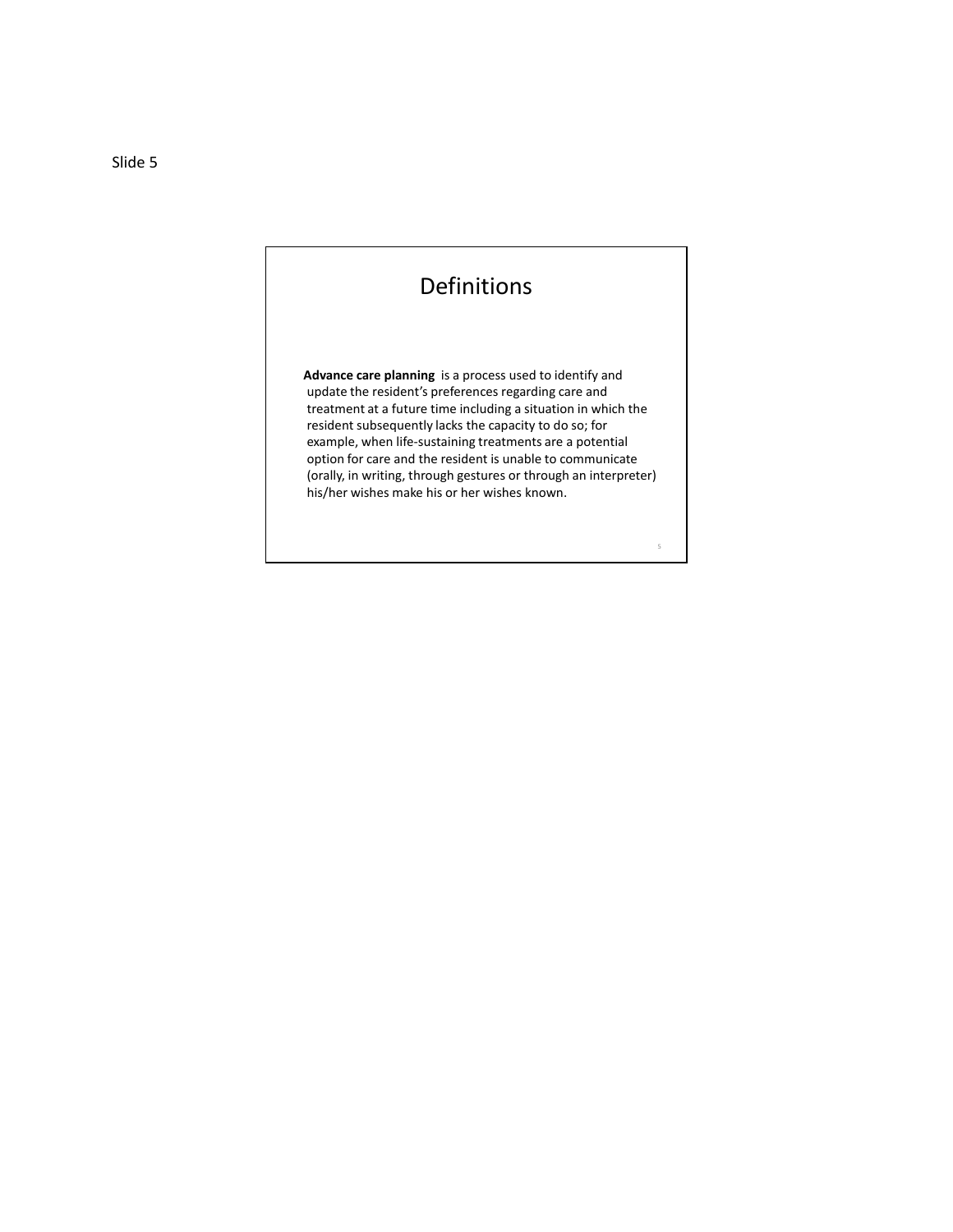

**Hospice** refers to a public agency or private organization or subdivision of either of these that is primarily engaged in providing an array of care and services necessary for the palliation and management of terminal illnesses and related conditions.

**Imminently dying** indicates death is anticipated within hours to a week or two at most, because there are no treatments or interventions to prolong life or because the resident has declined to undergo treatment that could potentially prolong life.

6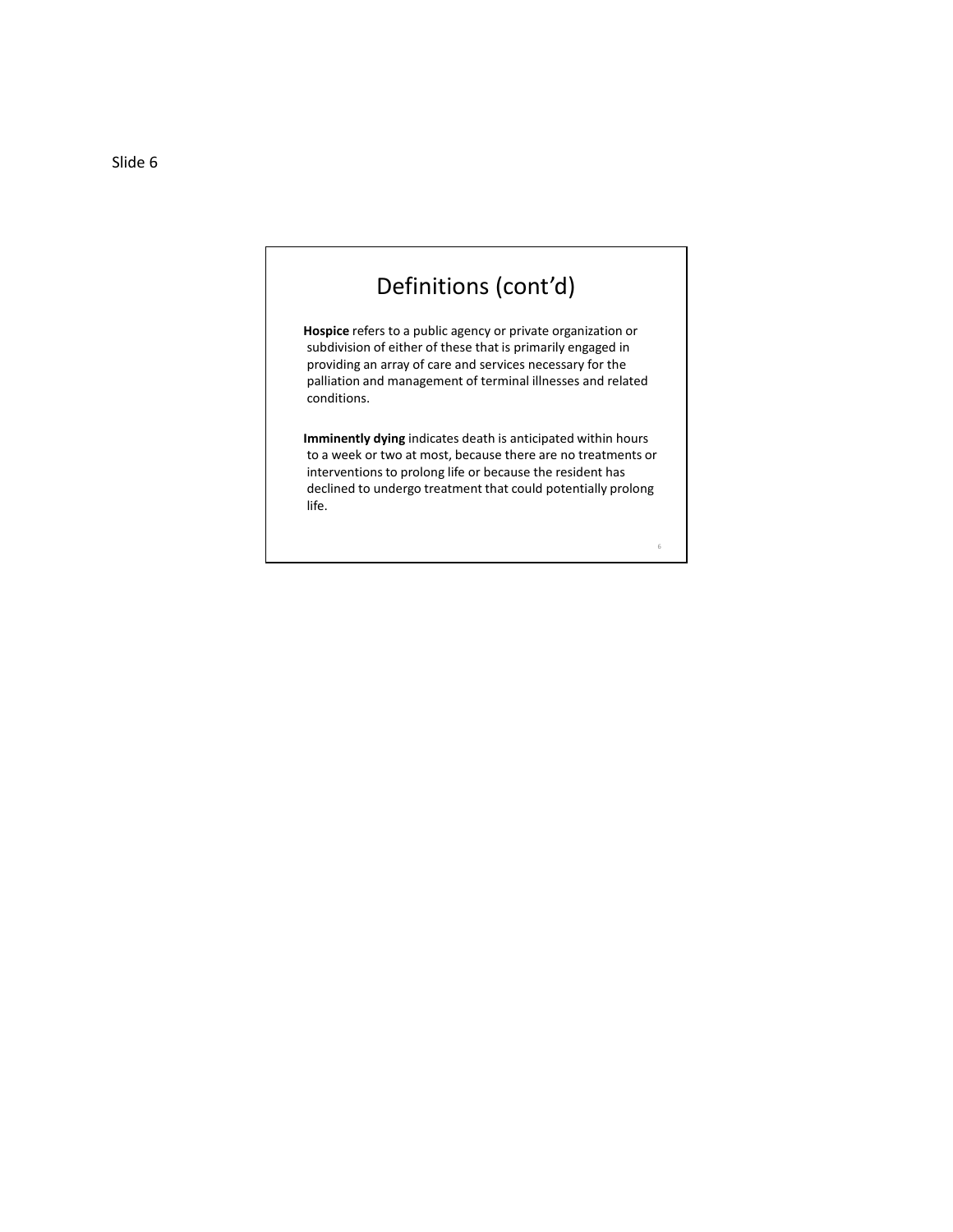

Adapted from 42 CFR 418.3: Definitions – Hospice Care. (Current through 12/2/10). Available from: http://ecfr.gpoaccess.gov; Accessed on December 12, 2010.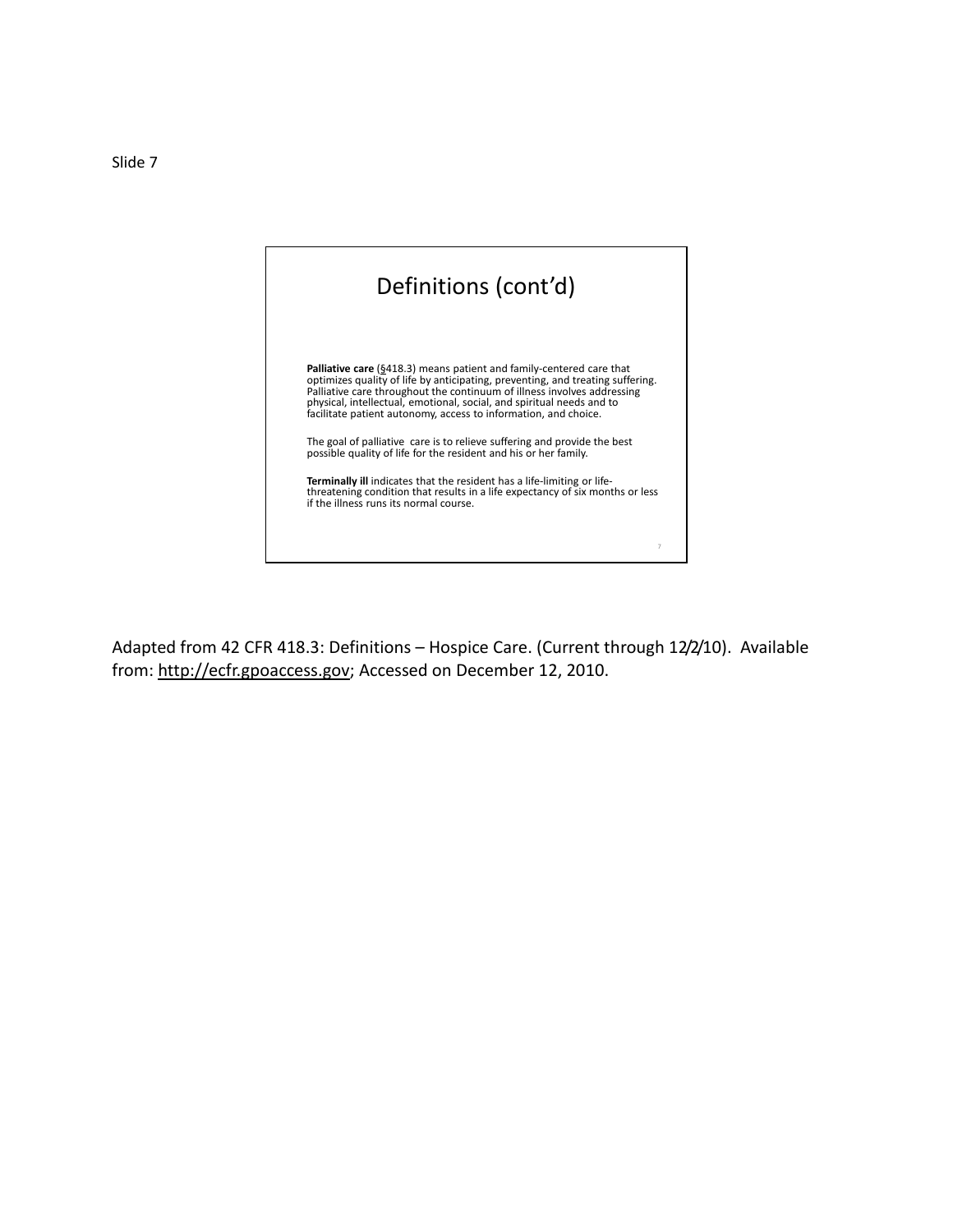

#### **Instructor Notes:**

According to the Centers for Disease Control and Prevention, the most frequent causes of death in America (other than trauma) are diseases common among nursing home residents such as heart disease, stroke, diabetes mellitus, cancer, and Alzheimer's disease.

Dying is the process of permanent cessation of all vital bodily functions, rather than a single event, with death being the endpoint. Providing appropriate care related to dying involves ongoing recognition, assessment, and response to the resident's needs and goals.

As a resident becomes unstable, experiences increased symptoms, or is identified as nearing the end of life, he or she may be an appropriate candidate for care focusing on palliation rather than a cure.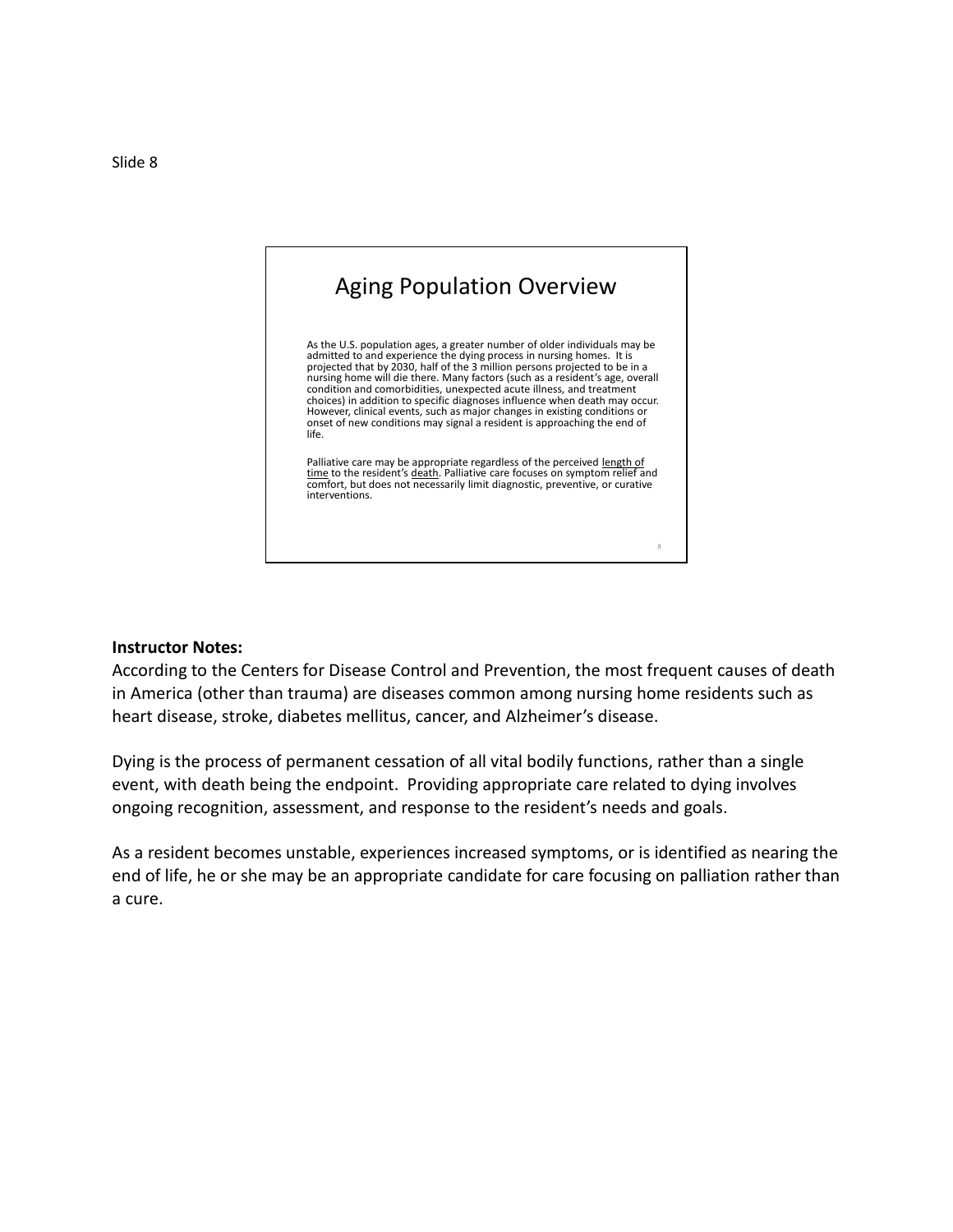

#### **Instructor Notes:**

The ABCDE mnemonic is an example of an approach that can be adapted for use to manage symptoms and meet the resident's physical and emotional needs at the end of life.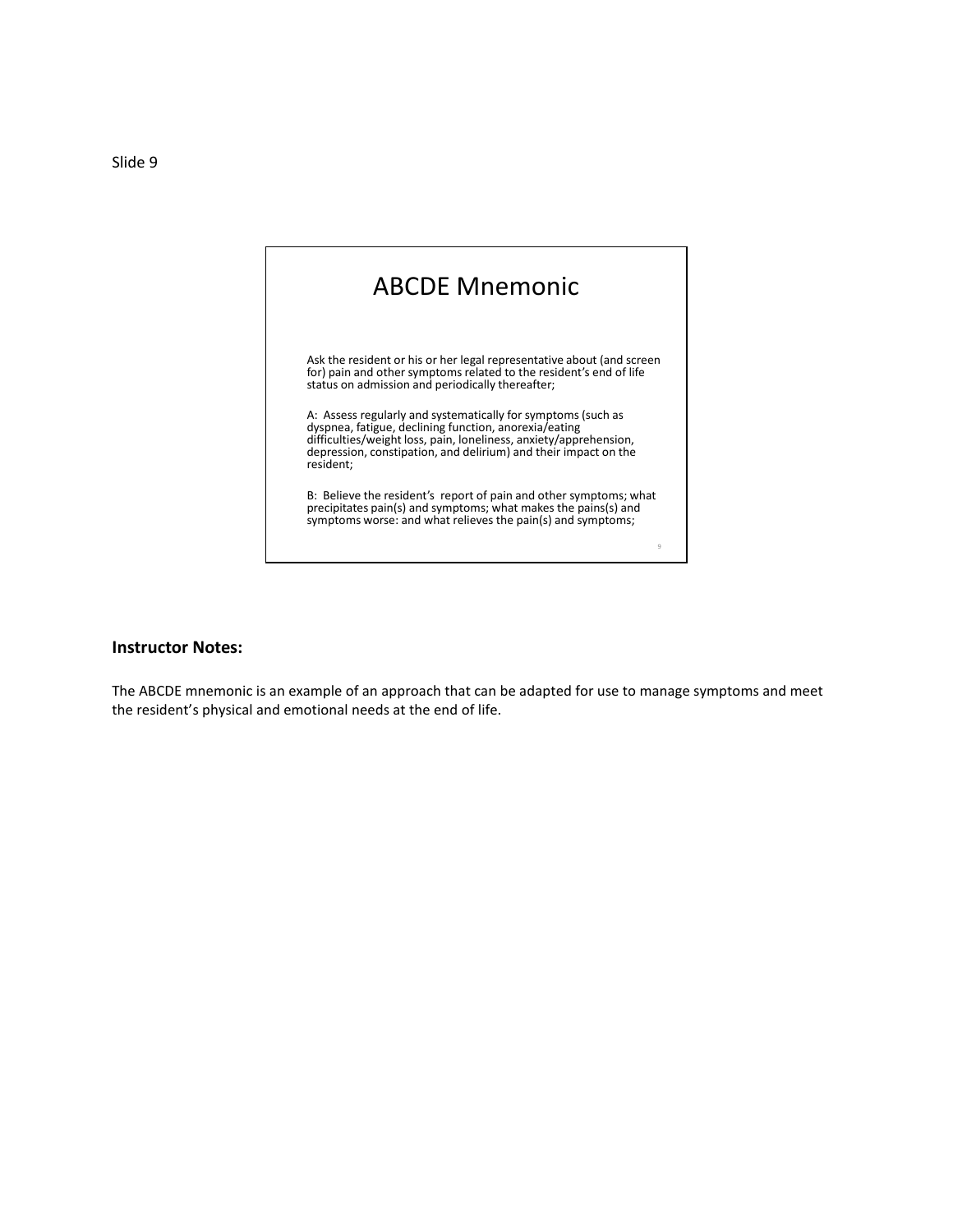Slide 10

#### ABCDE Mnemonic (cont'd)

C: Choose symptom control options that are appropriate for and consistent with the resident's or legal representative's wishes;

D: Deliver interventions in a timely, logical, and coordinated manner;

E: Empower the resident and the resident's legal representative to participate in defining the goals of treatment and planning the interventions to the extent possible; and evaluate the effectiveness of the chosen interventions.

10

**Instructor Notes:**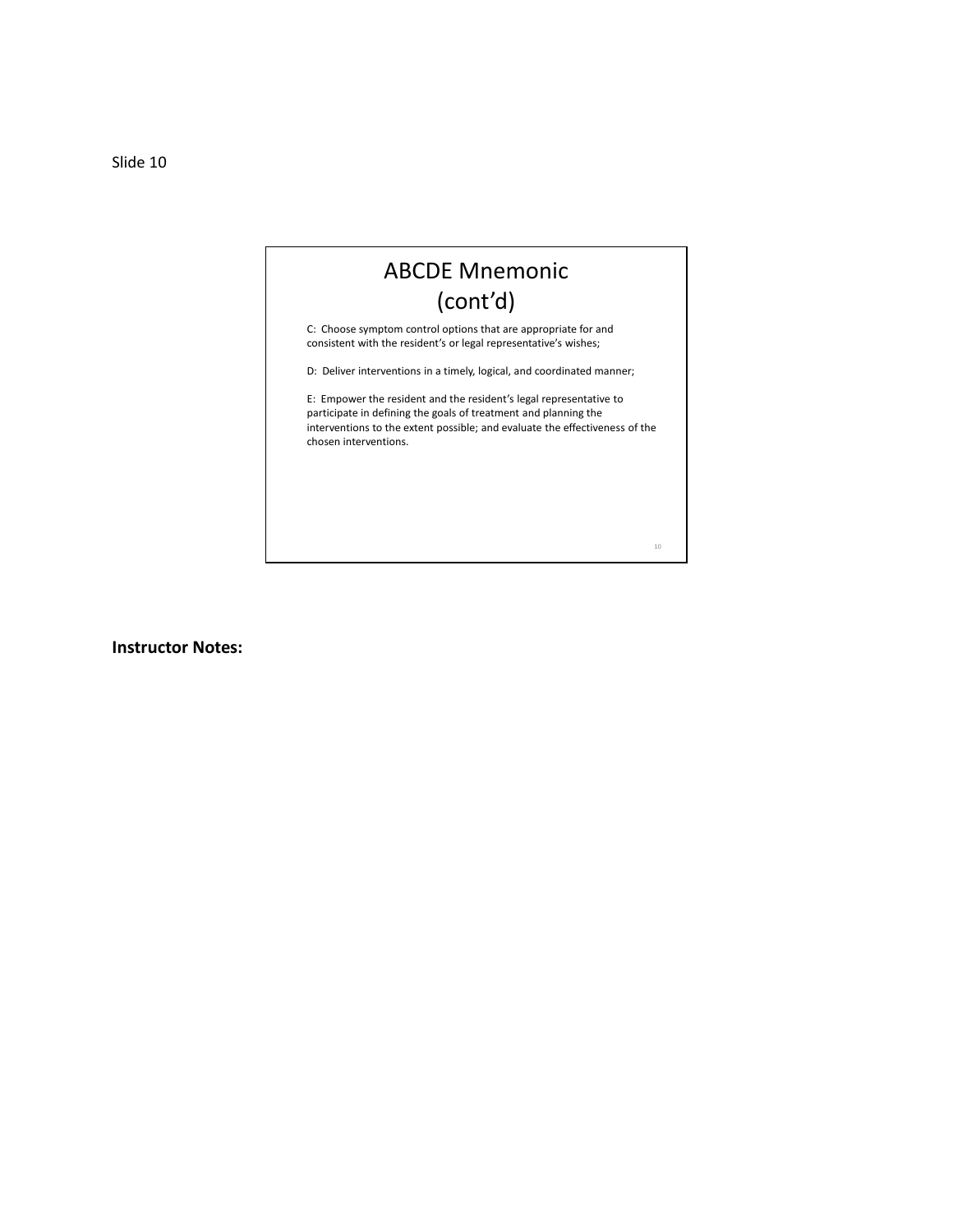

#### **Instruction Notes:**

Since many residents lack a legal representative to speak for them and many cannot readily make their needs and goals known, it is important for the interdisciplinary team to identify a substitute decision making method in accordance with State law.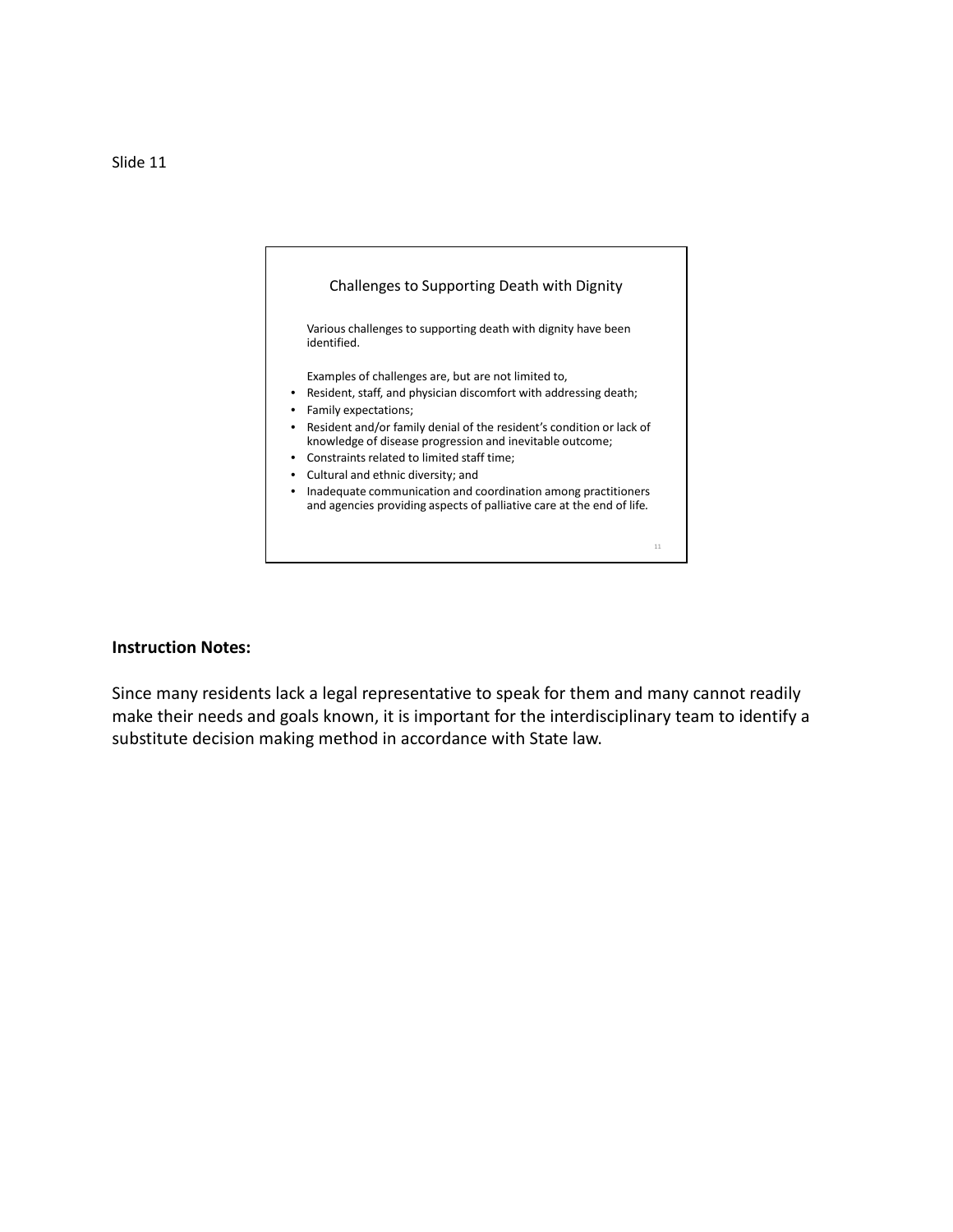

#### **Instructor Notes:**

Studies have identified various factors that are considered important for a "good death".

Steinhauser K.E., Christakis N.A., Clipp E.D., McNeilly, M., McIntyre, L. & Tulsky, J.A. (2000). Factors considered important at the end of life by patients, family, physicians, and other care providers. Journal of the American Medical Association, 284(19), 2476-2482.

Singer, P.A., Martin D.K., & Kelner, M. (1999). Quality end of life care: Patients' perspectives. Journal of the American Medical Association, 281(2), 163-168.

The facility, led by the medical director, should develop, implement, and modify (as needed) policies and procedures to identify, access and manage potential palliative care conditions, including pertinent interventions that are consistent with current standards of practice.

#### Slide 12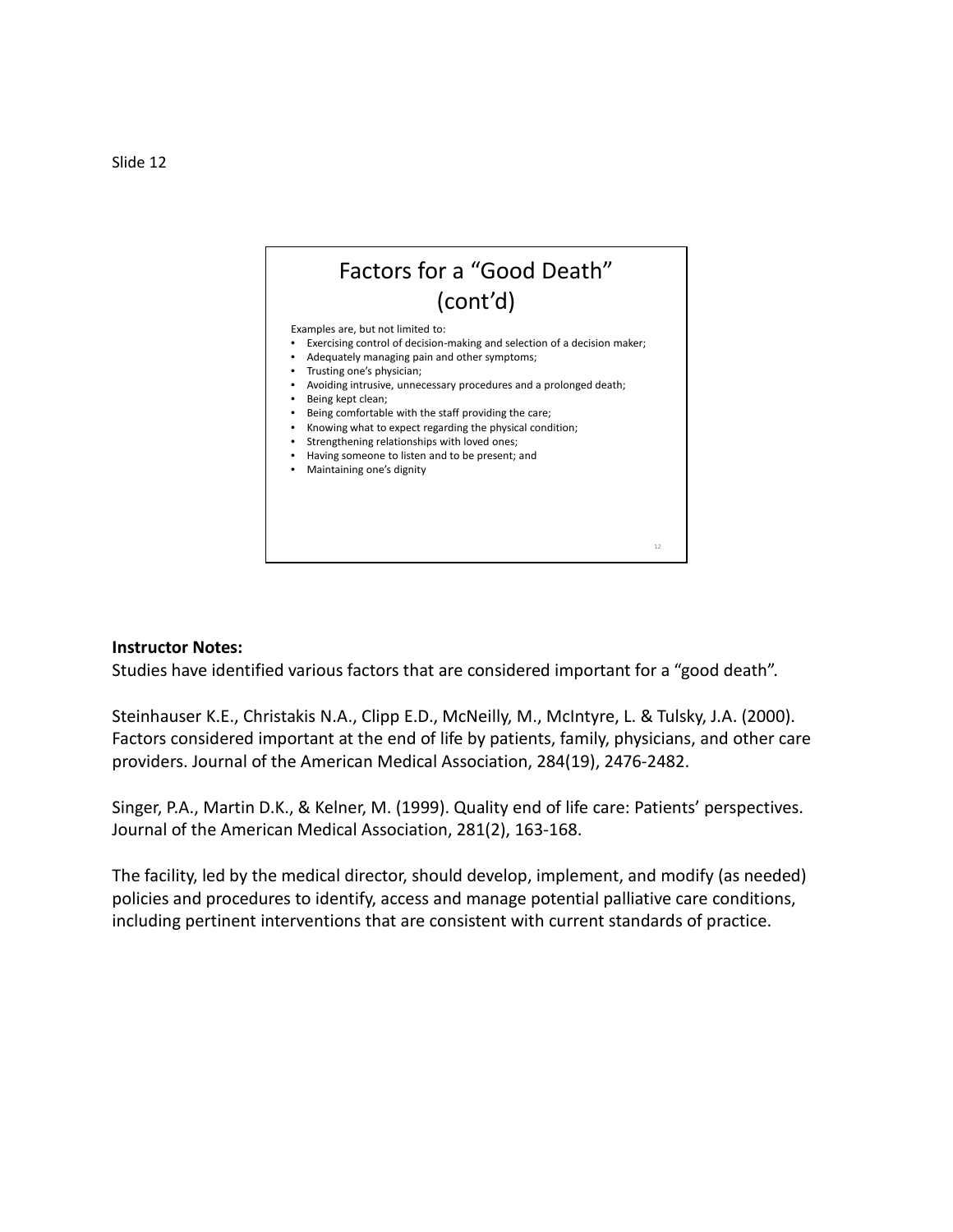

#### **Instructor Notes:**

It is difficult to predict exactly when someone will die, therefore when a resident is admitted to a facility, it is important that the resident's prognosis be considered and his/her decision-making capacity, values, goals, and social support systems be assessed. Ongoing assessment can identify changes that may indicate the resident is approaching the end of life. Assessment of a resident who is approaching the end of life focuses on identifying remediable symptoms and identifying ways to maximize comfort and relieve suffering. Information obtained during the resident's assessment is used to manage both the dying process and the disease process. If the resident lacks health care decision-making capacity, the nurse aide and others (e.g., family members) who are most familiar with the resident's habits, preferences, and symptoms of pain or discomfort (e.g., anxiety, confusion, agitation, nausea/vomiting) can provide information about the resident to help identify appropriate interventions. The assessment of the resident who is approaching the end of life includes areas such as: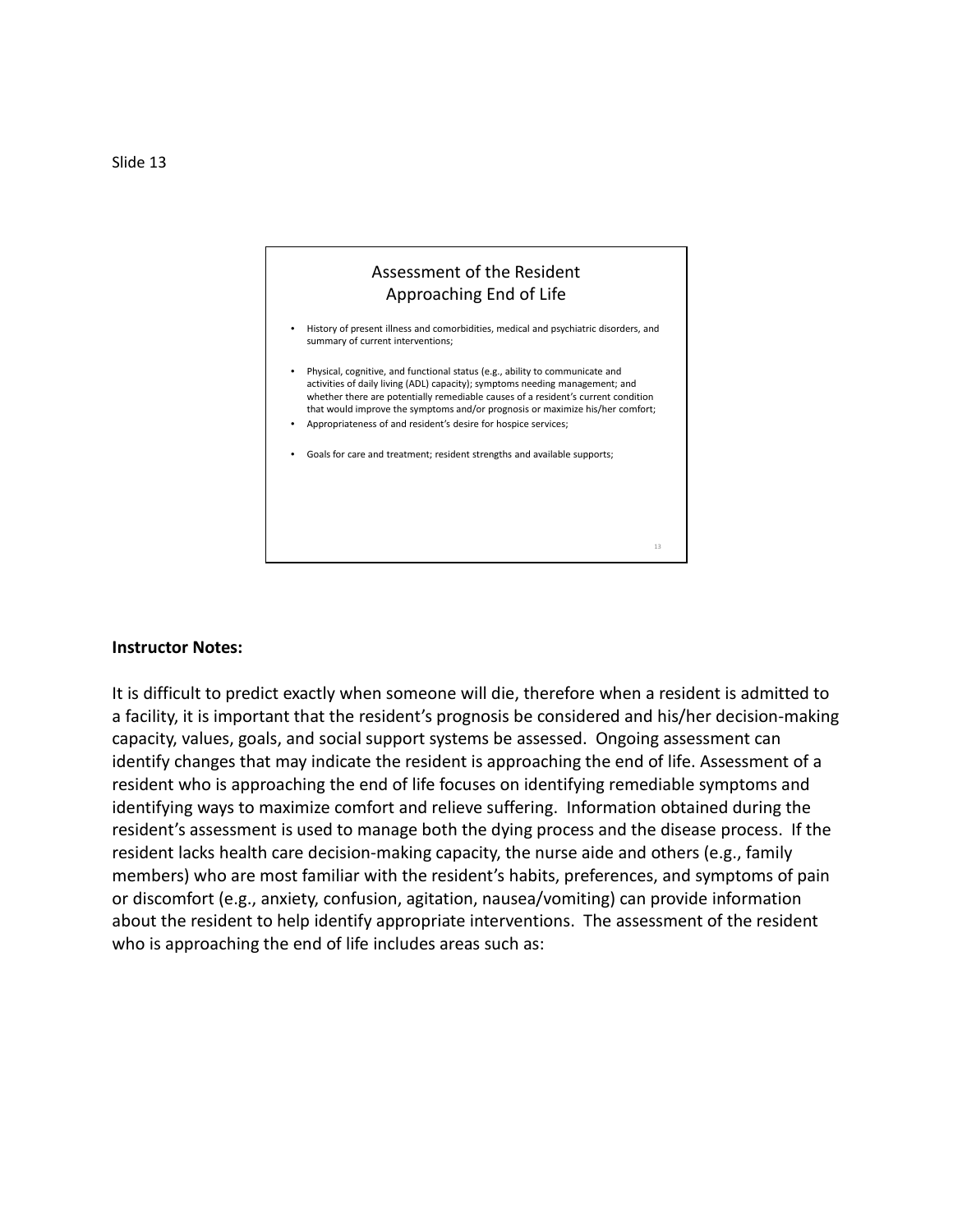Slide 14

#### Assessment of the Resident Approaching End of Life (cont'd)

- Psychological, emotional, and spiritual and environmental issues that may affect the resident's physical and/or psychological comfort (e.g., unresolved interpersonal and family issues; anxiety about dying alone and loss of independence or control; or high noise levels); and
- Other diagnostic tests and measures, as necessary [e.g., pain scales, blood tests, the Functional Alzheimer's Screening Test (FAST), or the Mini Mental Status Exam (MMSE)].

14

**Instructor Notes:**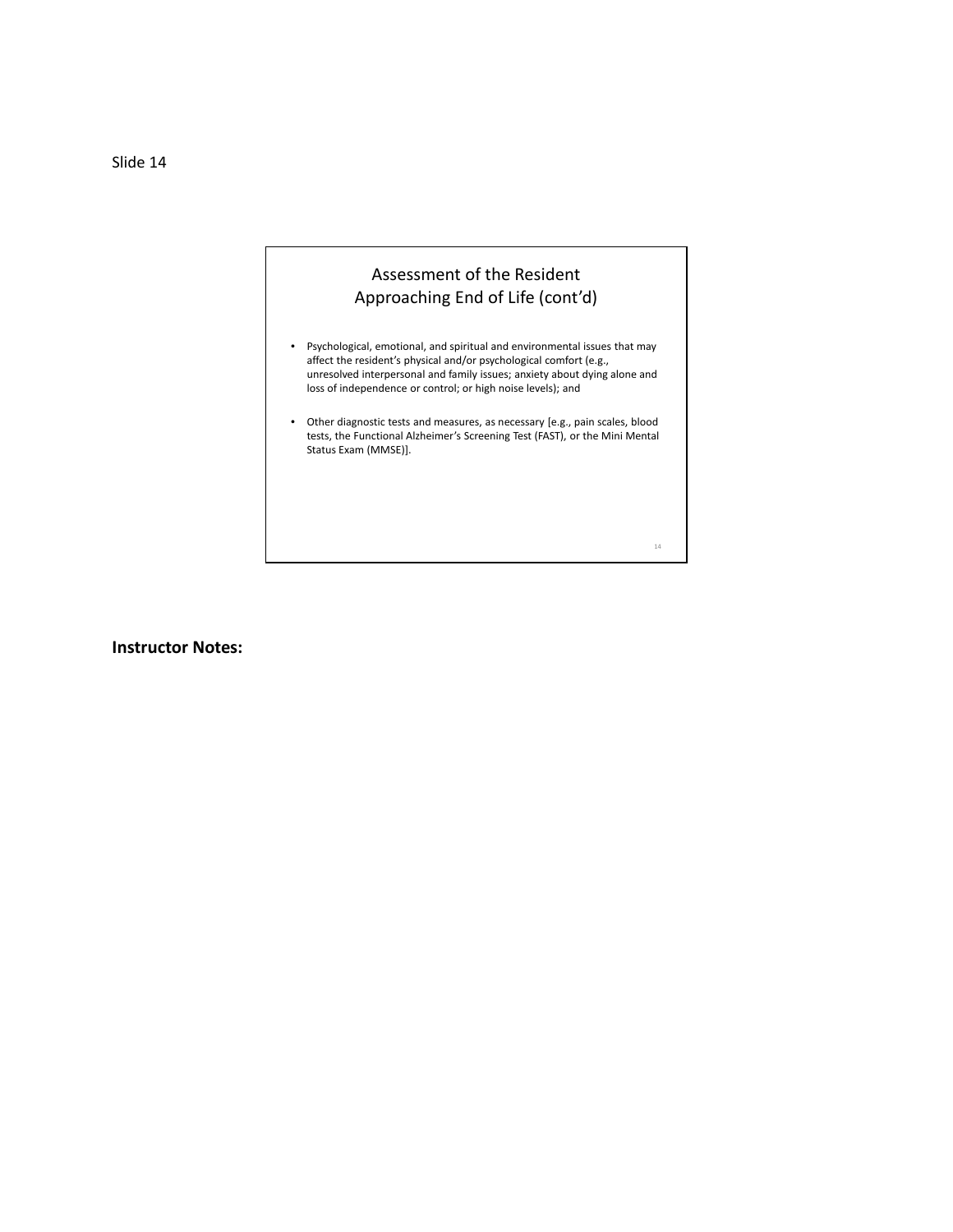#### Management of Care at End of Life **Advance Directives** • Federal and state law provide for an individual's right to formulate an advance directive and refuse medical or surgical treatment, and offer criteria or guidelines for selecting a legal representative (also called: "Agent," "Attorney in fact," "Proxy," "Substitute decision-maker," "Surrogate decision maker").

15

#### **Instructor Notes:**

In order for a resident to exercise his or her right to make knowledgeable choices about care and treatment or to decline treatment, the physician and facility staff provide information (in a language and terminology that the resident understands) to the resident and/or his or her legal representative regarding the resident's health status, treatment options, and expected outcomes. The physician and facility staff identify and work with the primary decision-maker to facilitate advance care planning. Once the resident has provided directions (written or oral) for his or her care and treatment goals at the end of life, or a decision has been made by the resident's legal representative, in accordance with state law, it is essential that the physician and facility staff know and honor the wishes of the resident or the resident's legal representative regarding potential interventions (e.g., artificial nutrition and hydration, mechanical ventilation, and acute hospital transfer).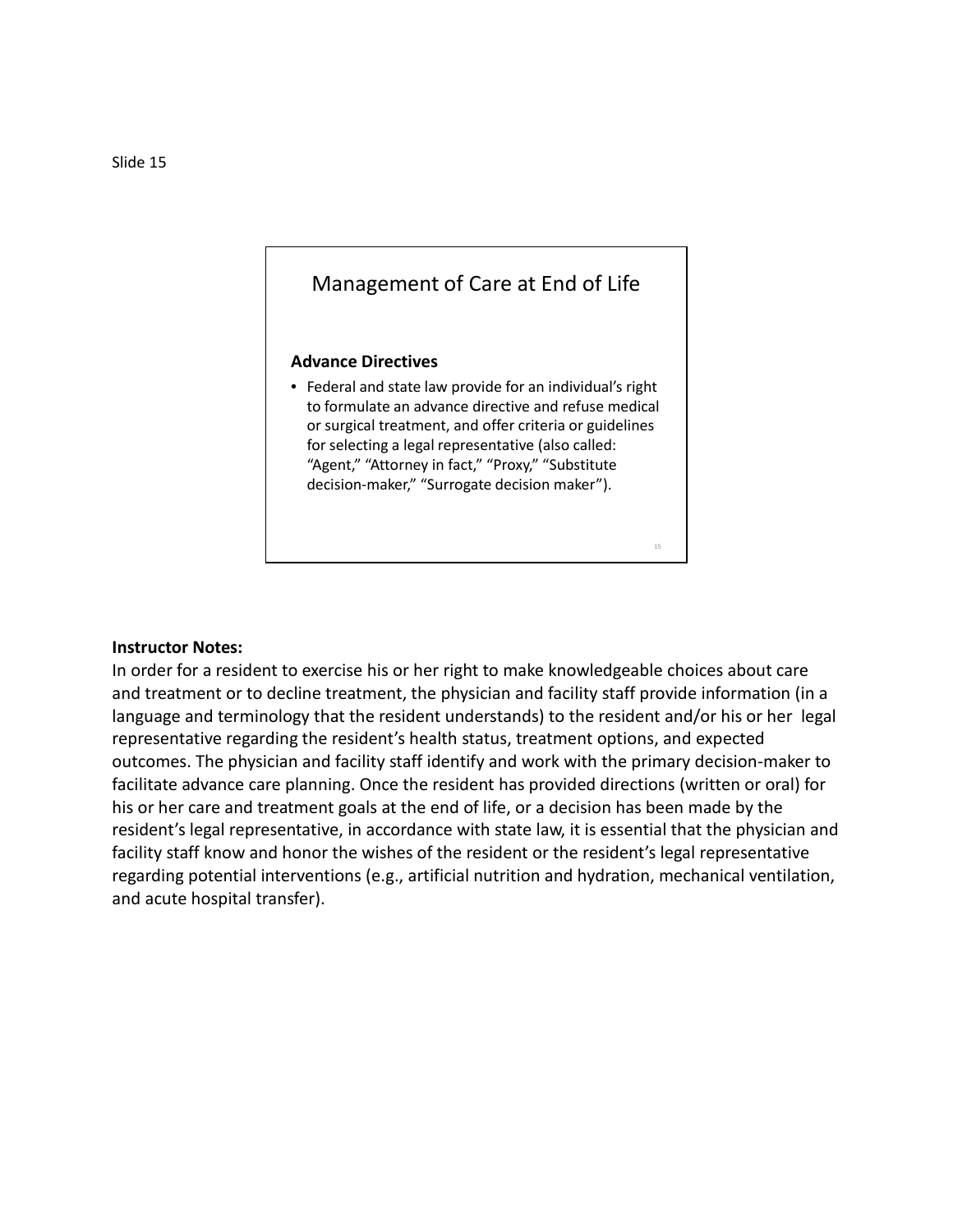

#### **Instructor Notes:**

For example, the resident's wish not to have cardiopulmonary resuscitation (CPR) does not, by itself, mean that the resident has also declined other appropriate treatment and services.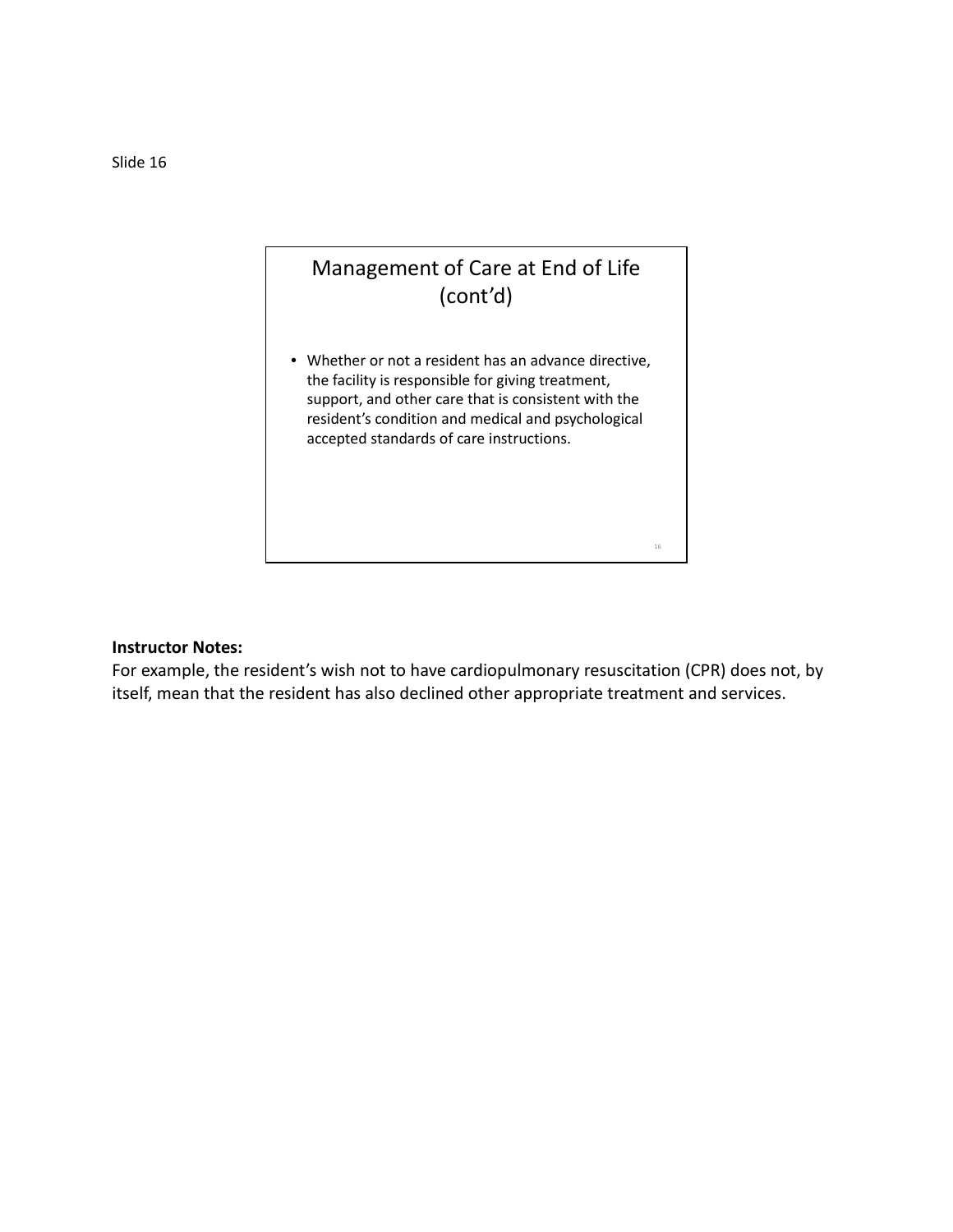

It is possible to provide end-of-life care without the participation of a hospice. However, for a resident receiving hospice care, the nursing facility should coordinate care planning with a hospice provider. The resident's quality of care and life may be enhanced by focusing on comfort, relief of symptoms, and meeting the resident's emotional, spiritual, and social needs (e.g., by adjusting lighting, reducing noise, or allowing the family to spend the night).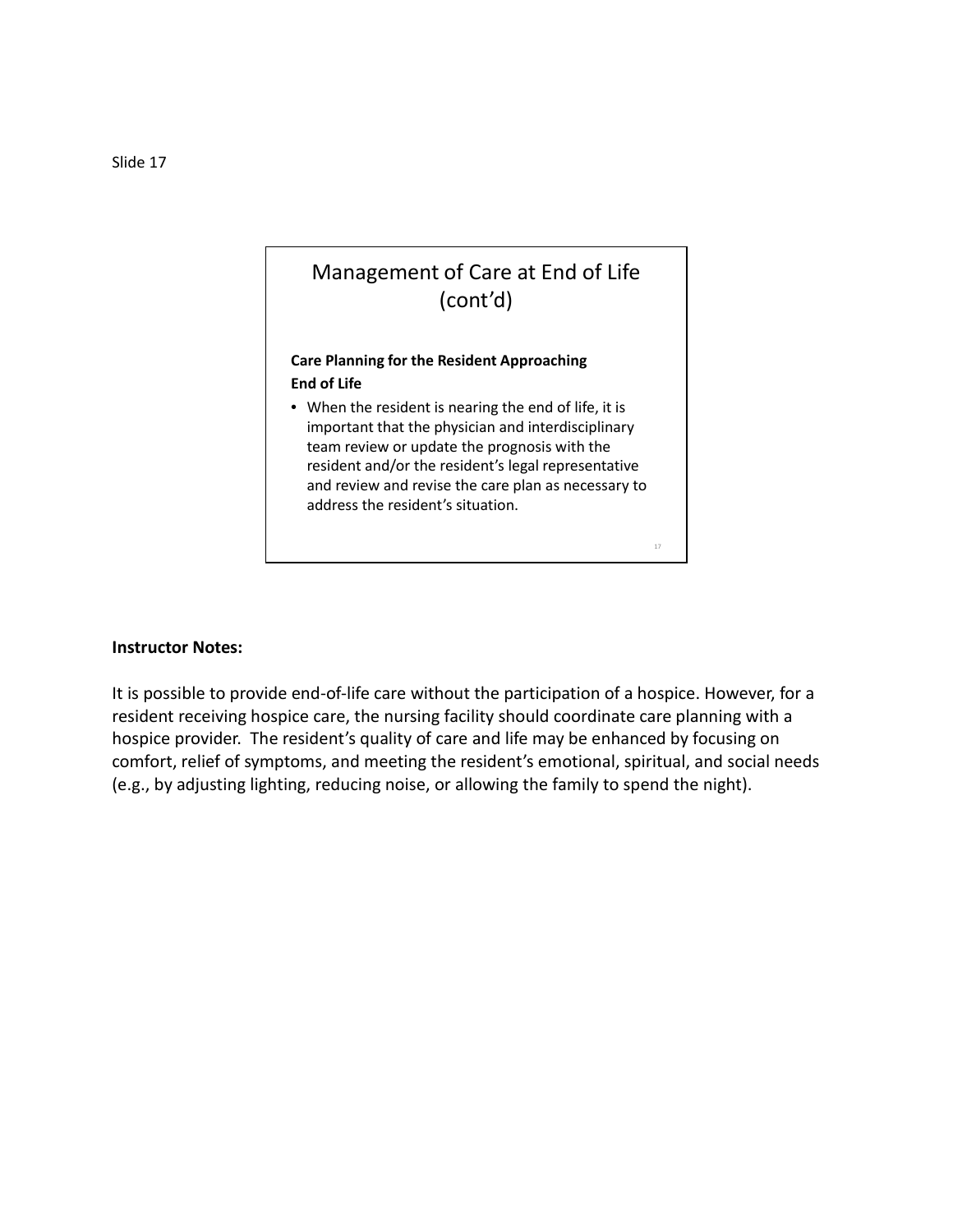

Examples - assistance with bowel and urinary function for the individual who can no longer toilet and appropriate adjustments in the frequency of turning, getting out of bed, and dressing).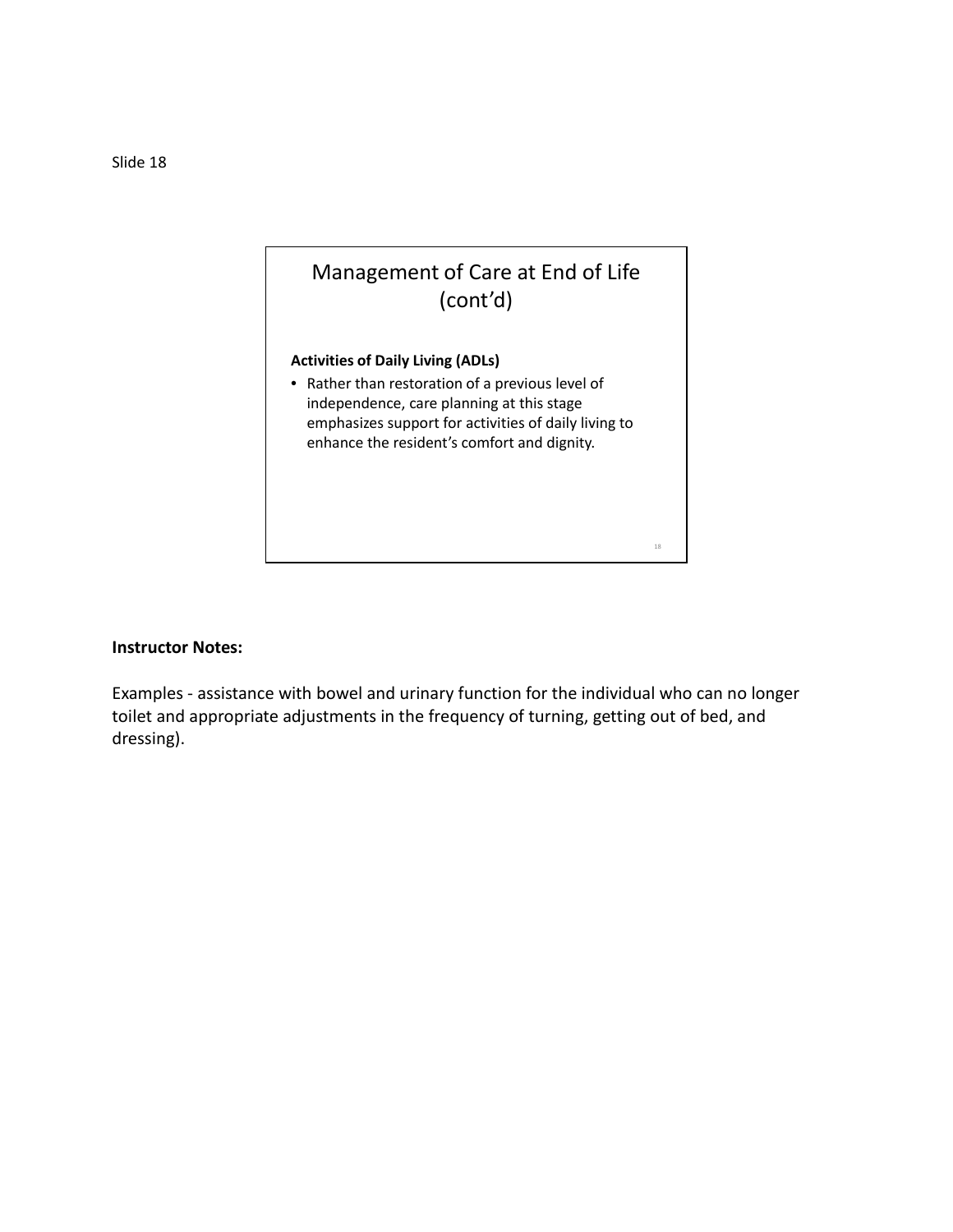#### **Hygiene/Skin Integrity**

• Ongoing, consistent oral care helps to maintain comfort and prevent complications associated with dry mucous membranes and compromised dentition. The resident receiving palliative care at the end of life may require adjustments in the frequency and intensity of measures such as turning and positioning, as well as the use of additional or alternative interventions to enhance comfort.

19

#### **Instructor Notes:**

Interventions related to skin integrity and personal hygiene strive to minimize pain and anxiety, and consider the resident's underlying illnesses and progressive decline. The facility should address the risk of skin breakdown and manages existing wounds unless these prevention and treatment measures are not feasible or cause the resident a degree of discomfort that is greater than the benefit from the care.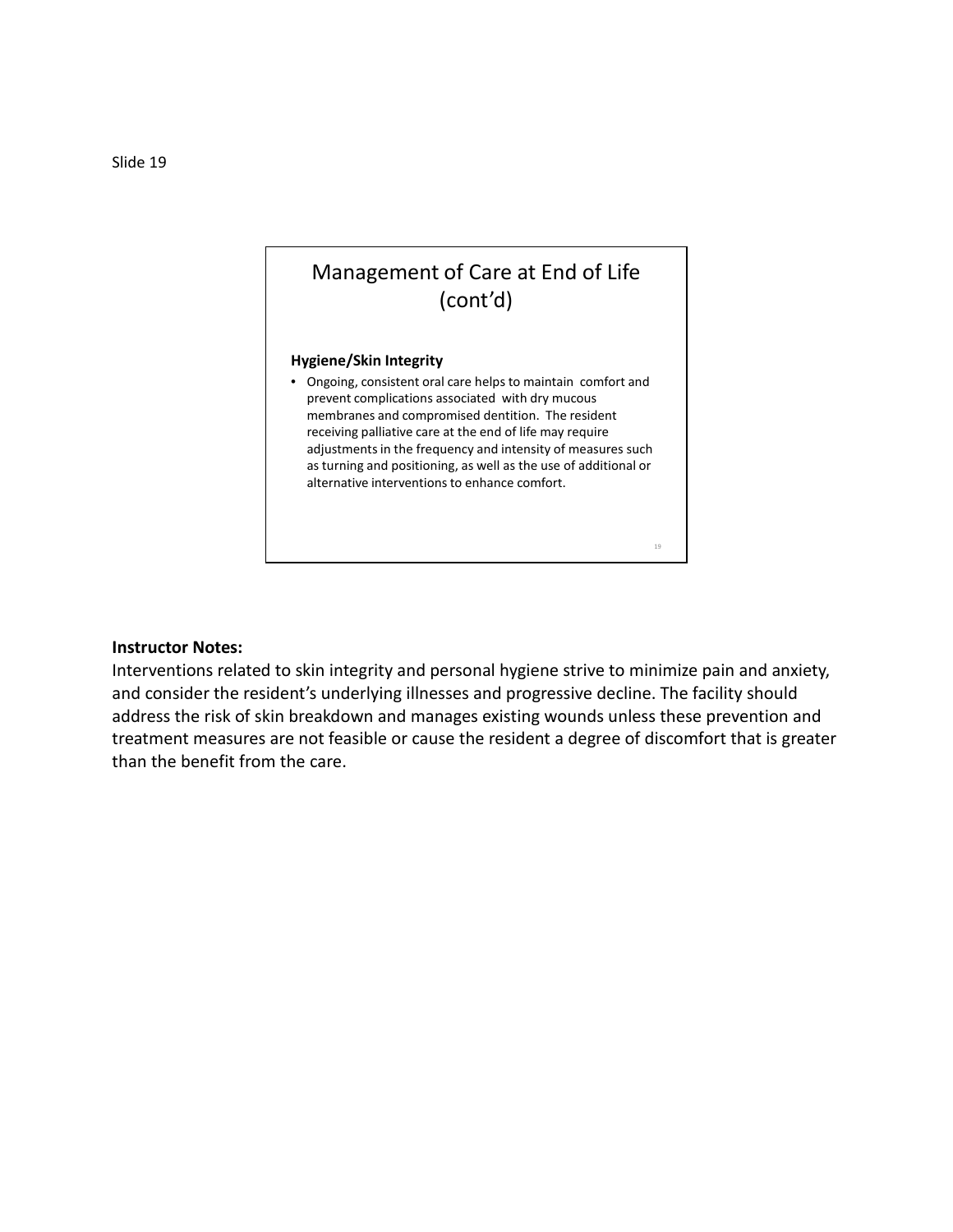#### **Medical Treatment**

• Diagnostic tests and monitoring may help confirm an individual's prognosis or guide treatment decisions, decisions about diagnostic tests and medical procedures should be related to the resident's prognosis, values and goals, as well as comfort and dignity.

20

#### **Instructor Notes:**

Medical treatments are associated with potential benefits that are weighed against potential burdens or risks. When the resident is approaching the end of life, it is appropriate to reevaluate the benefits and burdens of any medical treatment, and to consider discontinuing those treatments where the burdens outweigh the benefits. It is often appropriate to discontinue or greatly reduce the frequency of routine tests and monitoring and to use the least intrusive tests possible.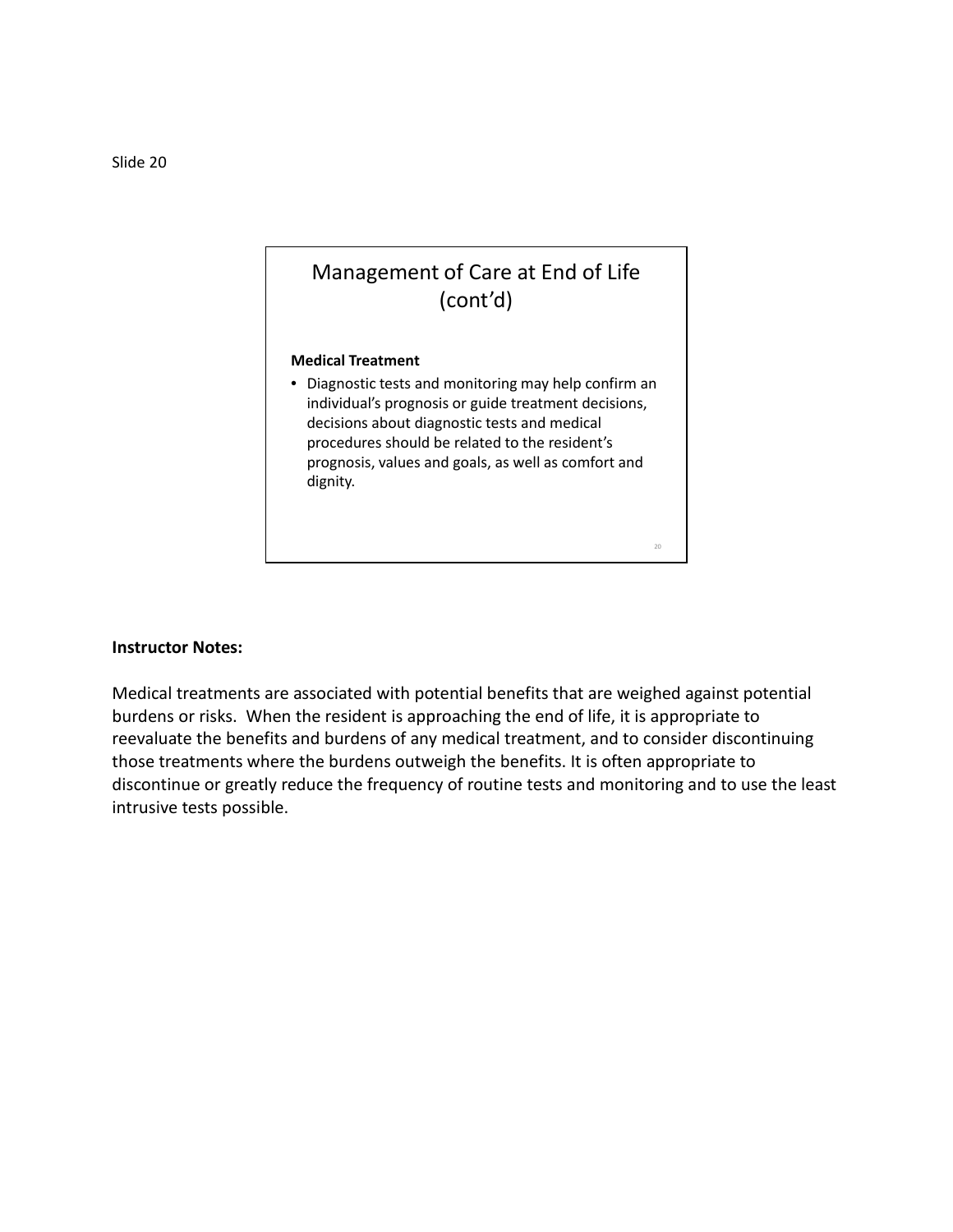#### **Medical Treatment**

• Palliative care treatment at the end of life focuses on symptom management (e.g., controlling nausea, vomiting, uncomfortable breathing, agitation, and pain). Simple causespecific interventions may sometimes provide effective palliation (e.g., resolving abdominal pain by reducing doses of medications with high anticholinergic properties that may lead to constipation or intestinal ileus).

21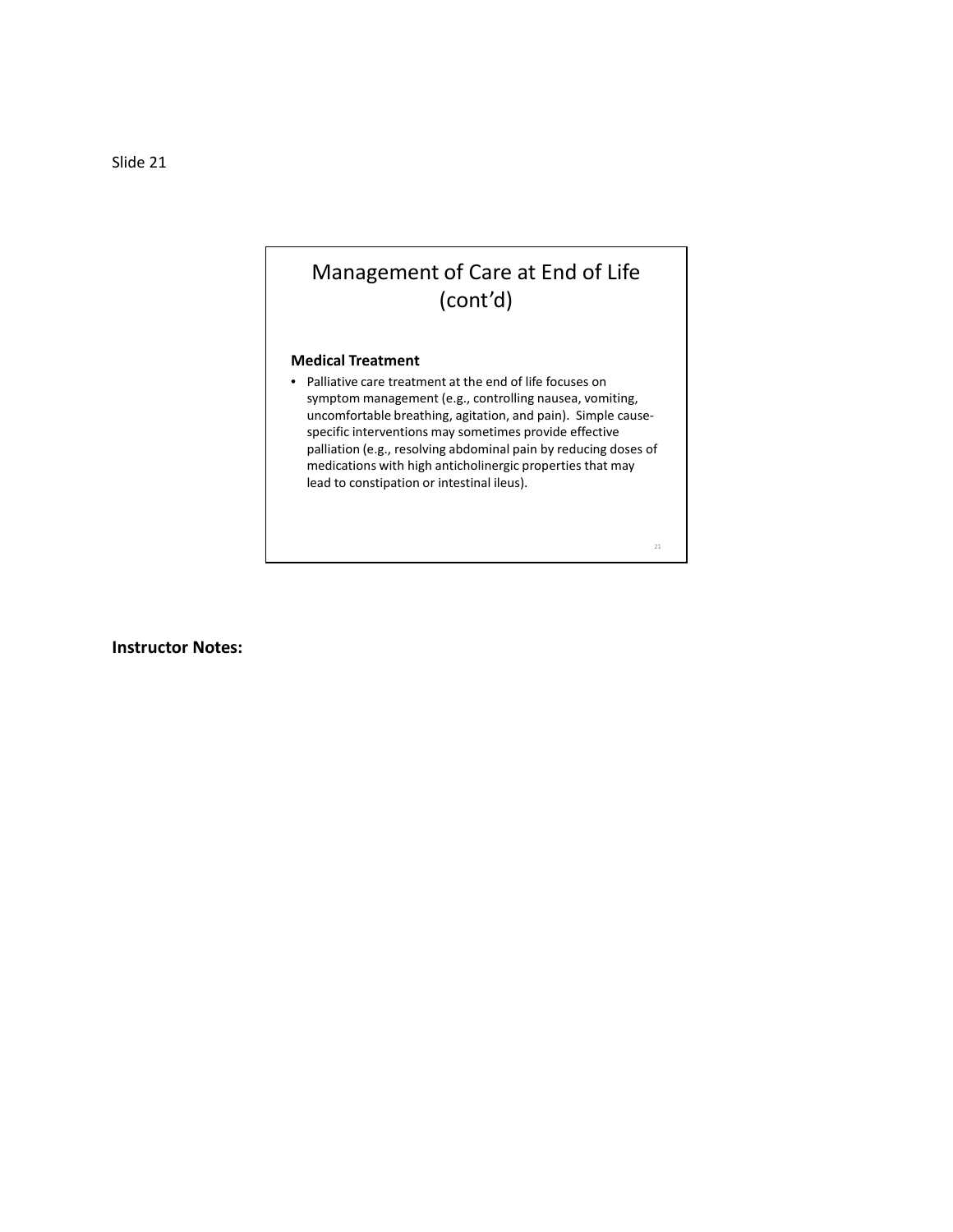#### **Medications/Drugs**

• It is important that use of medications be consistent with the goals for comfort and control of symptoms and for the individual's desired level of alertness. Prescribers should review the continued need for any routine administration of medications and adjust or discontinue as may be appropriate. Routes of administration of medications may also need to be modified.

22

#### **Instructor Notes:**

Medication doses may need adjustment to attain desired symptom relief, while still considering whether side effects such as sedation and nausea are tolerable and consistent with the resident's wishes or that of his or her legal representative.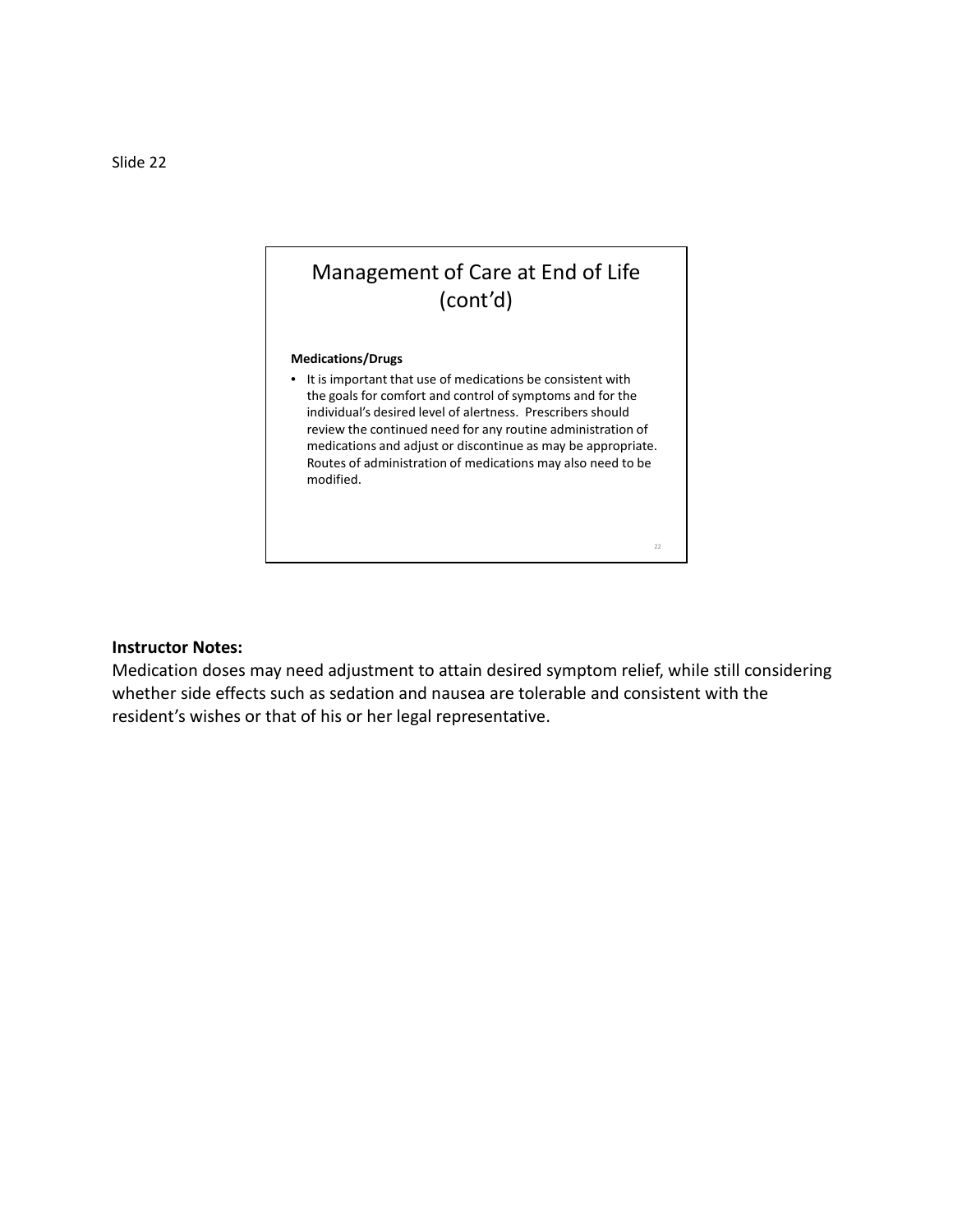#### **Nutrition and Hydration**

• Weight loss and fluid imbalance/dehydration at the end of life are common and may be a consequence, rather than a cause, of the dying process.

23

- End of life palliative care situations may not be compatible with maintaining normal nutritional parameters. *.*
- Previous dietary restrictions may be unnecessary for the resident.

#### **Instructor Notes:**

Studies suggest that dying individuals may not experience hunger or thirst near the time of death. Gillick, M. (2000). Rethinking the role of tube feeding in patients with advanced dementia. New England Journal of Medicine, 342, 206-210. However, this depends on the individual.

The determination of whether to use artificial nutrition and hydration, when a terminally ill resident's condition has progressed to the point where he or she may no longer chew or swallow his or her food, is made by the resident, or the resident's legal representative, consistent with applicable state law and regulation. The use of a feeding tube has not been shown to prevent aspiration pneumonia, limit suffering or promote the quality or extension of life, especially for a resident who is cognitively impaired. Finucane, T., Christmas, C., & Travis, K. (1999). Tube feeding in patients with advanced dementia: A review of the evidence. Journal of the American Medical Association, 282, 1365-1370.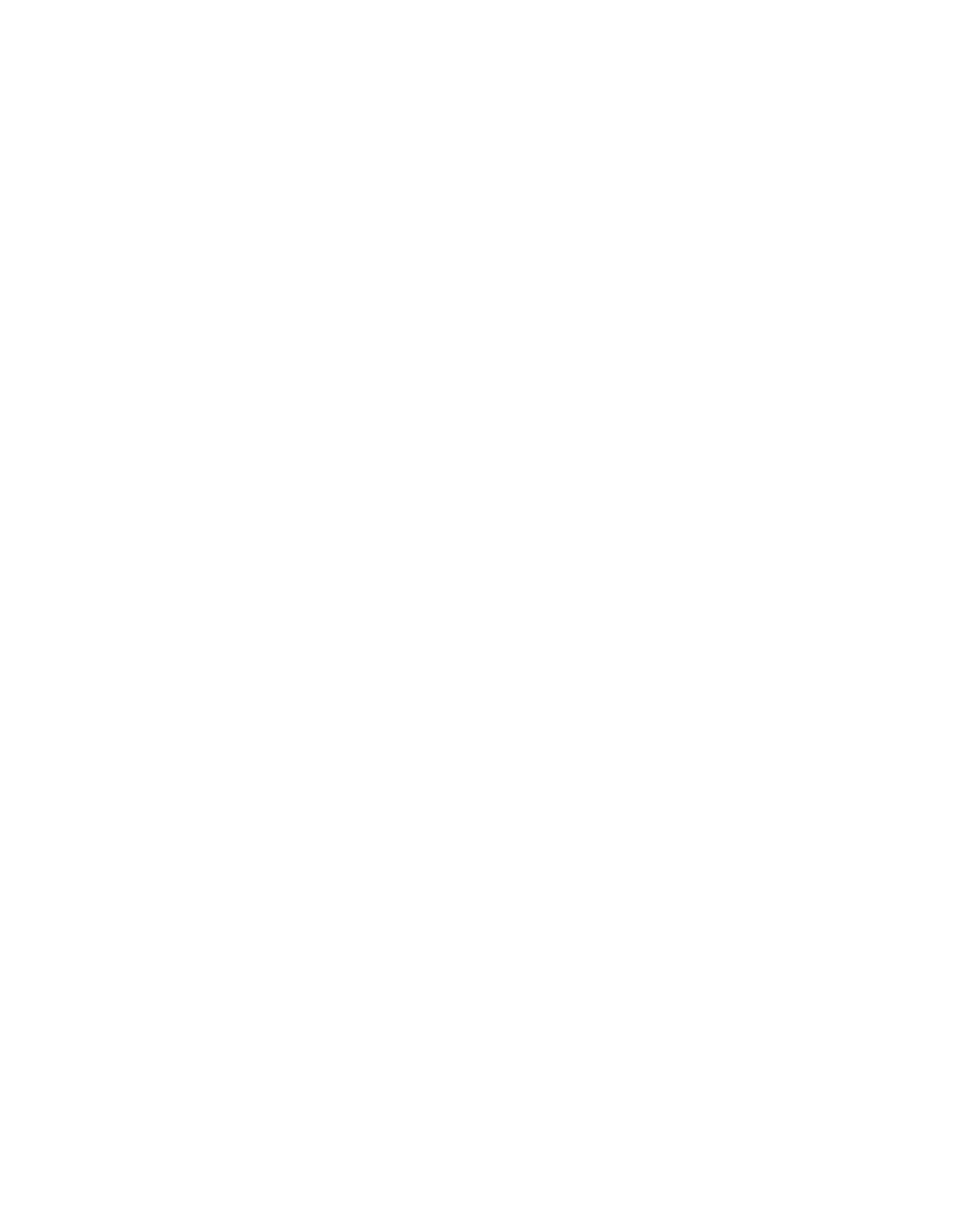

It is important that activities are consistent with the resident's interest, level of energy, and ethnic and cultural traditions associated with death and dying (e.g., visits from spiritual leaders and other individuals of the same religious/ethnic background; special spiritual ceremonies; reading or sharing information about the resident's culture).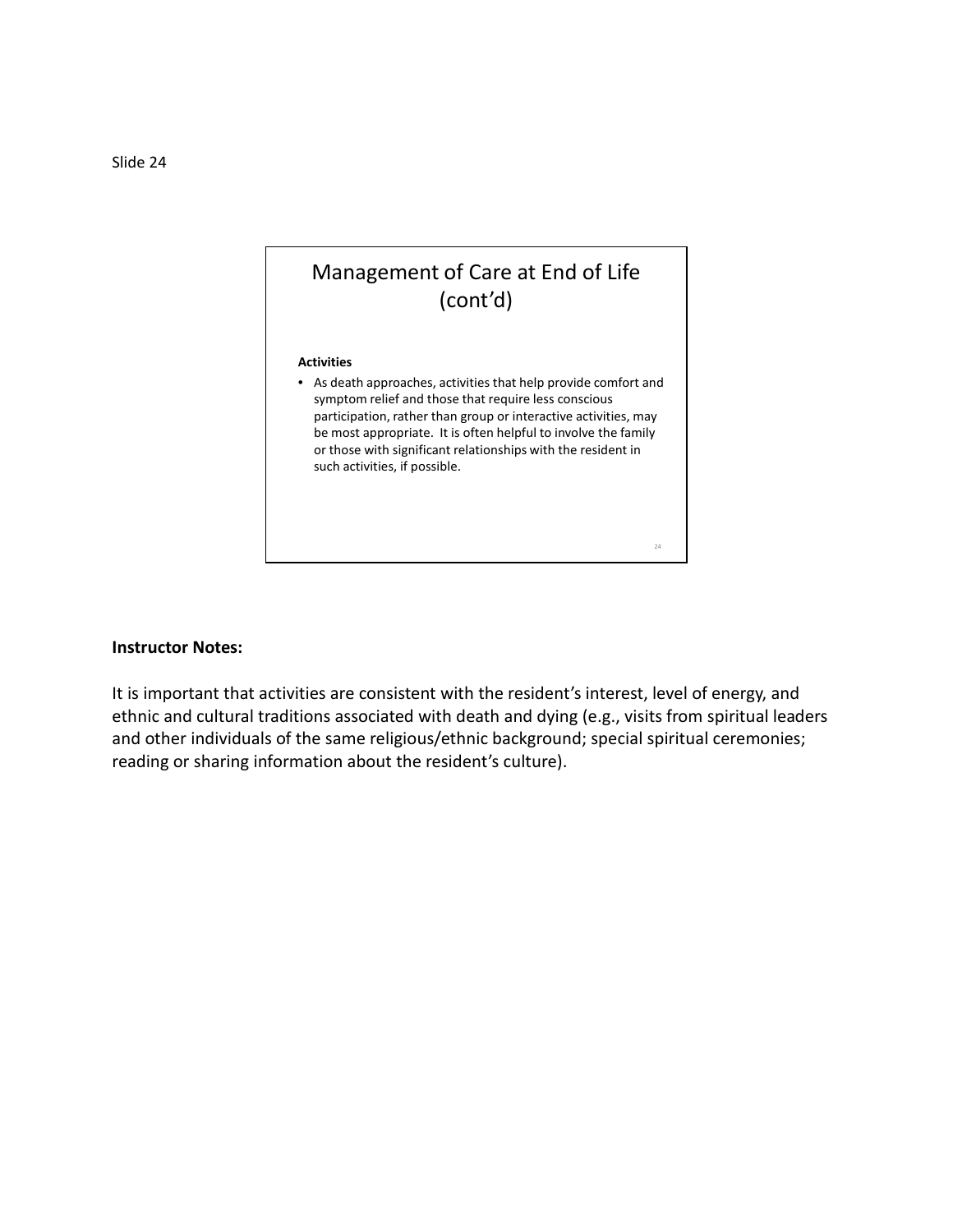#### **Psychosocial Needs**

• The care plan may also identify interventions that are pertinent to the psychosocial needs of the dying resident (e.g., treatment for depression, delirium, anxiety, loneliness, restlessness or bereavement) and approaches to providing support to the resident (e.g., visits by family and others expanding visiting hours and providing desired privacy).

25

#### **Instructor Notes:**

The facility should provide the resident needed social services, for example, to give the resident or the resident's legal representative information regarding available support groups and bereavement services or assistance settling the resident's affairs (e.g., disposition of the resident's belongings, organ donations, or funeral arrangements).

The resident's care plan should provide interventions that are consistent with the resident's personal beliefs, cultural practices and spiritual values including those regarding the deceased. The facility should make and support appropriate referrals and contacts (e.g., clergy and religious/spiritual resources, and cultural communities familiar with resident's background and beliefs).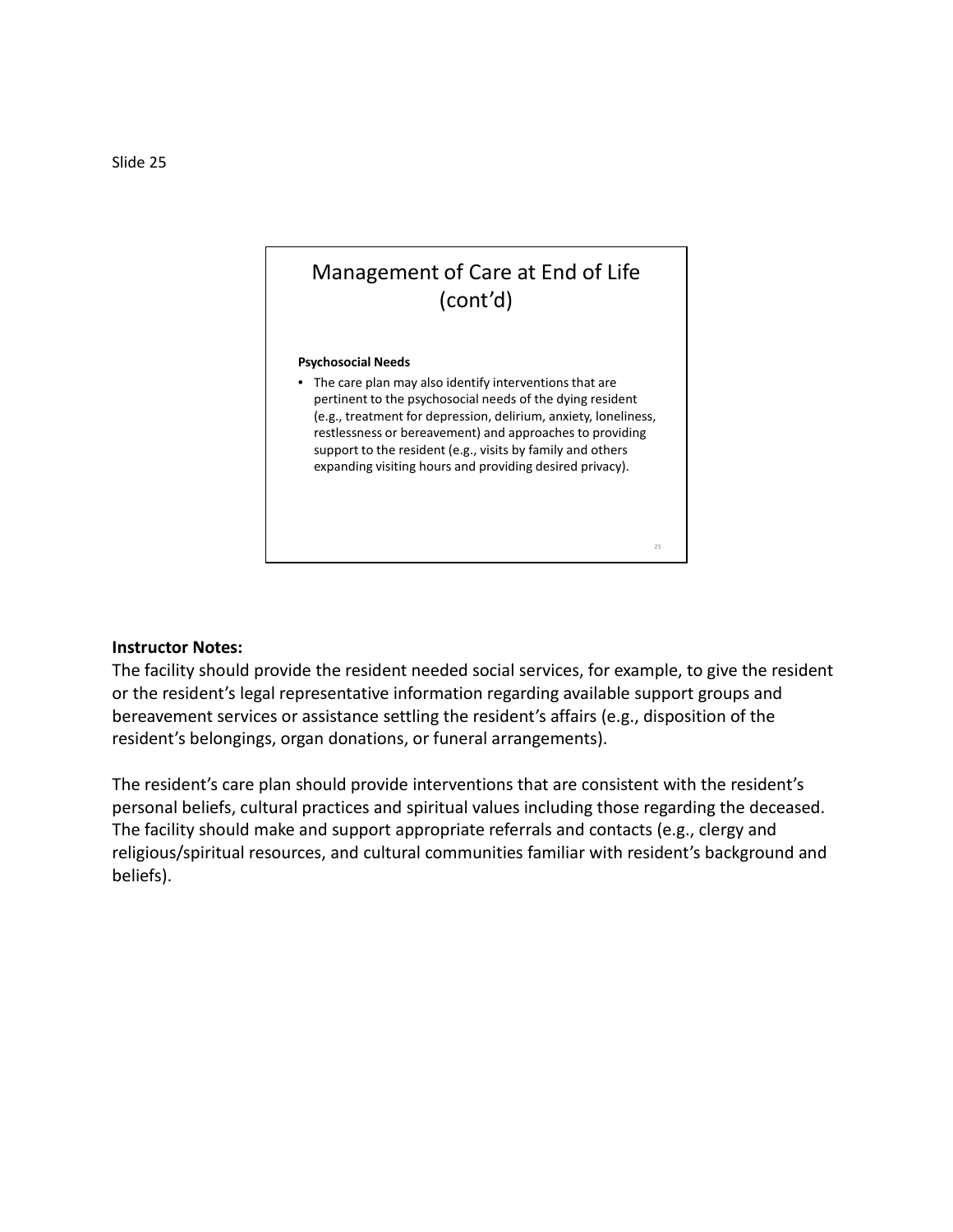

Be sure the resident can hear comforting voices and sounds;

It is important to recognize as resident's status changes, the facility and the resident and/or the resident's legal representative revisit the resident's values, goals, and treatment choices, and revise the care plan as necessary.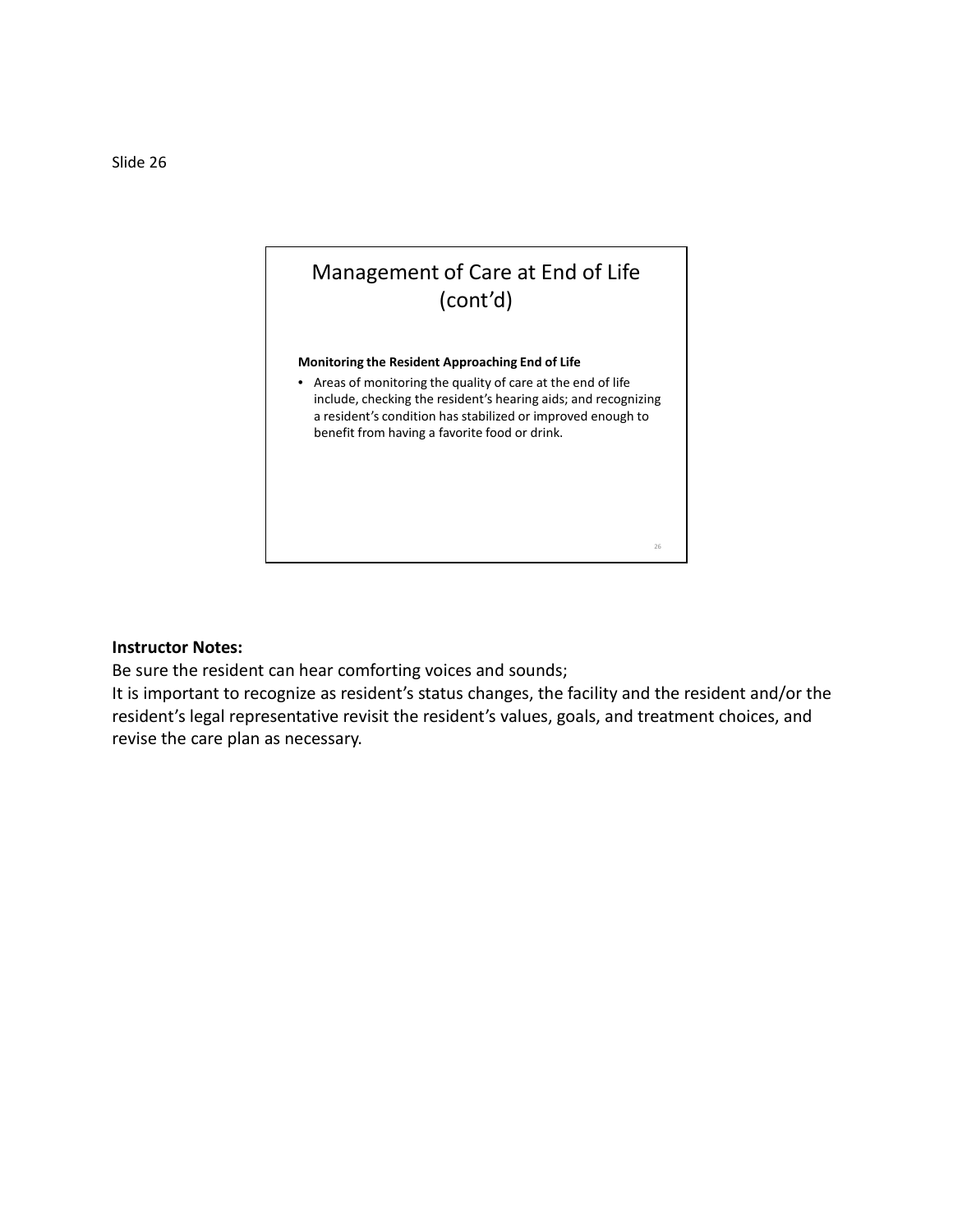#### **Election of Hospice Benefit**

• A Medicare and/or Medicaid eligible resident with a terminal illness and a prognosis of six months or less has the right to elect the hospice benefit. If a resident requests hospice care, and a facility does not offer or contract for hospice or with the particular hospice requested, the facility must either arrange with a Medicare certified hospice to provide care to the individual resident, or help the resident and/or the resident's legal representative arrange for a transfer of the resident to a facility that provides the hospice care and/or services the resident desires.

27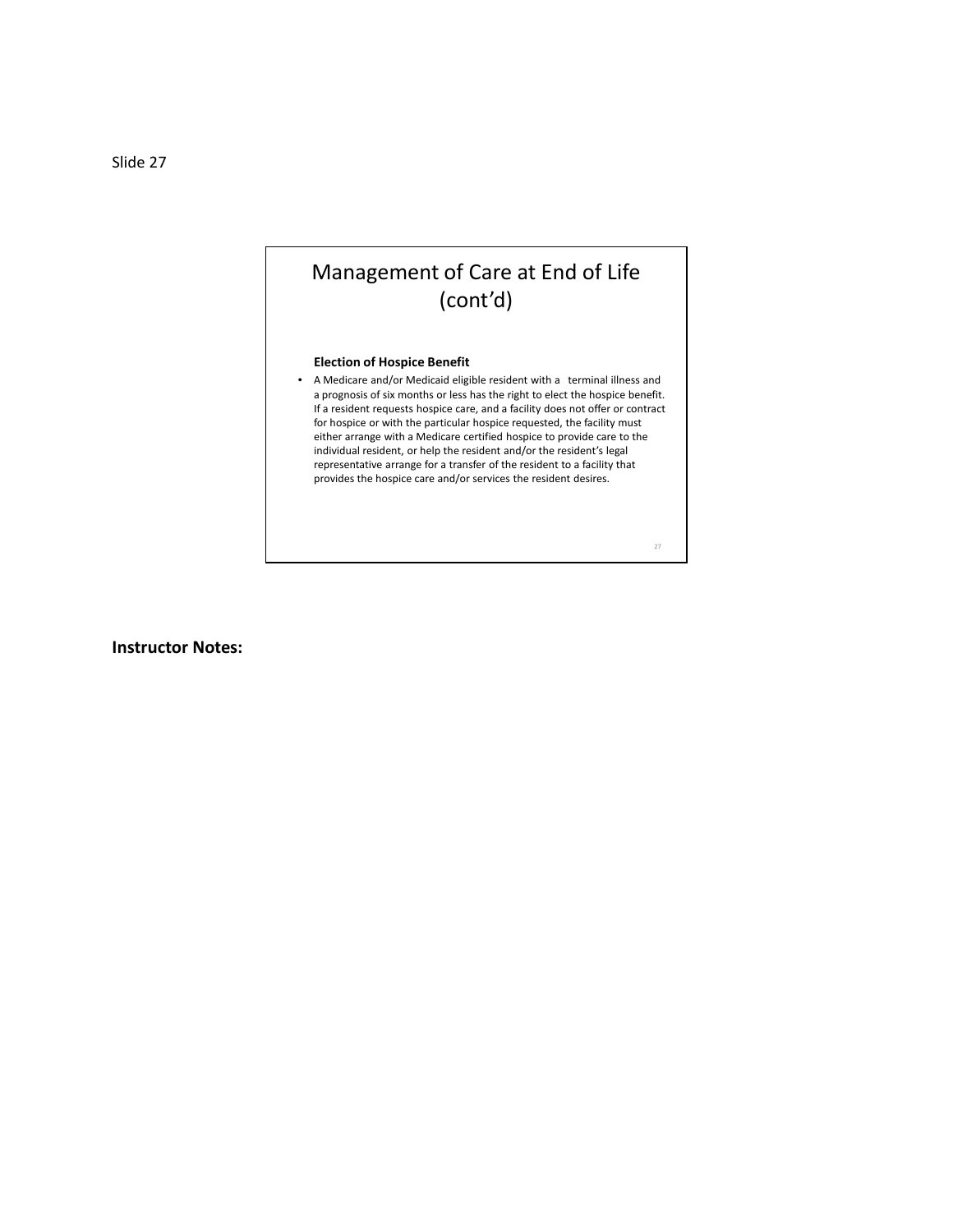

The coordinated plan of care must identify which provider (hospice or facility) is responsible for each aspect of care. The facility is required to update its plan of care in accordance with Federal, State or local laws and regulations governing the facility. To assure the resident receives the necessary care and services, the hospice provider and the facility must have a process by which they can exchange information from their respective plan of care reviews, assessment updates, and resident and family (to the extent possible) conferences, when updating the plan of care and evaluating outcomes of care.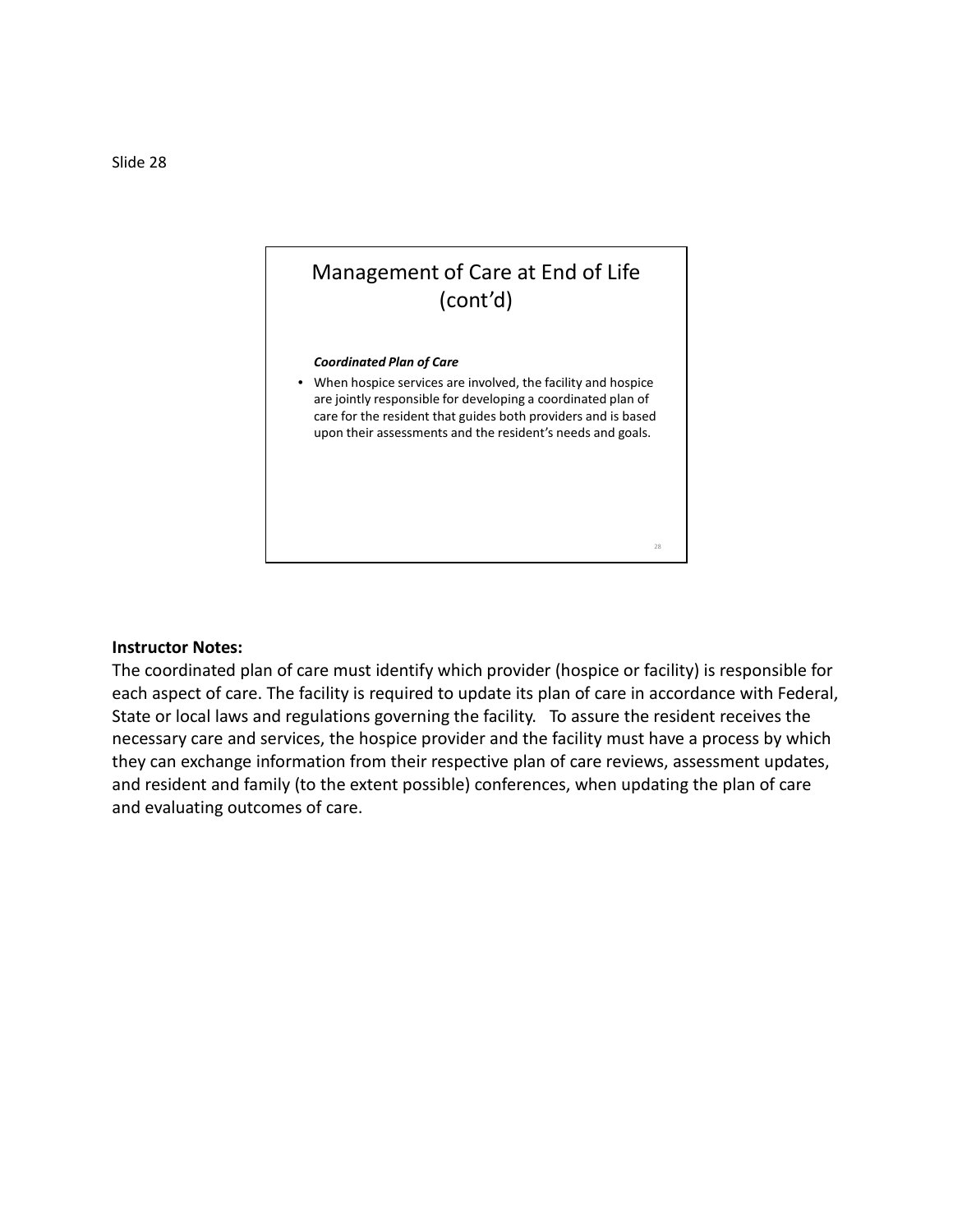#### **Coordinated Plan of Care**

• To ensure each provider meets its responsibilities, it is essential the facility and hospice have a means to identify how the facility and the hospice determine all needed services, professionals, medical supplies, durable medical equipment, drugs and biologicals necessary for the palliation and management of pain and symptoms associated with the terminal illness and related conditions are available to the resident 24 hours a day, 7 days a week*.* 

29

#### **Instructor Notes:**

The care plan should incorporate the hospice philosophy of care, which includes interventions and orders to manage pain and other uncomfortable symptoms. Procedures should exist to assure the resident receives timely, pertinent non-pharmacologic and pharmacological interventions for optimal palliation. The hospice and facility need to collaborate to train facility staff to manage the resident's symptoms and utilize any special equipment.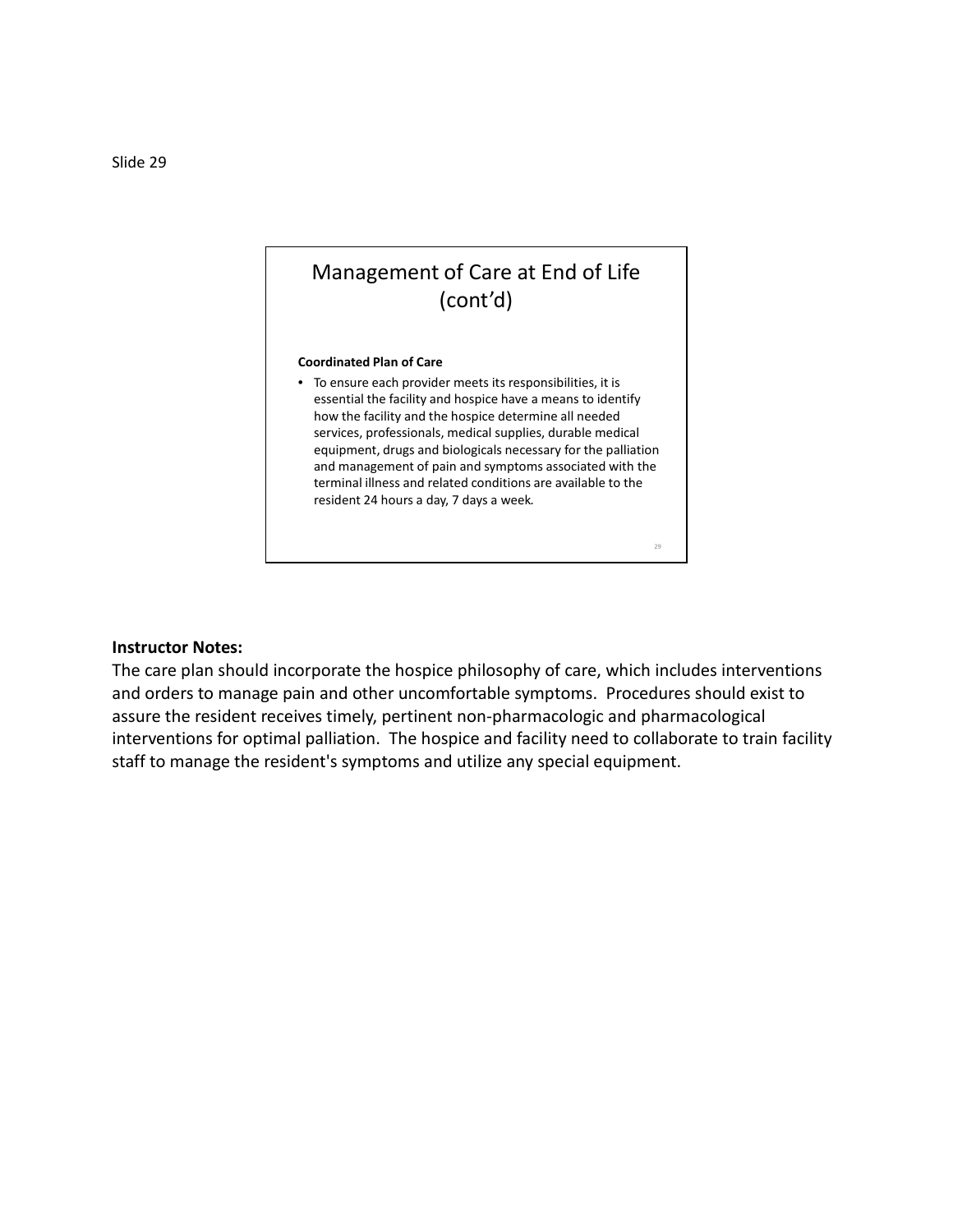#### **Coordinated Plan of Care**

• The hospice interdisciplinary care team is responsible for assessing the resident and identifying the physical, psychosocial, emotional, and spiritual needs related to the terminal illness that must be addressed in order to promote the resident's well-being, comfort, and dignity throughout the dying process.

30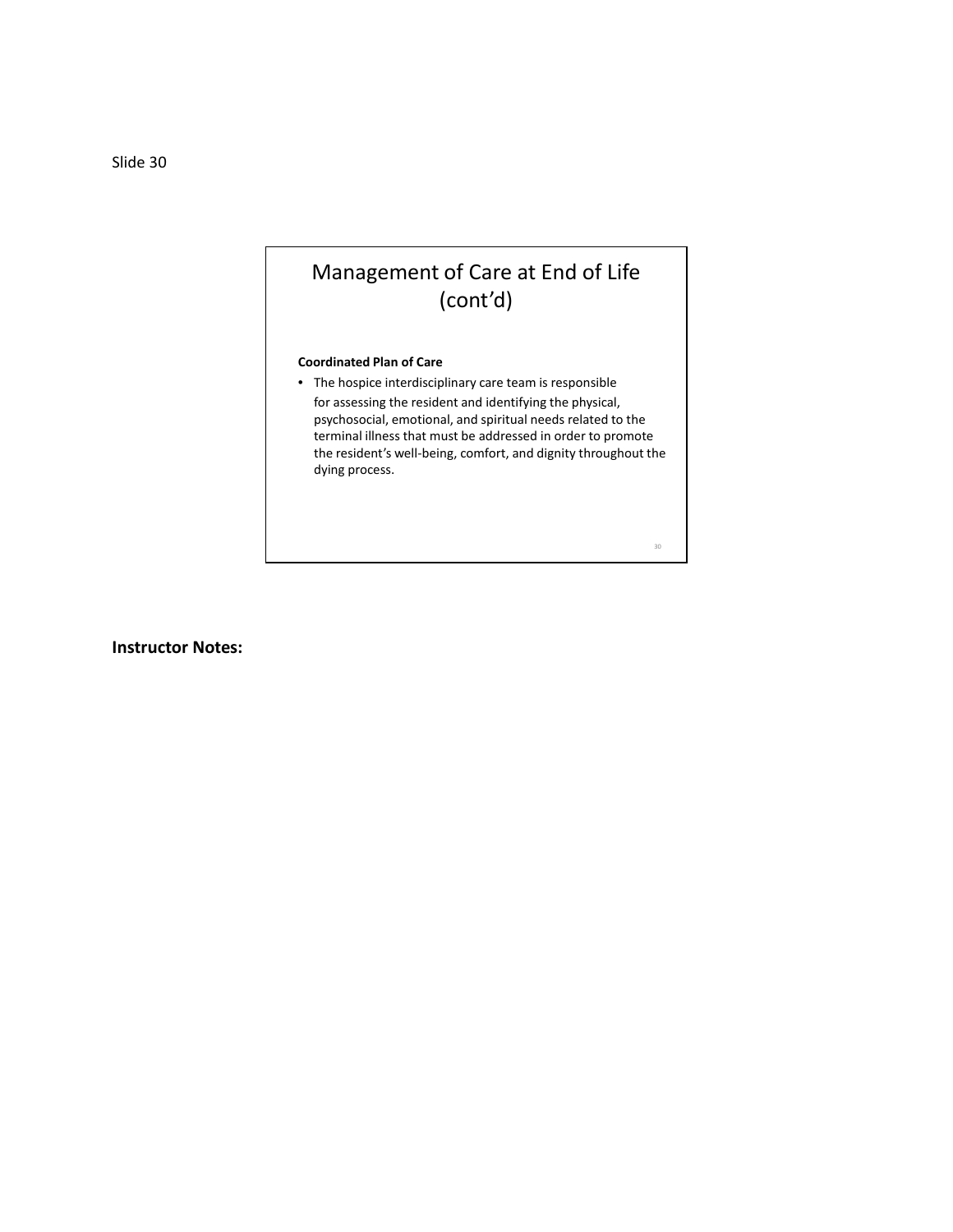#### **Coordinated Plan of Care**

• The facility is responsible for notifying the hospice when the resident experiences a significant change in physical, mental, social or emotional status that it cannot manage adequately, or if the resident needs to be transferred from the facility.

31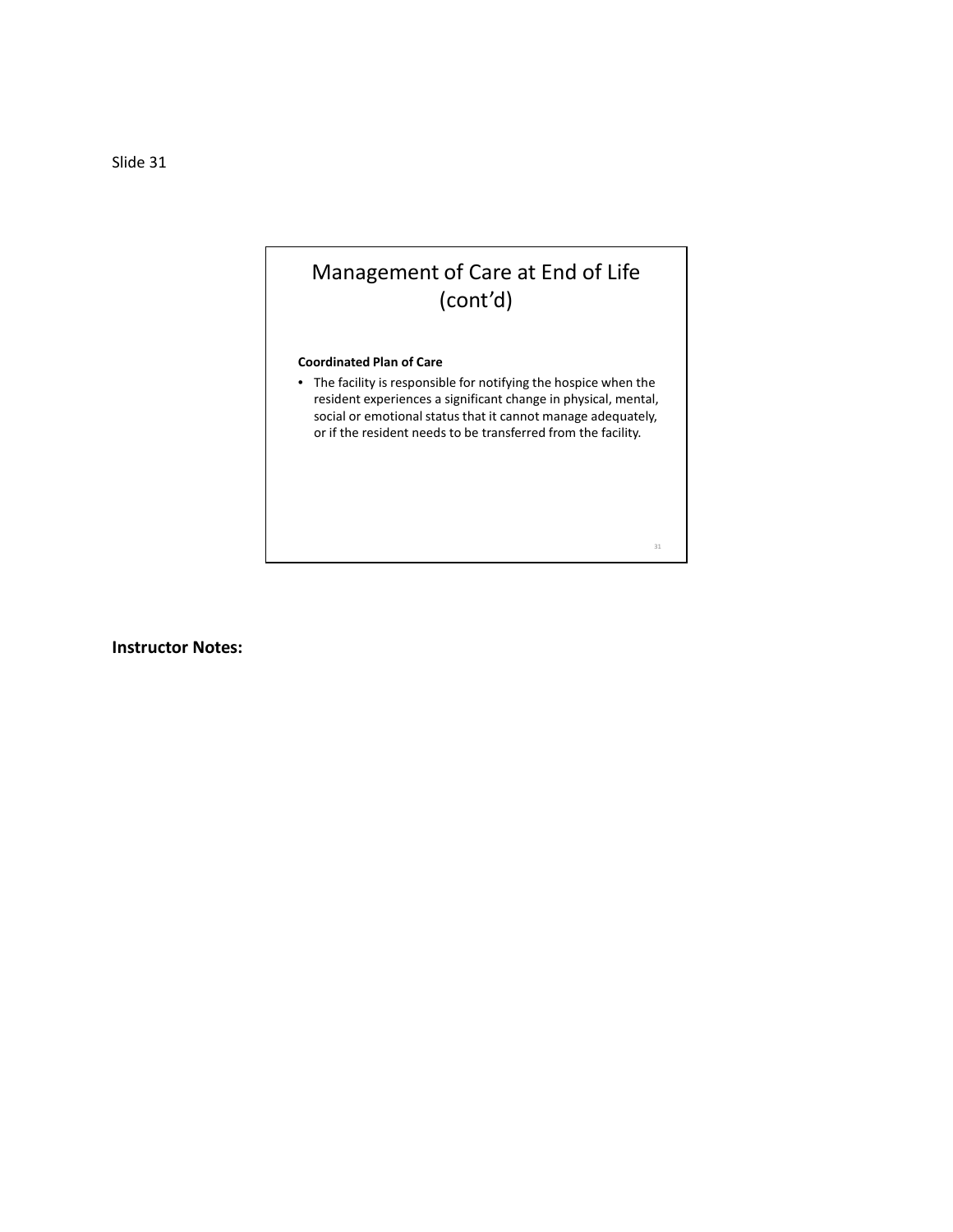

References to non-CMS sources or sites on the Internet are provided as a service and do not constitute or imply endorsement of these organizations or their programs by CMS or the U.S. Department of Health and Human Services. CMS is not responsible for the content of pages found at these sites. URL addresses were current as of the date of this publication.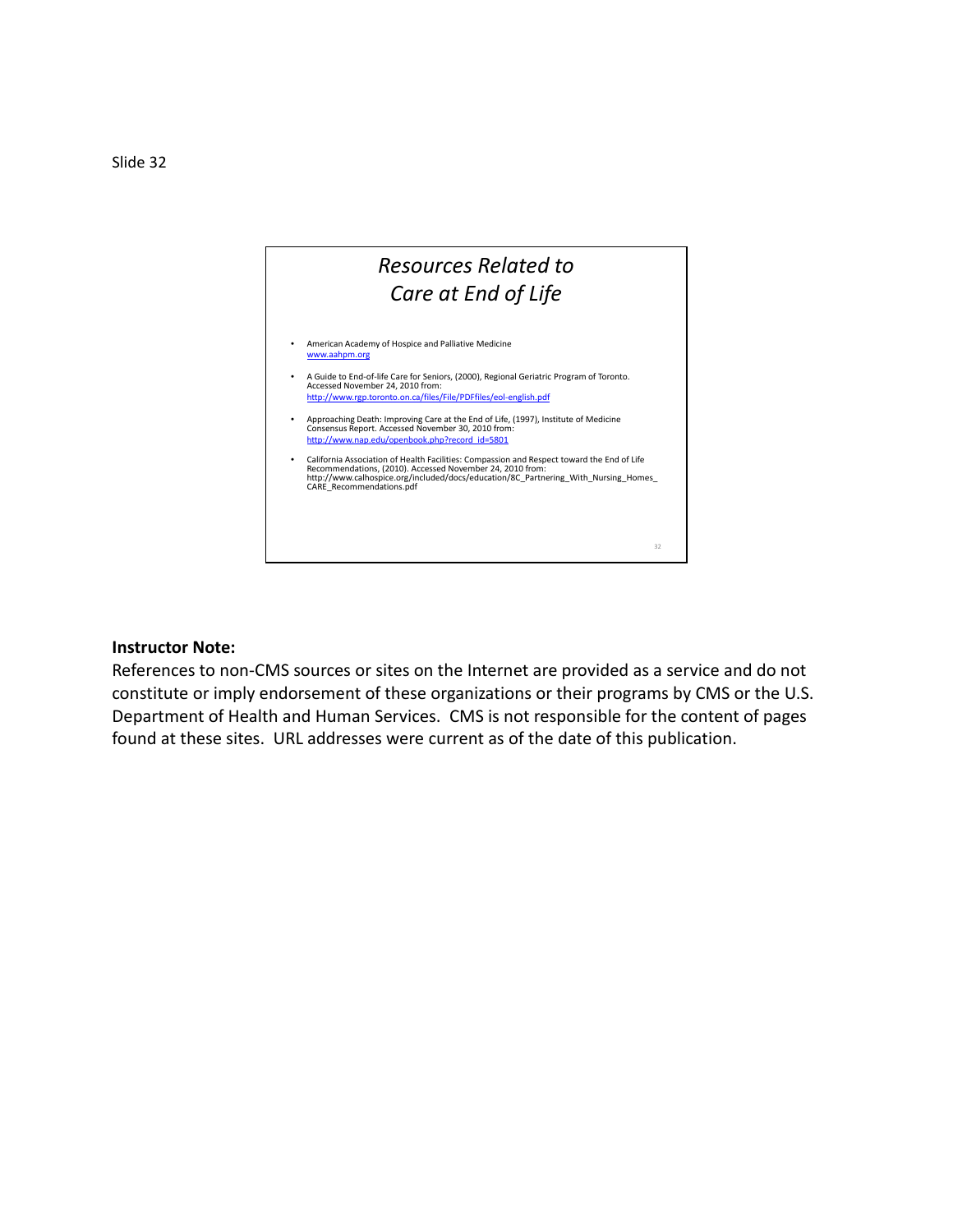

Caring Connections provides free resources and information to help people make decisions about end of life care and services before a crisis.

National Consensus Project for Quality Palliative Care; Second Edition. Accessed on November 30, 2010 from